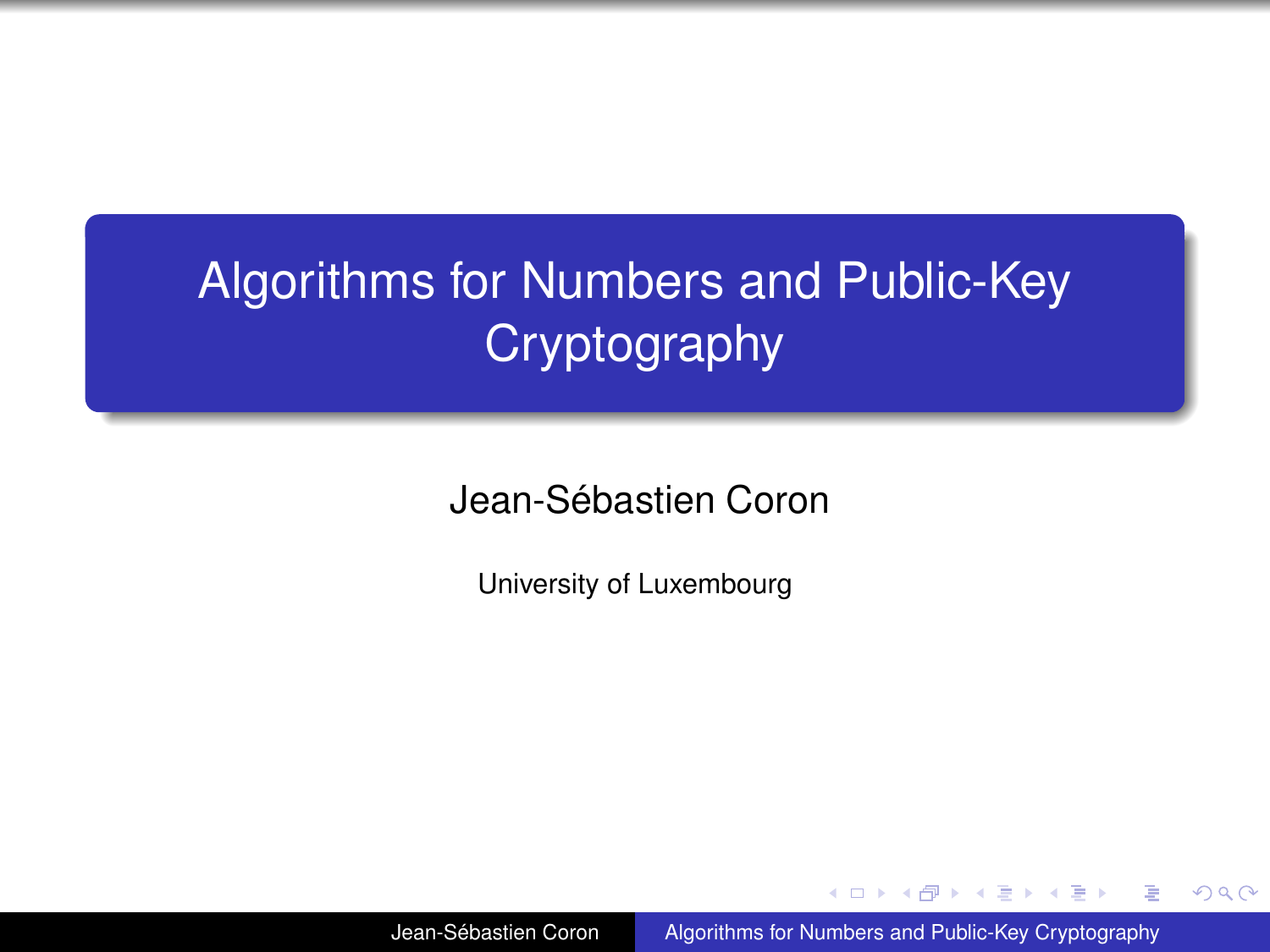#### • Algorithms for numbers

- Describe the basic algorithms for dealing with numbers
- Implement them on a computer
- Public-key cryptography
	- Describe the basic public-key algorithms
	- and the main cryptanalytical attacks
	- Implement them on a computer

K ロ ⊁ K 何 ≯ K ヨ ⊁ K ヨ ⊁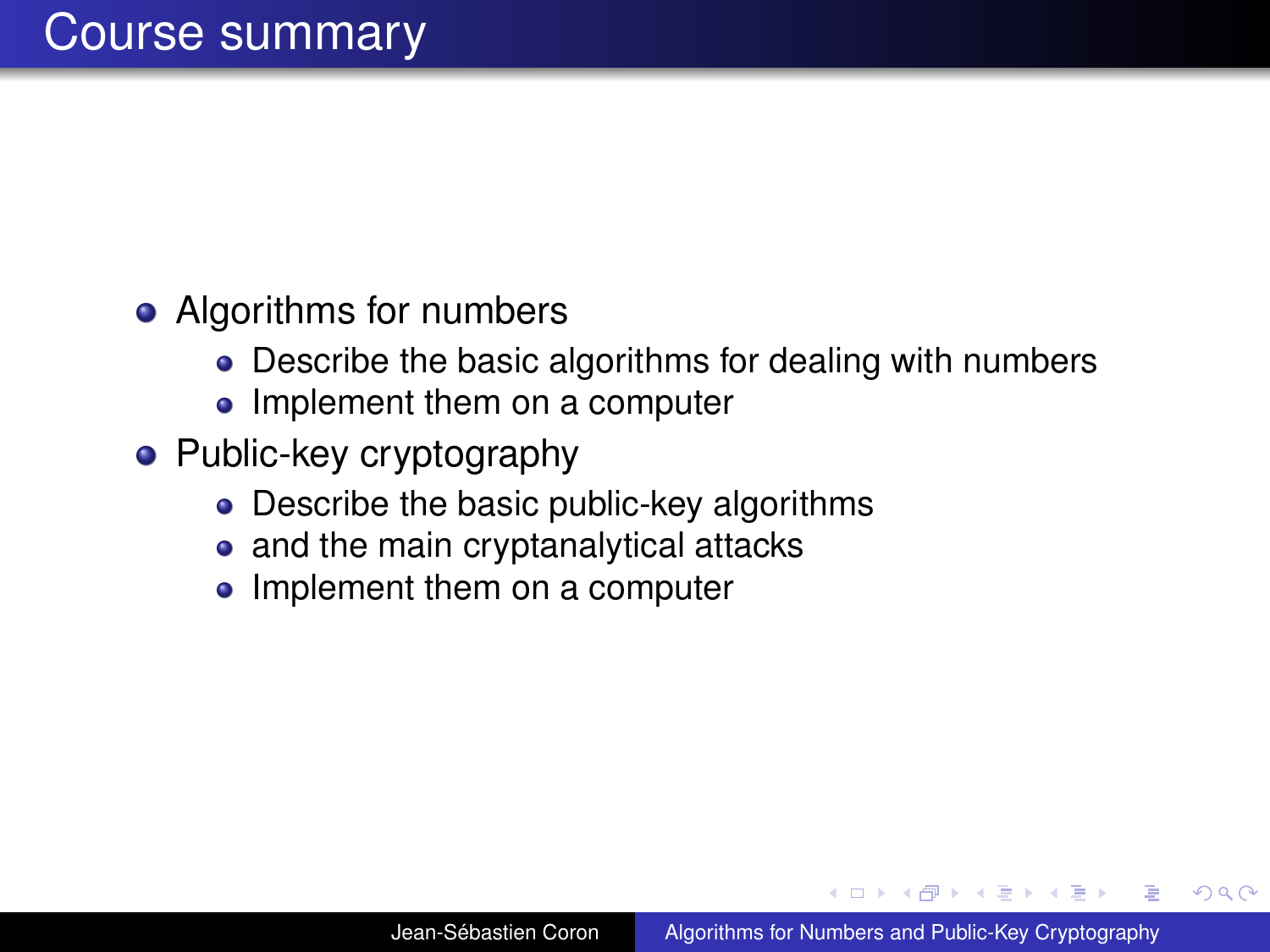## Course organization

- **•** The course is based on lectures, homework and personal projects.
- **Homework:** 
	- Implementation of the basic algorithms described in the lectures.
- Personal projects:
	- To be chosen among a list of possible topics. But you can also select your own topic.
	- You are encouraged to work in pairs.
	- Selection of project to be done in mid April.

**K ロ ト K 何 ト K ヨ ト**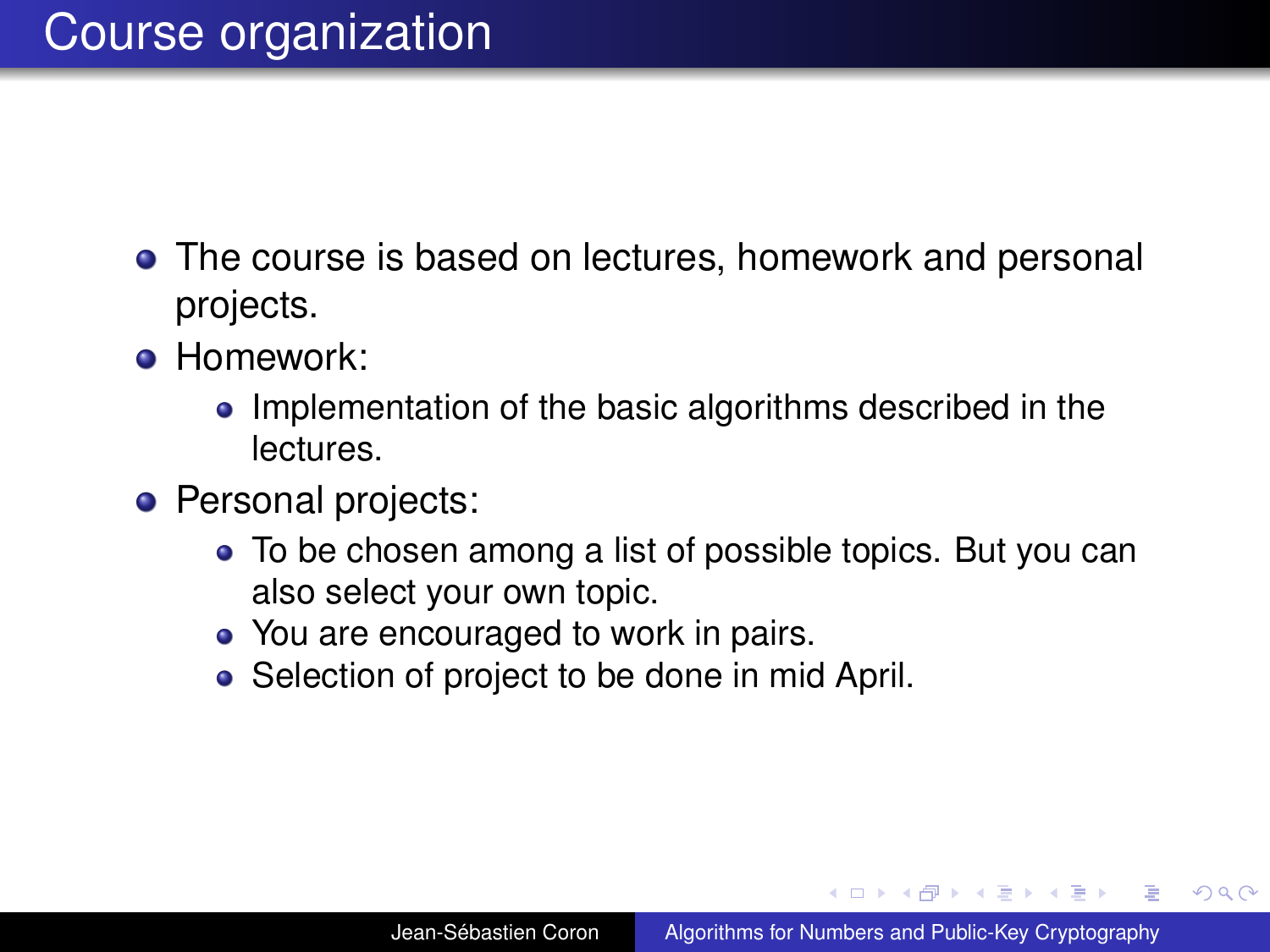# Basic number theory for cryptography

Jean-Sébastien Coron

University of Luxembourg

Jean-Sébastien Coron [Basic number theory for cryptography](#page-0-0)

 $\mathcal{A} \xrightarrow{\sim} \mathcal{B} \xrightarrow{\sim} \mathcal{A} \xrightarrow{\sim} \mathcal{B} \xrightarrow{\sim} \mathcal{B}$ 

 $\leftarrow$   $\leftarrow$   $\leftarrow$ 4 0 8

重

 $2990$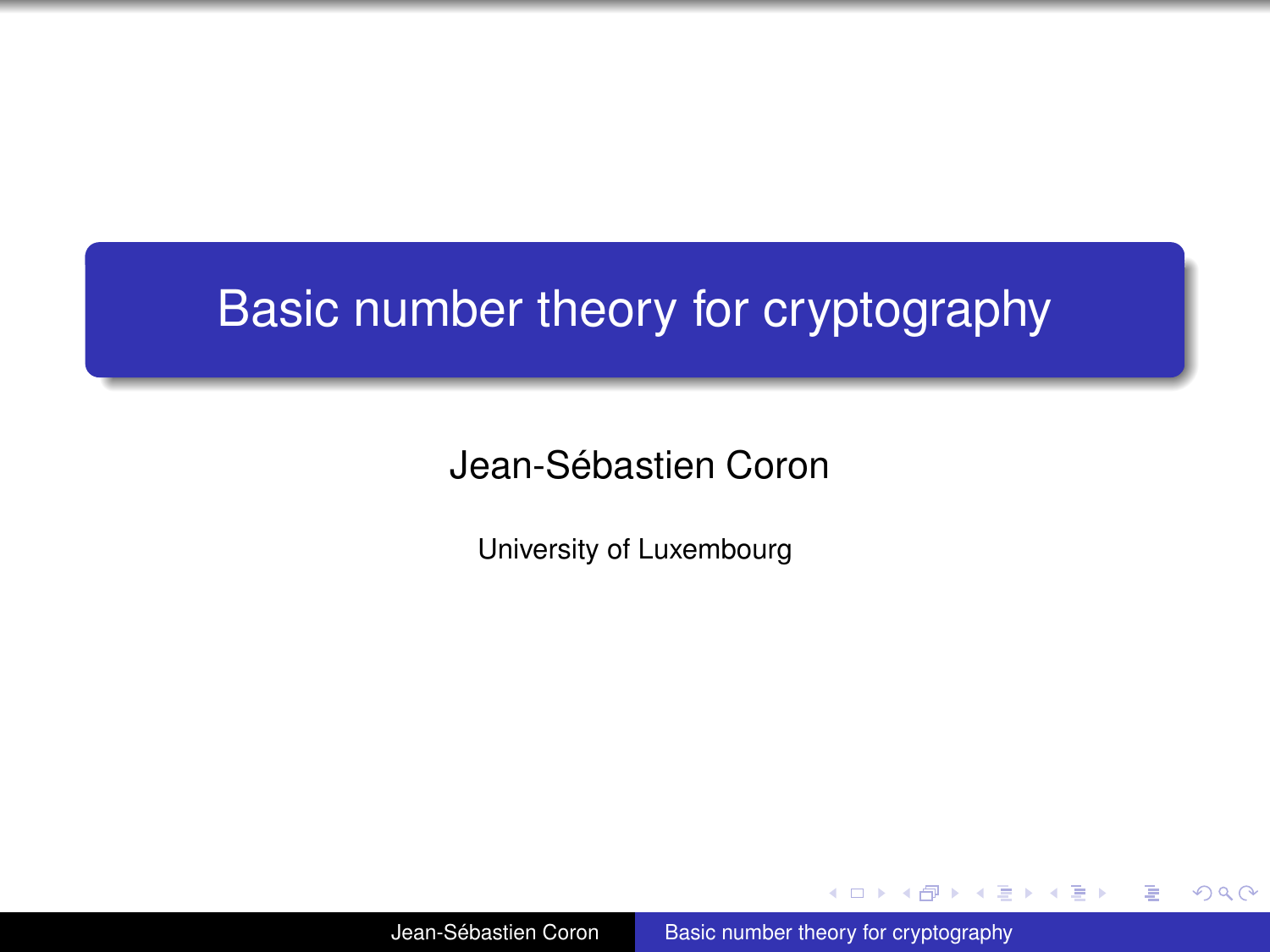# **Basic number theory for cryptography**

- **•** Basic properties
	- Congruence, modular arithmetic, modular exponentiation.
	- GCD, Euclid's algorithm, modular inverse, CRT
	- Euler function, Fermat's little theorem
- The set  $\mathbb{Z}_p^*$  for prime  $p$ 
	- Generators of  $\mathbb{Z}_p^*$
	- Quadratic residues, Legendre symbol, Jacobi symbol
	- Computing square roots
- Recommended textbook
	- Victor Shoup, *A Computational Introduction to Number Theory and Algebra*
	- <https://www.shoup.net/ntb/>

イロト イ押 トイヨ トイヨ トー

B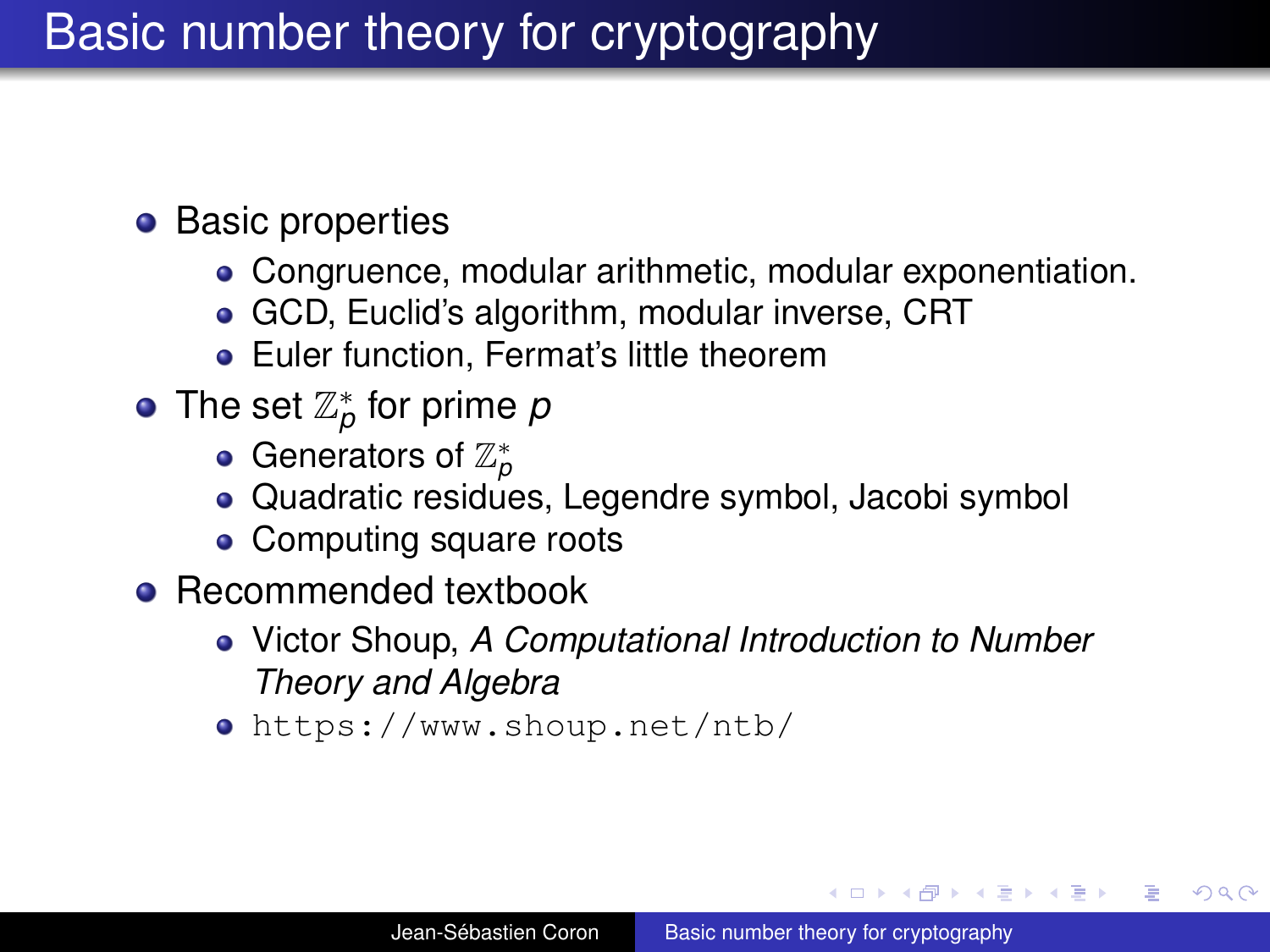#### Theorem (Division with remainder)

*For a, b*  $\in \mathbb{Z}$  *with b*  $> 0$ *, there exist unique q, r*  $\in \mathbb{Z}$  *such that*  $a = bq + r$  and  $0 \le r \le b$ .

#### **o** Quotient

•  $q = |a/b|$ , where  $|x|$  denote the greatest integer  $\leq x$ .

#### • Modulo operator

- $\bullet$  We write  $r = a \mod b$
- **a** mod  $b = a b \cdot |a/b|$
- Examples:
	- 7 mod  $3 = 1$
	- 10 mod  $4 = 2$

K 何 ▶ K ヨ ▶ K ヨ ▶ ...

÷.  $QQ$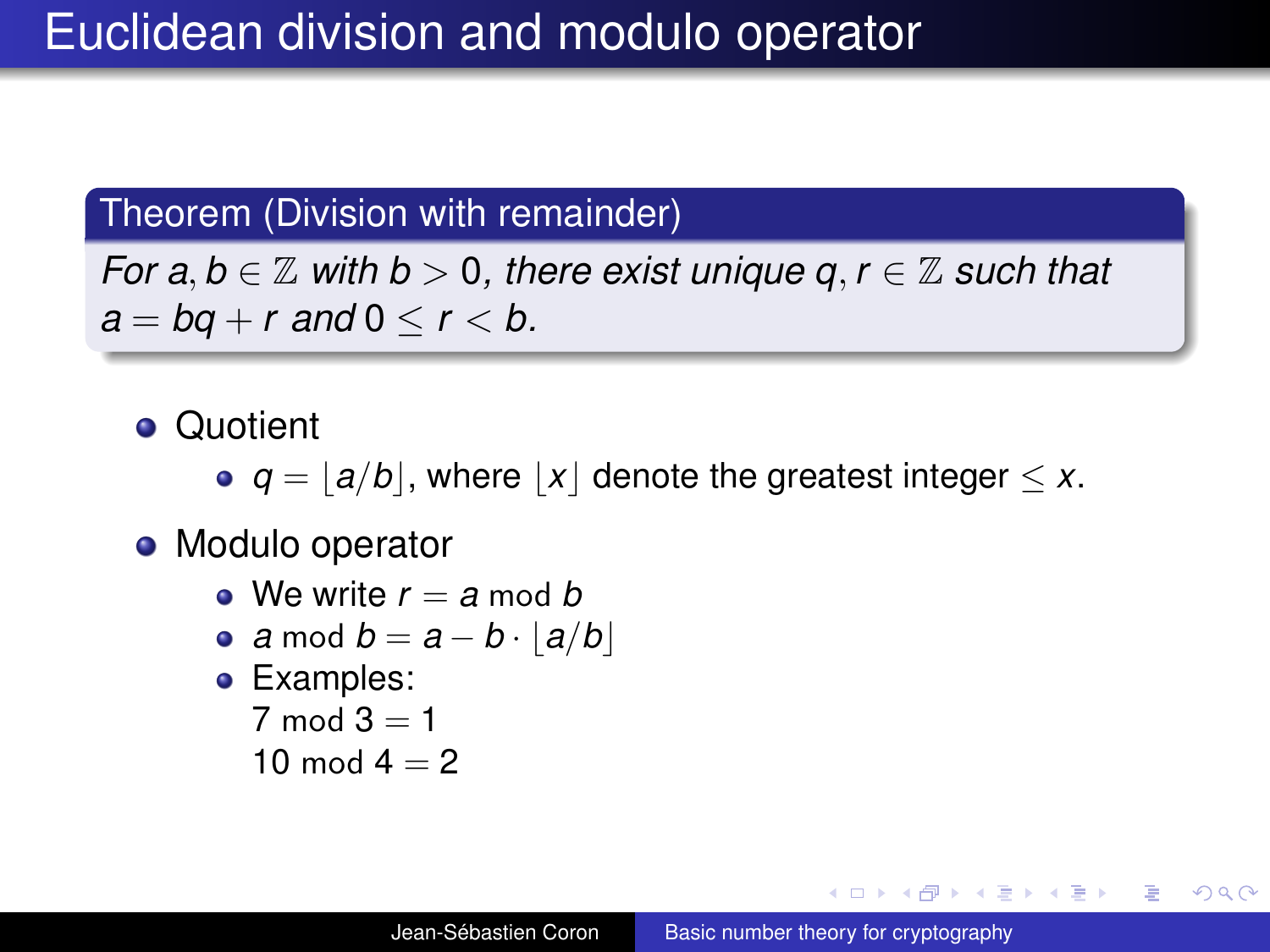Theorem (Fundamental theorem of arithmetic)

*Every non-zero integer n can be expressed as*

$$
n=\pm p_1^{e_1}\cdots p_r^{e_r}
$$

*where the p<sup>i</sup> 's are distinct primes and the e<sup>i</sup> are positive integers. Moreover the decomposition is unique, up to reordering of the primes.*

• Proof: existence is easy by induction; unicity: see any standard textbook.

化重新润滑剂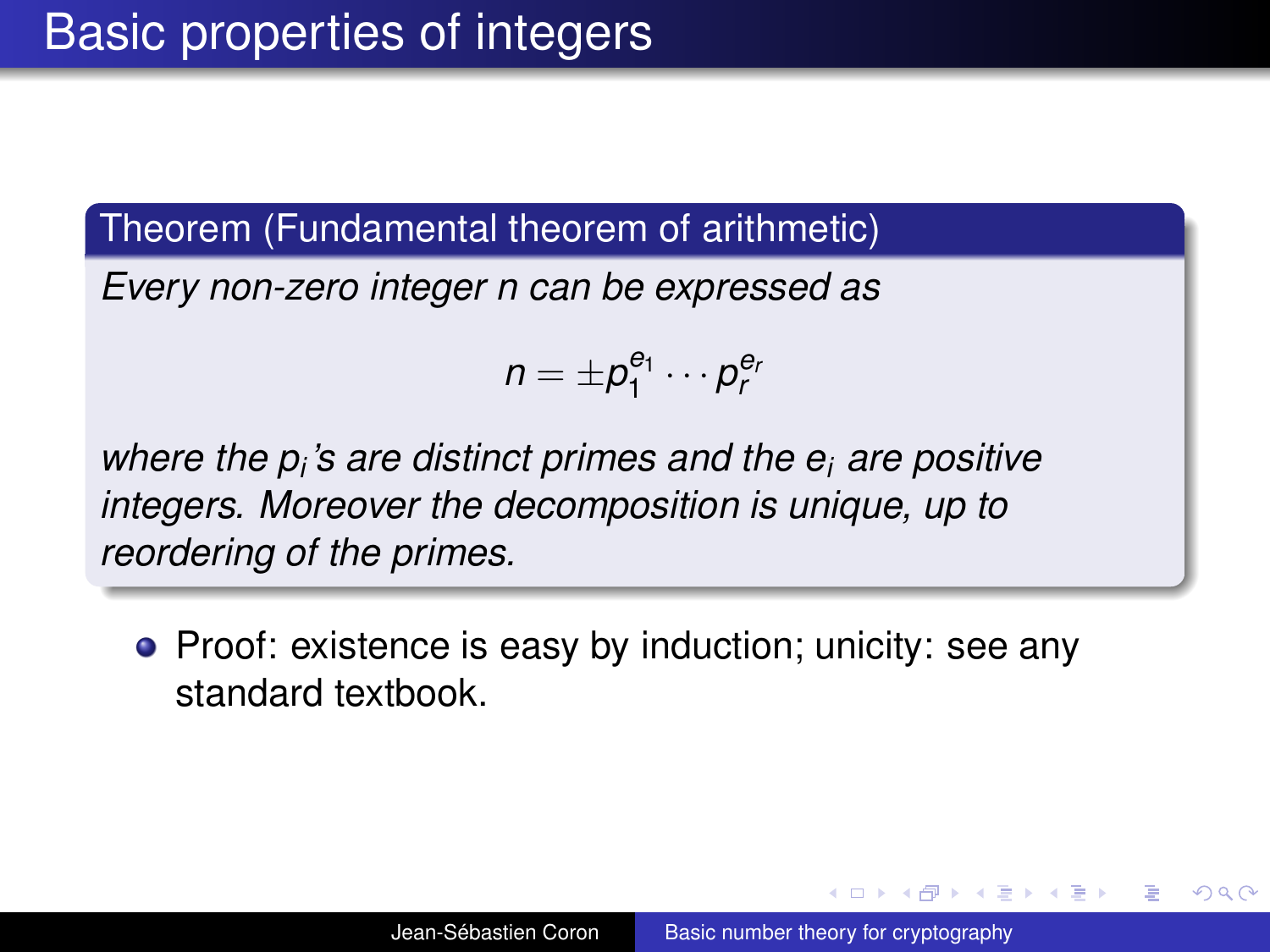#### **• Congruence.**

• Let 
$$
n > 0
$$
 and  $a, b \in \mathbb{Z}$ .

$$
a \equiv b \pmod{n} \Leftrightarrow n \, | \, (a - b)
$$

- *n* is called the *modulus*.
- Should not be confused with the mod of Euclidean division.

#### **•** Examples :

• 
$$
2 \equiv 8 \pmod{3}
$$
, since  $3|(8-2)$ .

•  $12 \equiv 2 \pmod{5}$ , since  $5 \mid (12 - 2)$ .

 $\left\{ \left( \left| \mathbf{P} \right| \right) \in \mathbb{R} \right\} \times \left\{ \left| \mathbf{P} \right| \right\}$ 

4 0 8

÷.

 $2990$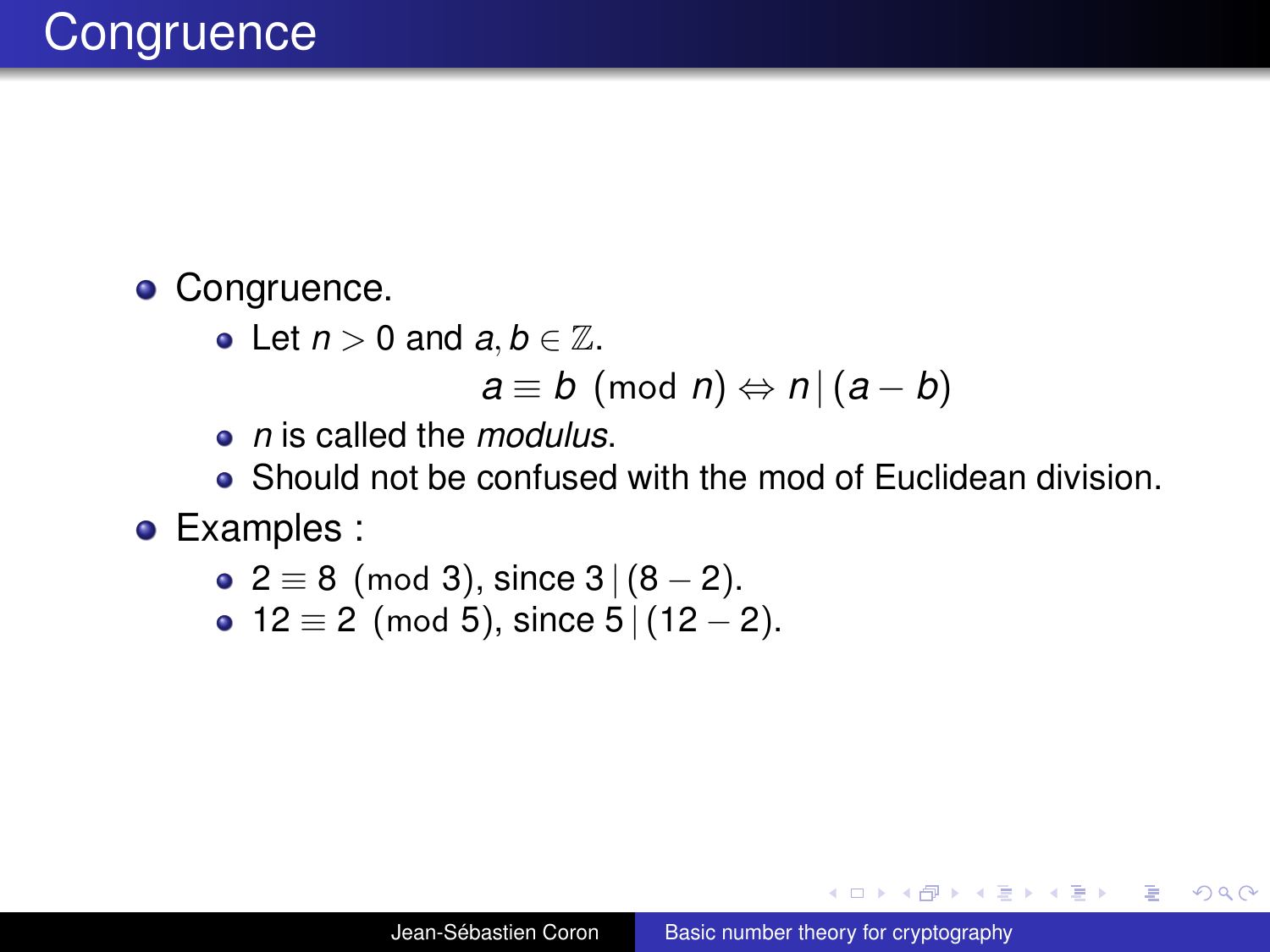• Basic properties :

- *a* ≡ *b* (mod *n*) ⇔ ∃*k* ∈ Z, *a* = *b* + *k* · *n*.
- *a* ≡ *a* (mod *n*)
- *a* ≡ *b* (mod *n*) ⇒ *b* ≡ *a* (mod *n*)
- *a*  $\equiv$  *b* (mod *n*) and *b*  $\equiv$  *c* (mod *n*) implies *a*  $\equiv$  *c* (mod *n*)
- When working modulo *n*, we can always choose a representative between 0 and *n* − 1:
	- Theorem: for any  $a \in \mathbb{Z}$ , there exists a unique integer  $b \in \mathbb{Z}$ such that  $a \equiv b \pmod{n}$  and  $0 \leq b < n$ , namely  $b := a \mod n$ .
	- Examples:

$$
23 \equiv 3 \pmod{5}
$$

$$
25 \equiv 4 \pmod{7}
$$

イロト イ押 トイヨ トイヨト

B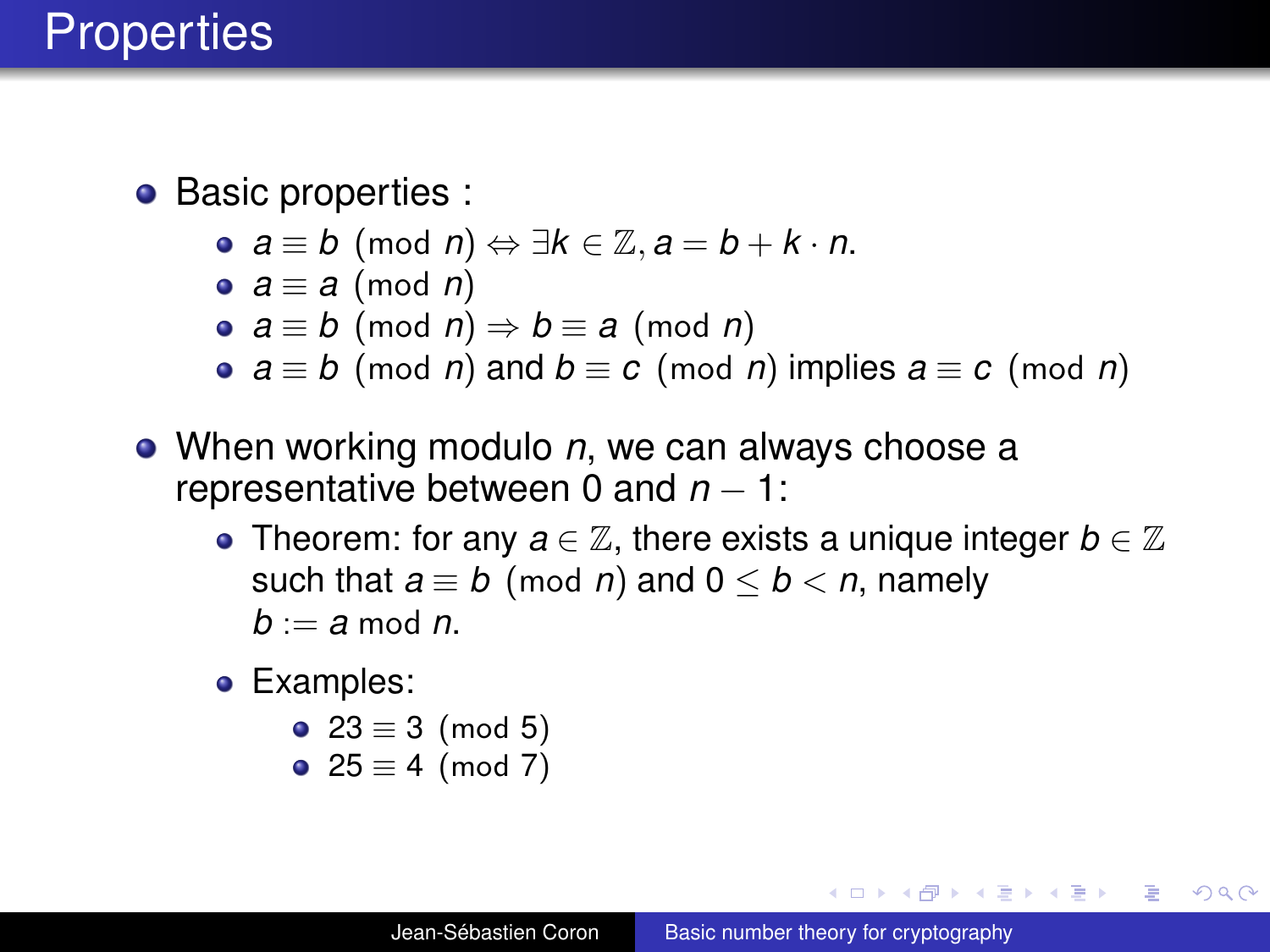### **Properties**

- Congruence is compatible with addition and multiplication
	- If  $a \equiv a' \pmod{n}$  and  $b \equiv b' \pmod{n}$ , then
	- $a + b \equiv a' + b' \pmod{n}$  and  $a \cdot b \equiv a' \cdot b' \pmod{n}$ .
- This means that we can work with congruence relations as with ordinary equalities
- When computing modulo *n*, one can substitute to *x* a value  $x' \equiv x \pmod{n}$ :
	- Compute *a* with  $0 \le a < 7$  such that  $a \equiv 83 \cdot 72$  (mod 7).
	- First approach:  $83 \cdot 72 = 5976$  $a = 5976 \pmod{7} = 5$ .
	- Second approach:  $83 \equiv 6 \pmod{7}$ ,  $72 \equiv 2 \pmod{7}$ ,

 $83 \cdot 72 \equiv 6 \cdot 2 \equiv 12 \equiv 5 \pmod{7}$ .

**≮ロ ▶ ⊀ 御 ▶ ⊀ ヨ ▶ ⊀ ヨ ▶** 

B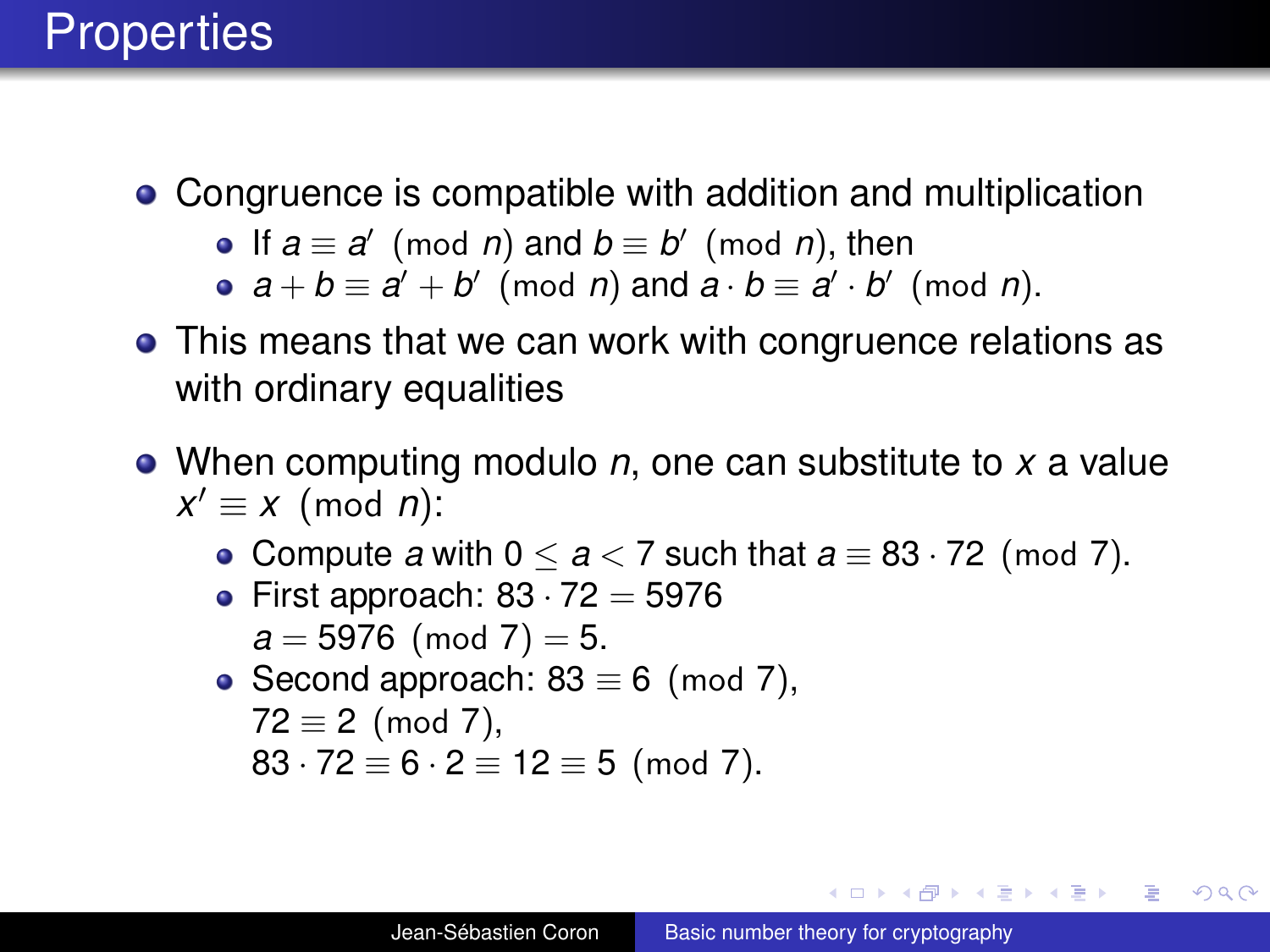## Modular exponentiation

- We want to compute  $c = a^b \pmod{n}$ .
	- **•** Example: RSA
		- $c = m^e$  (mod *n*) where *m* is the message, *e* the public exponent, and *n* the modulus.
- Naive method:
	- Multiplying *a* in total *b* times by itself modulo *n*
	- Very slow: if *b* is 100 bits, roughly  $2^{100}$  multiplications !
- Example: compute  $b = a^{16} \pmod{n}$ 
	- $b = a \cdot a \cdot \ldots \cdot a \cdot a$  (mod *n*) : 15 multiplications
	- $b = (((a^2)^2)^2)^2$  (mod *n*) : 4 multiplications

イロト イ伊 トイヨ トイヨ トー

G.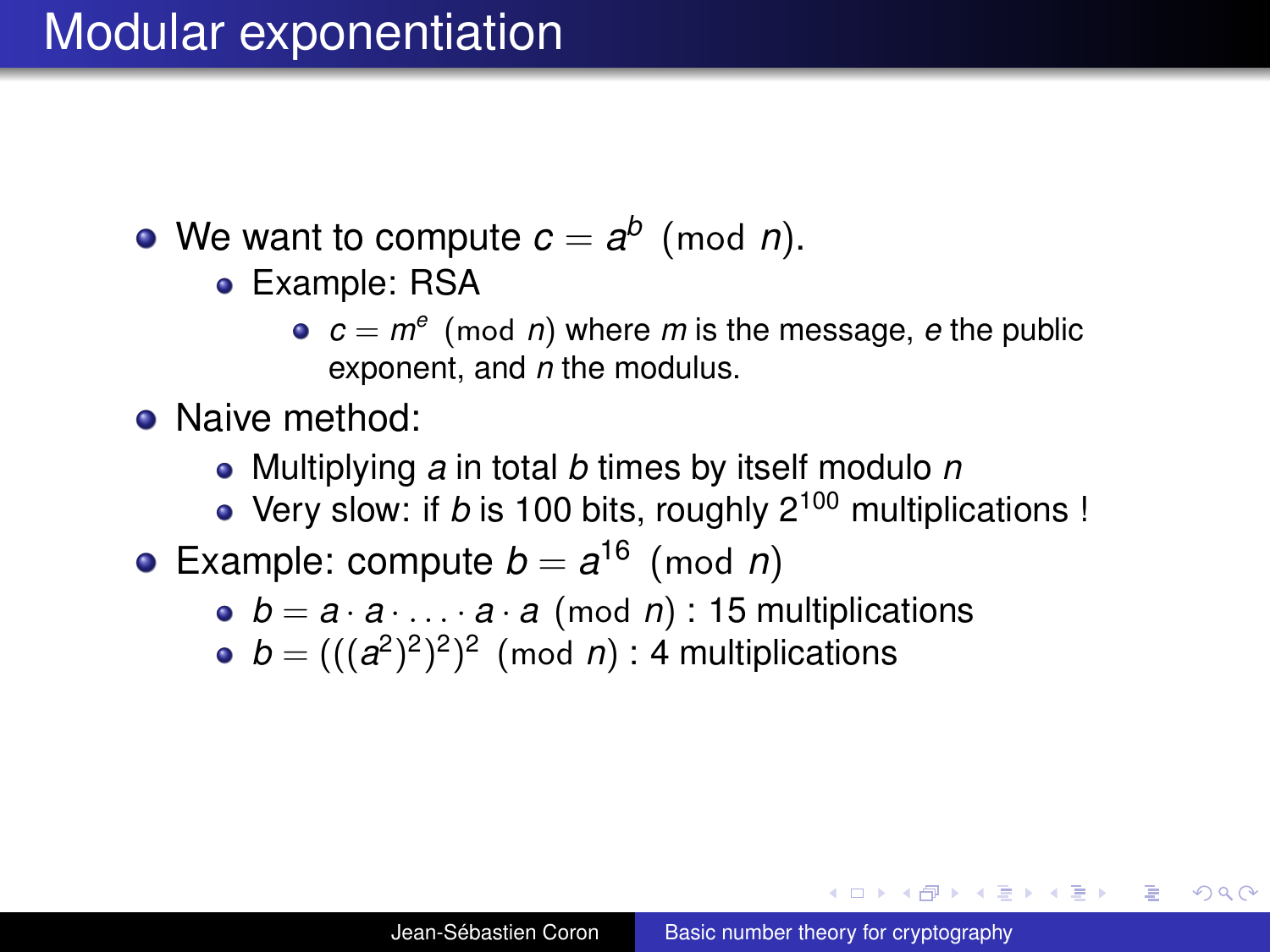## Square and multiply algorithm

• Let  $b = (b_{\ell-1} \ldots b_0)$  the binary representation of *b* 

$$
b = \sum_{i=0}^{\ell-1} b_i \cdot 2^i
$$

• Square and multiply algorithm :

\n- Input : *a*, *b* and *n*
\n- Output : 
$$
a^b \pmod{n}
$$
\n- $c \leftarrow 1$
\n- for  $i = \ell - 1$  down to 0 do
\n- $c \leftarrow c^2 \pmod{n}$
\n- if  $b_i = 1$  then  $c \leftarrow c \cdot a \pmod{n}$
\n- Output  $c$
\n

K 何 ▶ K ヨ ▶ K ヨ ▶

÷.  $QQ$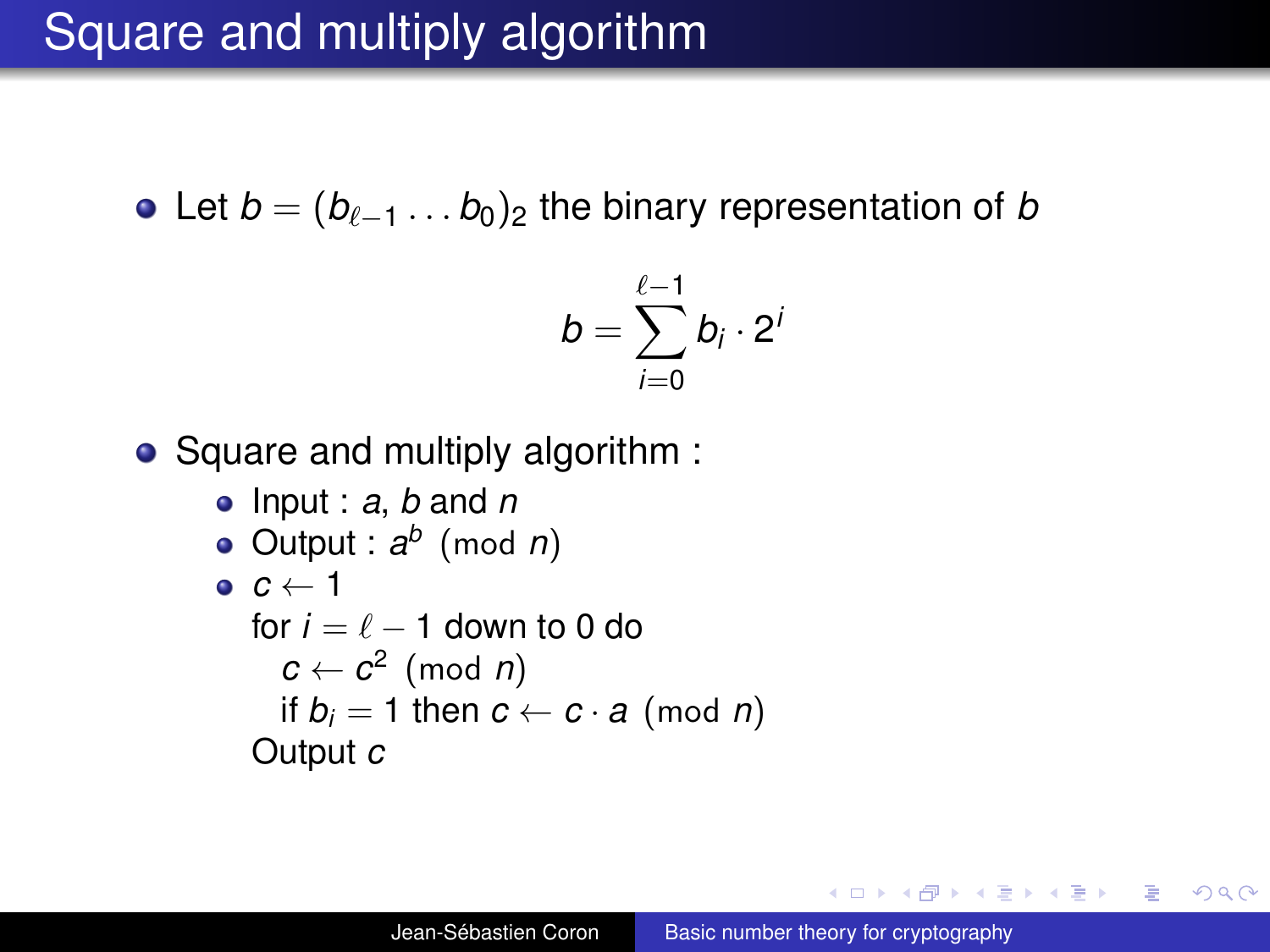## Analysis

• Let *B<sub>i</sub>* be the integer with binary representation  $(b_{\ell-1} \ldots b_i)_2$ , and let

$$
c_i = a^{B_i} \pmod{n}
$$

**•** Initialization

$$
\left\{\n \begin{array}{rcl}\n B_{\ell} & = & 0 \\
 c_{\ell} & = & 1\n \end{array}\n\right.
$$

• Recursive step

$$
\begin{cases}\nB_i = 2 \cdot B_{i+1} + b_i \\
c_i = (c_{i+1})^2 \cdot a^{b_i} \pmod{n}\n\end{cases}
$$

**•** Final step

$$
\left\{\n \begin{array}{ccc}\n B_0 & = & b \\
 c_0 & = & a^b \pmod{n}\n \end{array}\n\right.
$$

イロト イ団ト イヨト イヨト

重

 $2990$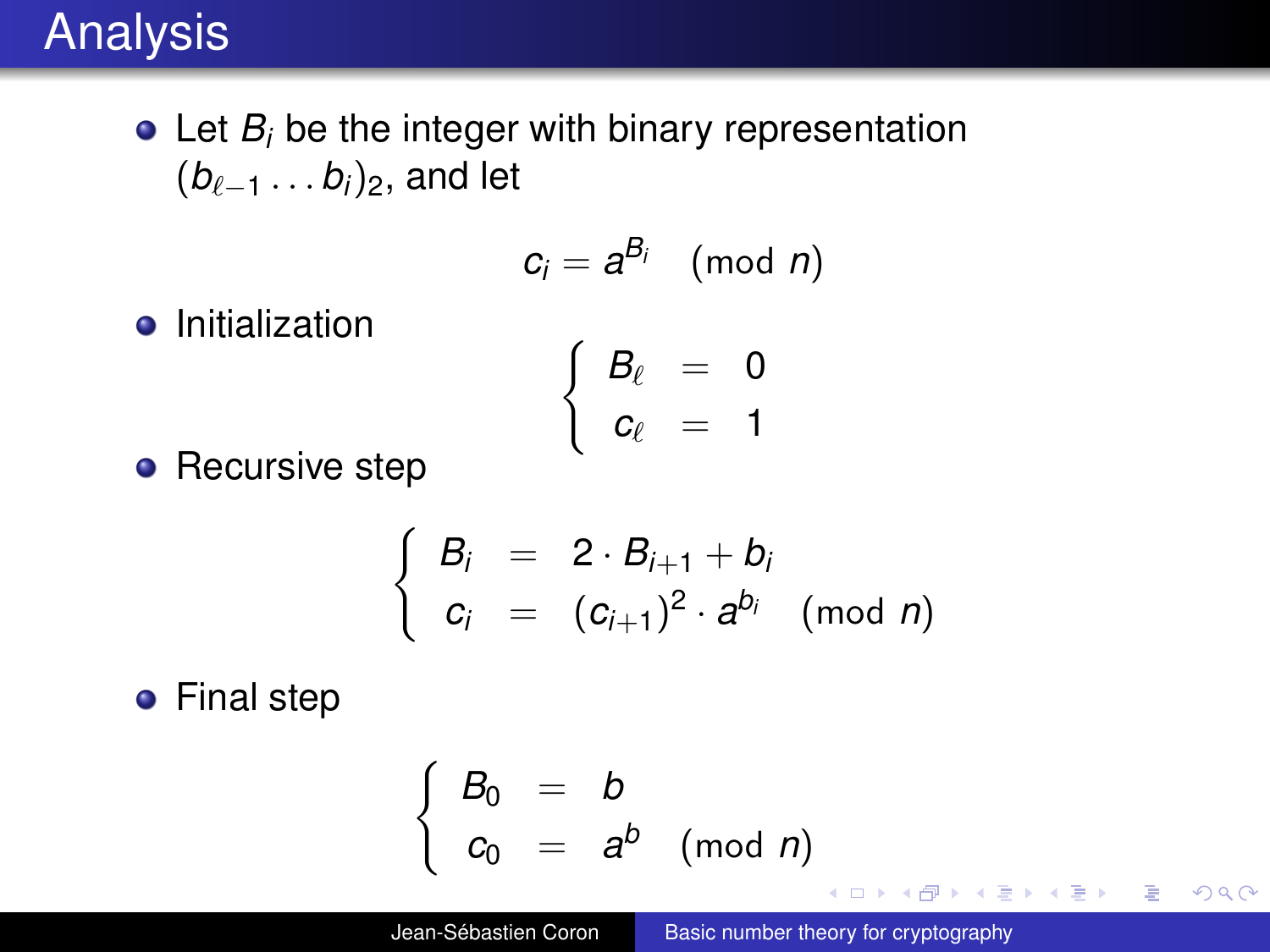## Greatest common divisor

#### **• Greatest common divisor:**

- $\bullet$  A common divisor *d* ∈  $\mathbb{Z}$  of *a*, *b* ∈  $\mathbb{Z}$  is such that *d*|*a* and *d*|*b*
- We say that *d* is a **greatest common divisor** of *a* and *b* if *d* > 0 and all other common divisors of *a* and *b* divide *d*.
- There exists a unique greatest common divisor, so we can write  $d = \gcd(a, b)$  and moreover

$$
a\mathbb{Z}+b\mathbb{Z}=d\mathbb{Z}
$$

- **•** Examples
	- $gcd(9, 6) = 3$
	- $gcd(7, 5) = 1$ .

K 何 ▶ K ヨ ▶ K ヨ ▶ ...

B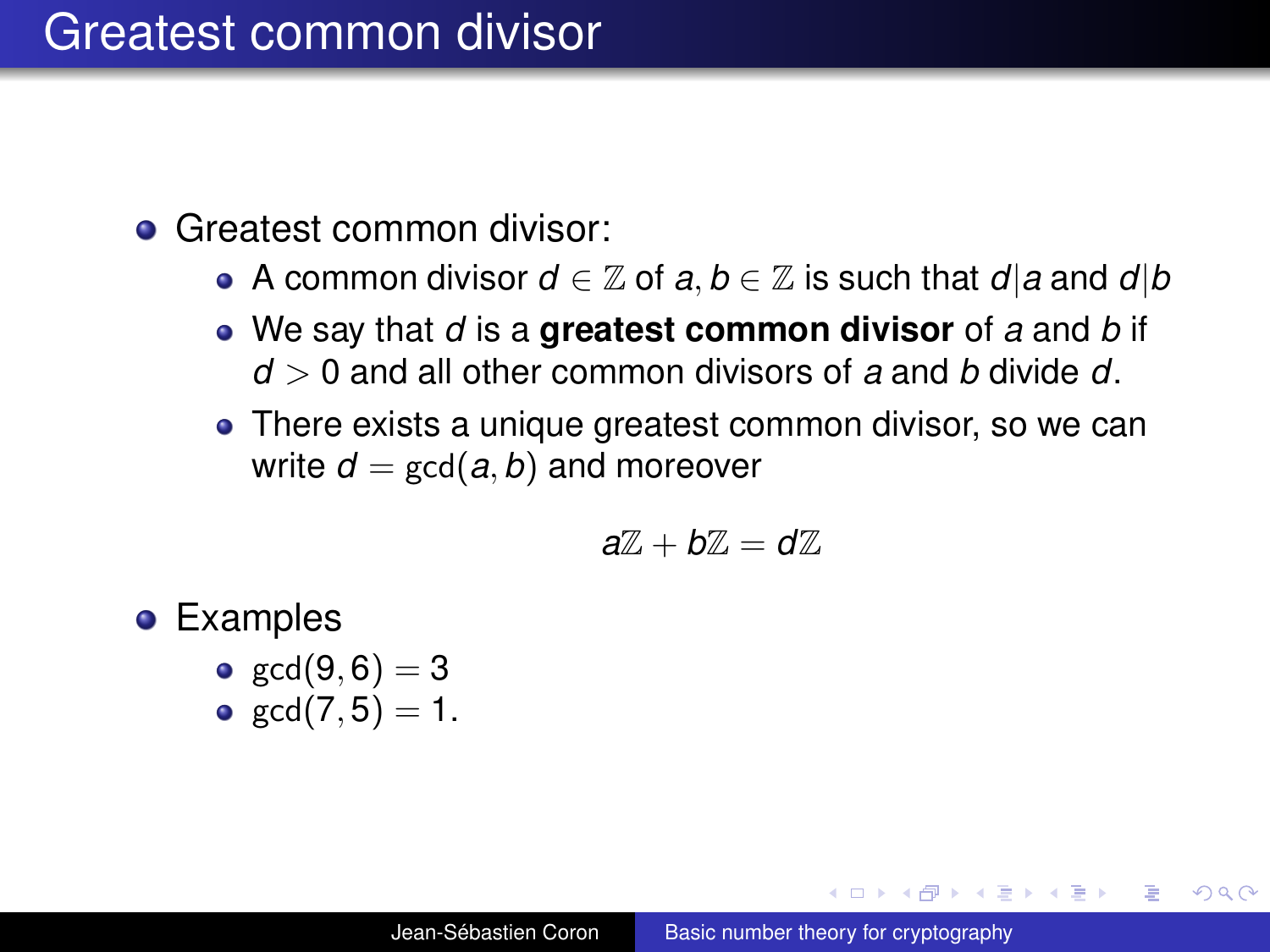# Property of gcd

• Let  $a, b > 0$ 

$$
\gcd(a,b)=\gcd(b,a \bmod b)
$$

- **•** Proof. Let  $r = a \mod b = a q \cdot b$  for some  $q \in \mathbb{Z}$ .
	- $\bullet$  If *d*|*a* and *d*|*b*, then *d*|*r*, and then *d*|*gcd*(*b,r*). Then  $gcd(a, b)$ |  $gcd(b, r)$ .
	- $\bullet$  Similarly gcd(*b*, *r*)| gcd(*a*, *b*), therefore gcd(*a*, *b*) = gcd(*b*, *r*).
- Example:
	- $gcd(47, 18) = gcd(18, 11) = gcd(11, 7) = gcd(7, 4)$  $gcd(4, 3) = gcd(3, 1) = gcd(1, 0) = 1$
	- This is Euclid's algorithm

K ロ ▶ K 御 ▶ K ヨ ▶ K ヨ ▶ ...

(重)  $QQ$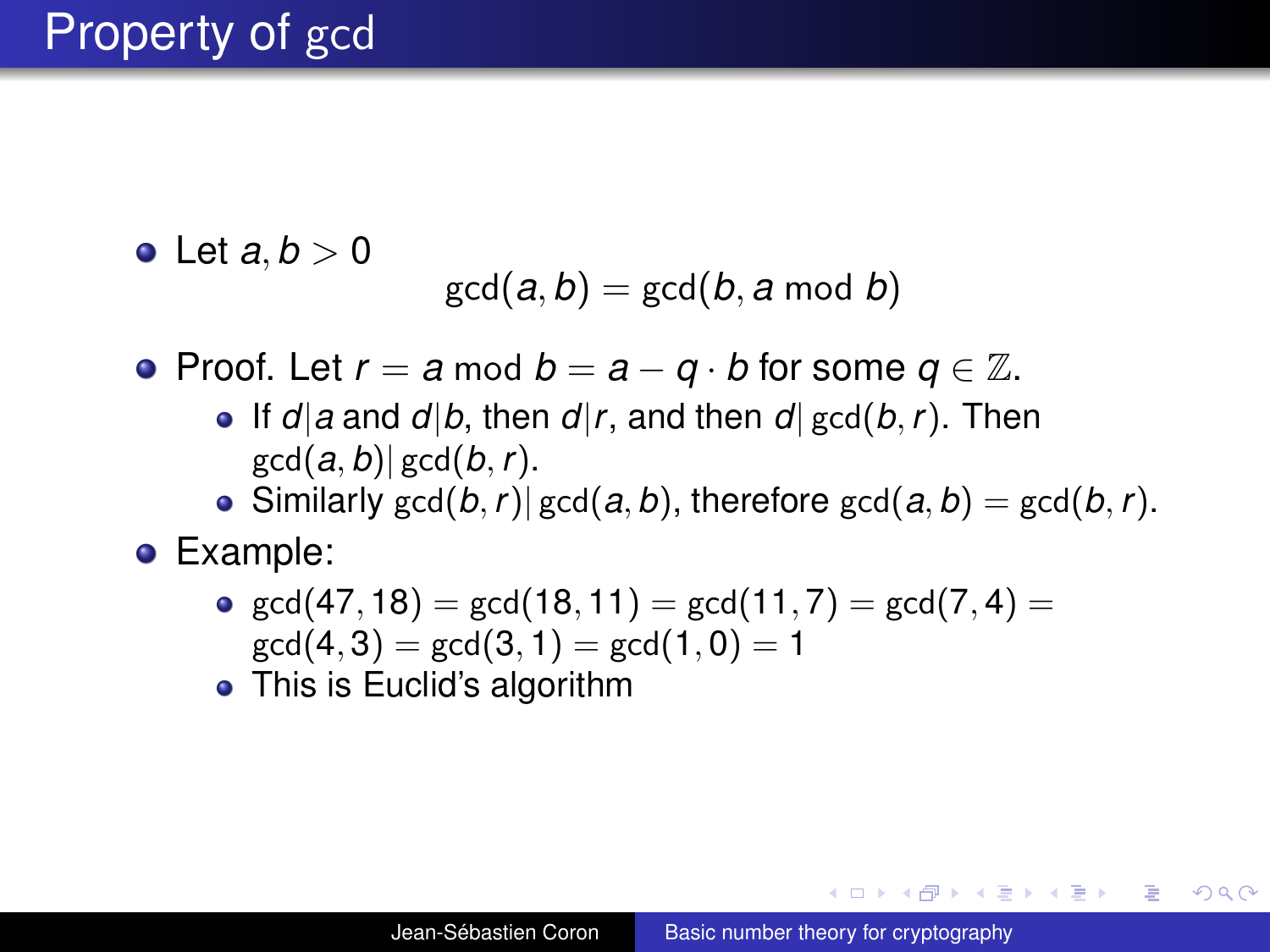## Euclid's algorithm

- $\bullet$  Euclid's algorithm with input  $a, b > 0$ .
	- Let  $r_0 = a$  and  $r_1 = b$ .
	- For  $i > 0$ , one defines the sequence  $(r_i)$  and  $(q_i)$  such that :

$$
r_i = q_i \cdot r_{i+1} + r_{i+2}
$$

where  $q_i$  and  $r_{i+2}$  are the quotient and remainder of the division of  $r_i$  by  $r_{i+1}$ 

- The sequence is decreasing, so  $r_k = 0$  for some  $k > 0$
- Then  $gcd(a, b) = r_{k-1}$ .
- Proof

\n- $$
gcd(a, b) = gcd(r_i, r_{i+1})
$$
 for all  $i < k$
\n- $gcd(a, b) = gcd(r_{k-1}, r_k)$
\n- $gcd(r_{k-1}, 0) = r_{k-1}$
\n

 $2990$ 

÷.

**≮ロ ▶ ⊀ 御 ▶ ⊀ ヨ ▶ ⊀ ヨ ▶**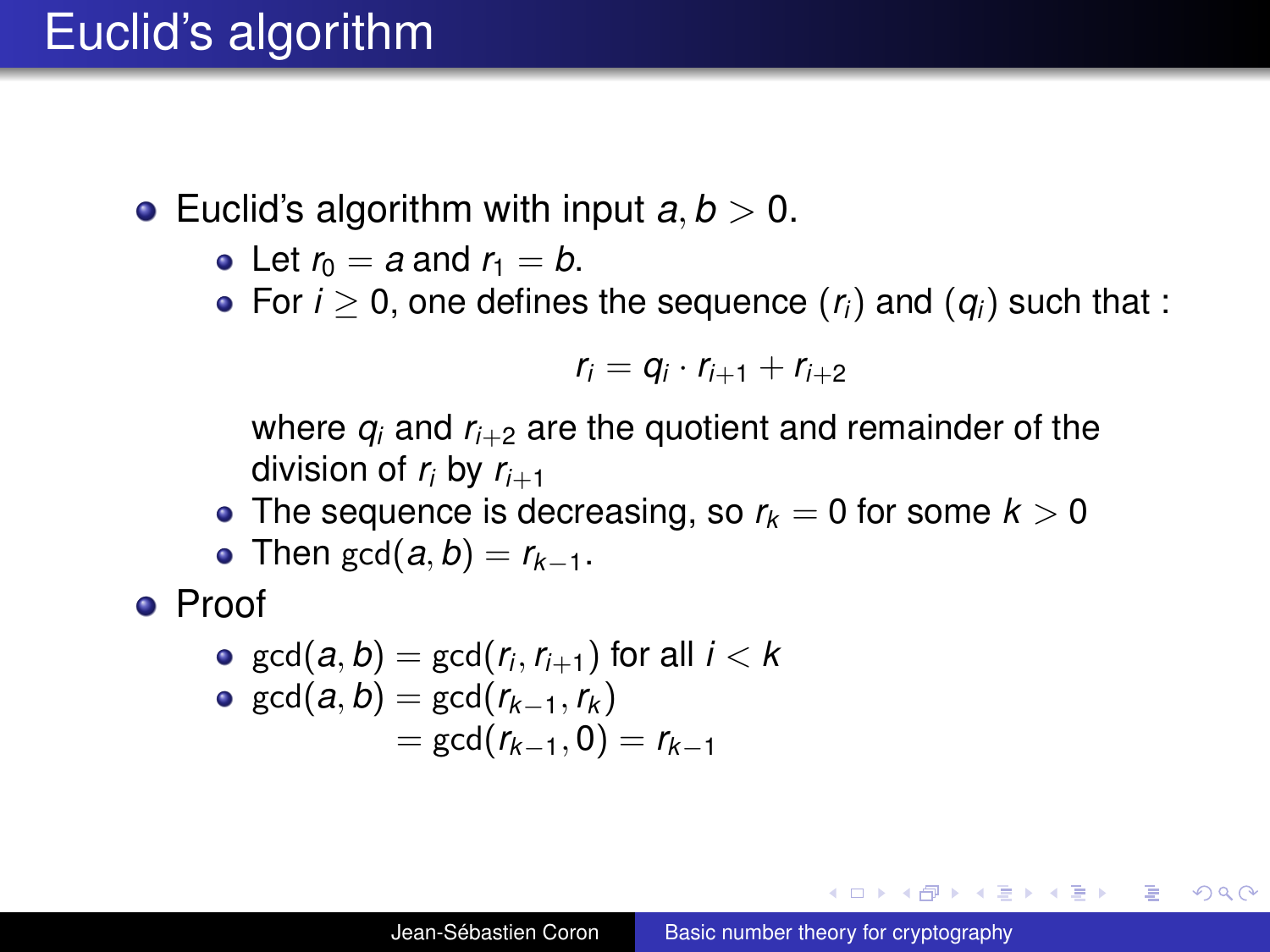### Example of gcd computation

 $\bullet$  $\bullet$  $\bullet$ 

• Example of  $gcd(a, b)$  with  $a = 47$ ,  $b = 18$ 

*r*<sup>0</sup> = *a* = 47 *r*<sup>1</sup> = *b* = 18 *r<sup>i</sup>* = *q<sup>i</sup>* · *ri*+<sup>1</sup> + *ri*+<sup>2</sup> *i* 0 1 2 3 4 5 6 7 *r<sup>i</sup>* 47 18 11 7 4 3 1 0

$$
\begin{aligned} \gcd(47,18)=\gcd(18,11)=\gcd(11,7)=\gcd(7,4) \\ =\gcd(4,3)=\gcd(3,1)=\gcd(1,0)=1 \end{aligned}
$$

**K ロ ▶ K 何 ▶ K ヨ ▶ K ヨ ▶** 

高山  $2990$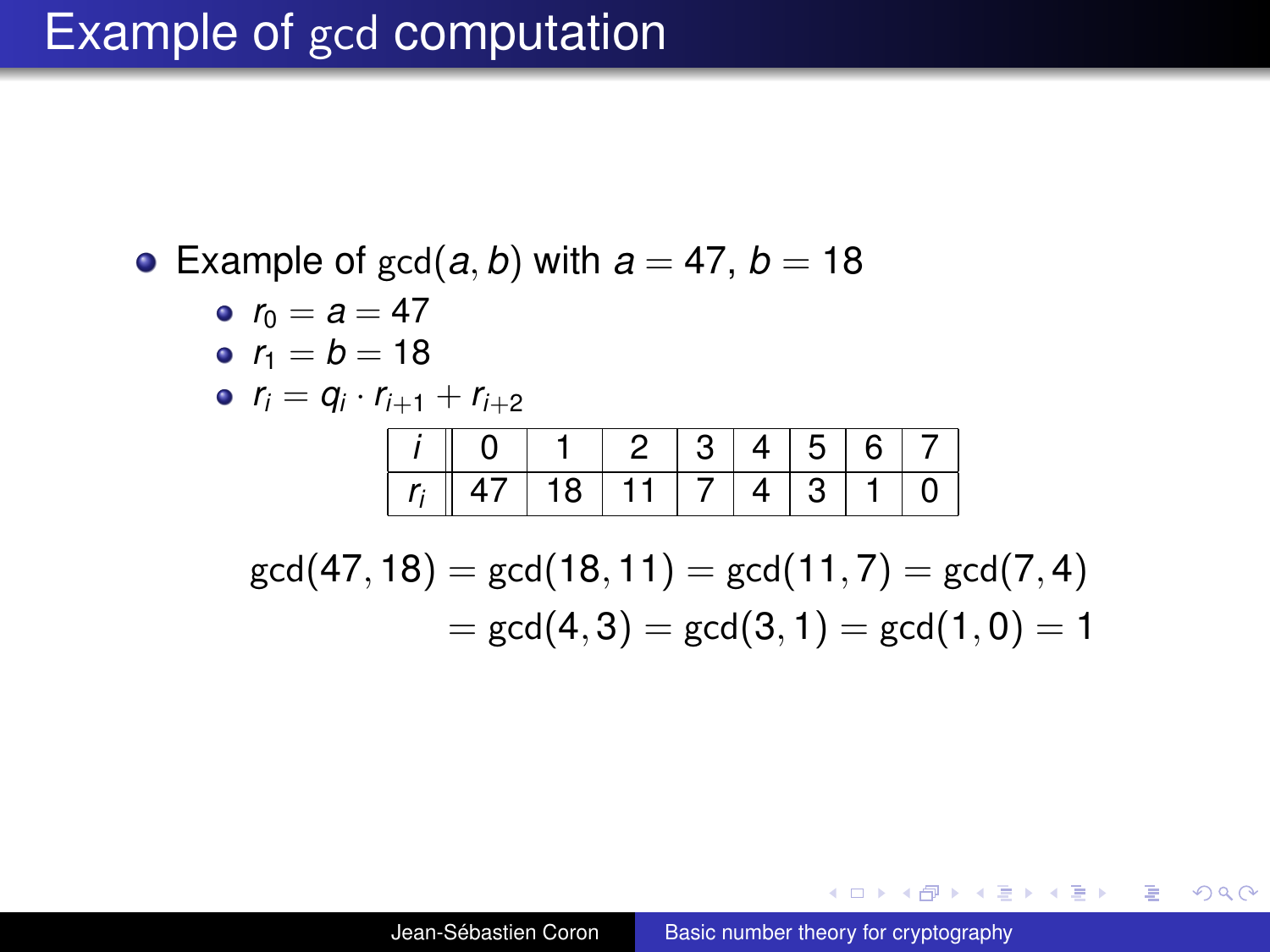### Modular arithmetic

- Let an integer  $n > 1$  called the modulus.
- Modular reduction
	- *r* := *a* mod *n*, remainder of the division of *a* by *n*.
	- $0 < r < n$
	- Ex: 11 mod  $8 = 3$ , 15 mod  $5 = 0$ .
- Congruence:
	- $a \equiv b \pmod{n}$  if  $n | (a b)$ .
	- *a* ≡ *b* (mod *n*) iif *a* and *b* have same remainder modulo *n*.
	- Ex:  $11 \equiv 19 \pmod{8}$ .
	- $\bullet$  If *r* := *a* mod *n*, then *r* ≡ *a* (mod *n*).

イロト イ押 トイヨ トイヨト

B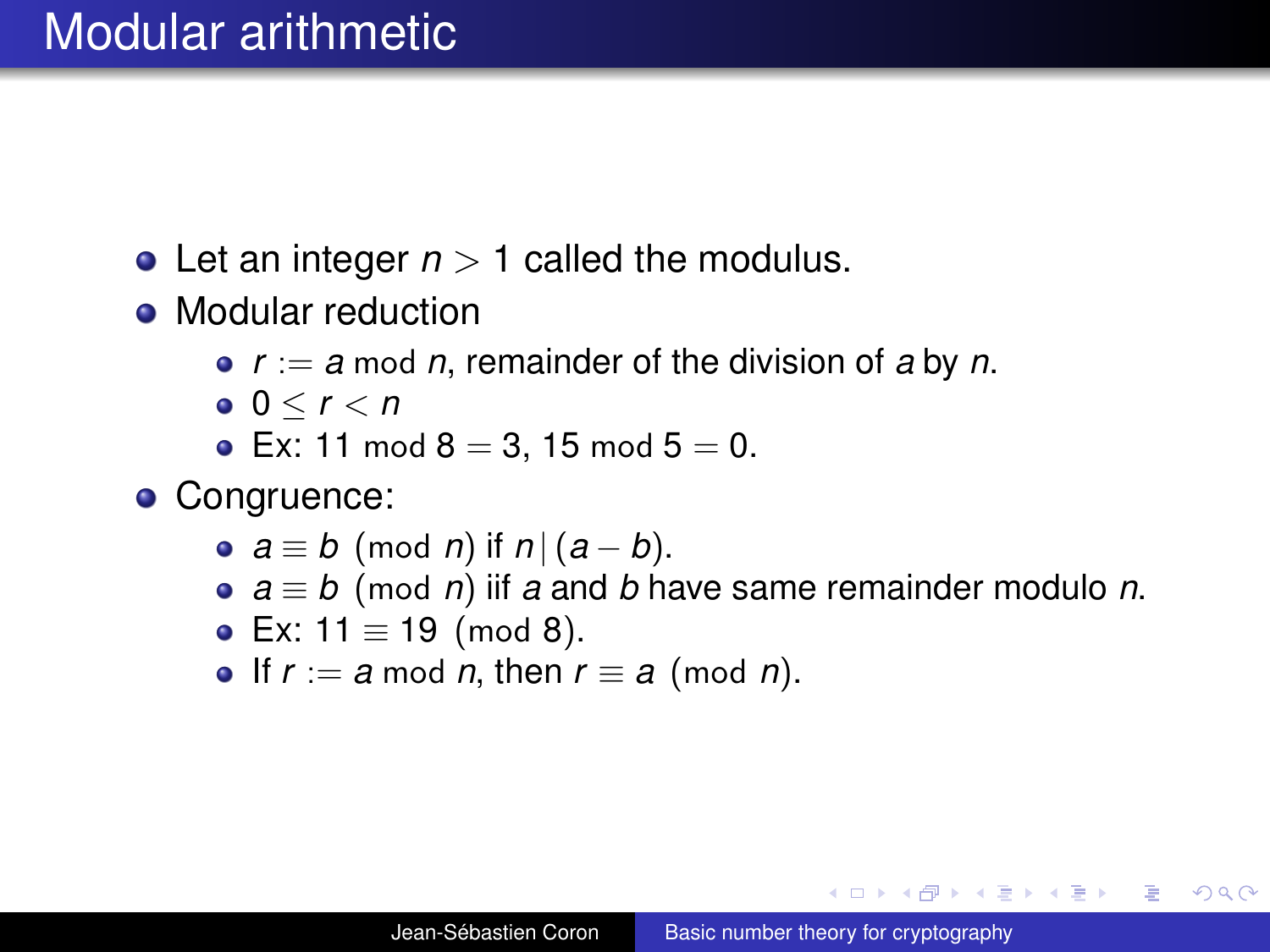### Modular arithmetic

• If 
$$
a_0 \equiv b_0 \pmod{n}
$$
 and  $a_1 \equiv b_1 \pmod{n}$ 

$$
\bullet \ \ a_0 + a_1 \equiv b_0 + b_1 \pmod{n}
$$

$$
\bullet \ \ a_0-a_1\equiv b_0-b_1 \ \ (\text{mod}\ \ n)
$$

$$
\bullet \ \ a_0 \cdot a_1 \equiv b_0 \cdot b_1 \ (\text{mod } n)
$$

- Integers modulo *n*
	- $\bullet$  Integers modulo *n* are  $\mathbb{Z}_n = \{0, 1, \ldots, n-1\}$
	- Addition, subtraction or multiplication in  $\mathbb{Z}_n$  is done by first doing it in Z and then reducing the result modulo *n*.
	- For example in  $\mathbb{Z}_7$ :

• 
$$
6 + 4 = 3
$$
,  $3 - 4 = 6$ ,  $3 \cdot 6 = 4$ .

イロメ イ押 メイヨメ イヨメ

B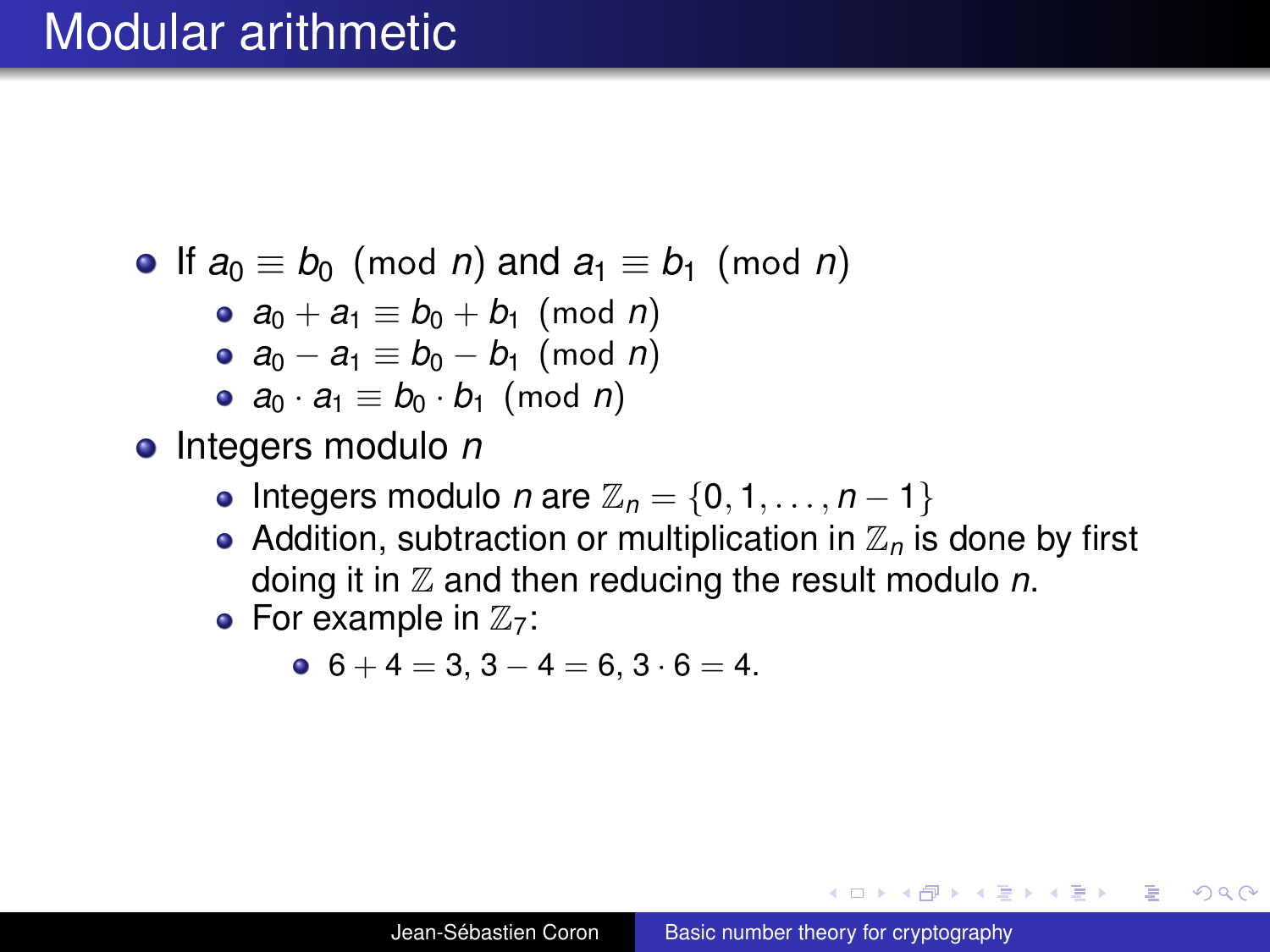### Multiplicative inverse

- Multiplicative inverse :
	- Let  $n > 0$  and  $a \in \mathbb{Z}$ . An integer  $a'$  is a *multiplicative inverse* of *a* modulo *n* if  $a \cdot a' \equiv 1 \pmod{n}$ .
- Theorem :
	- Let *n*, *a* ∈ Z with *n* > 0. Then *a* has a multiplicatif inverse modulo *n* iff  $gcd(a, n) = 1$ . Moreover such multiplicative inverse is unique modulo *n*.
	- Proof
		- If  $a \cdot a' \equiv 1 \pmod{n}$ , then  $a \cdot a' = 1 + k \cdot n$  for some  $k \in \mathbb{Z}$ . Therefore if  $d|a$  and  $d|n$ , then  $d|1$ . Therefore  $gcd(a, n) = 1$ .
		- $\bullet$  If gcd(*a*, *n*) = 1, then  $a\mathbb{Z} + n\mathbb{Z} = \mathbb{Z}$ , so  $a \cdot s + n \cdot t = 1$  for some  $s, t \in \mathbb{Z}$ . Therefore  $a \cdot s \equiv 1 \pmod{n}$ .

**≮ロ ▶ ⊀ 御 ▶ ⊀ ヨ ▶ ⊀ ヨ ▶** 

B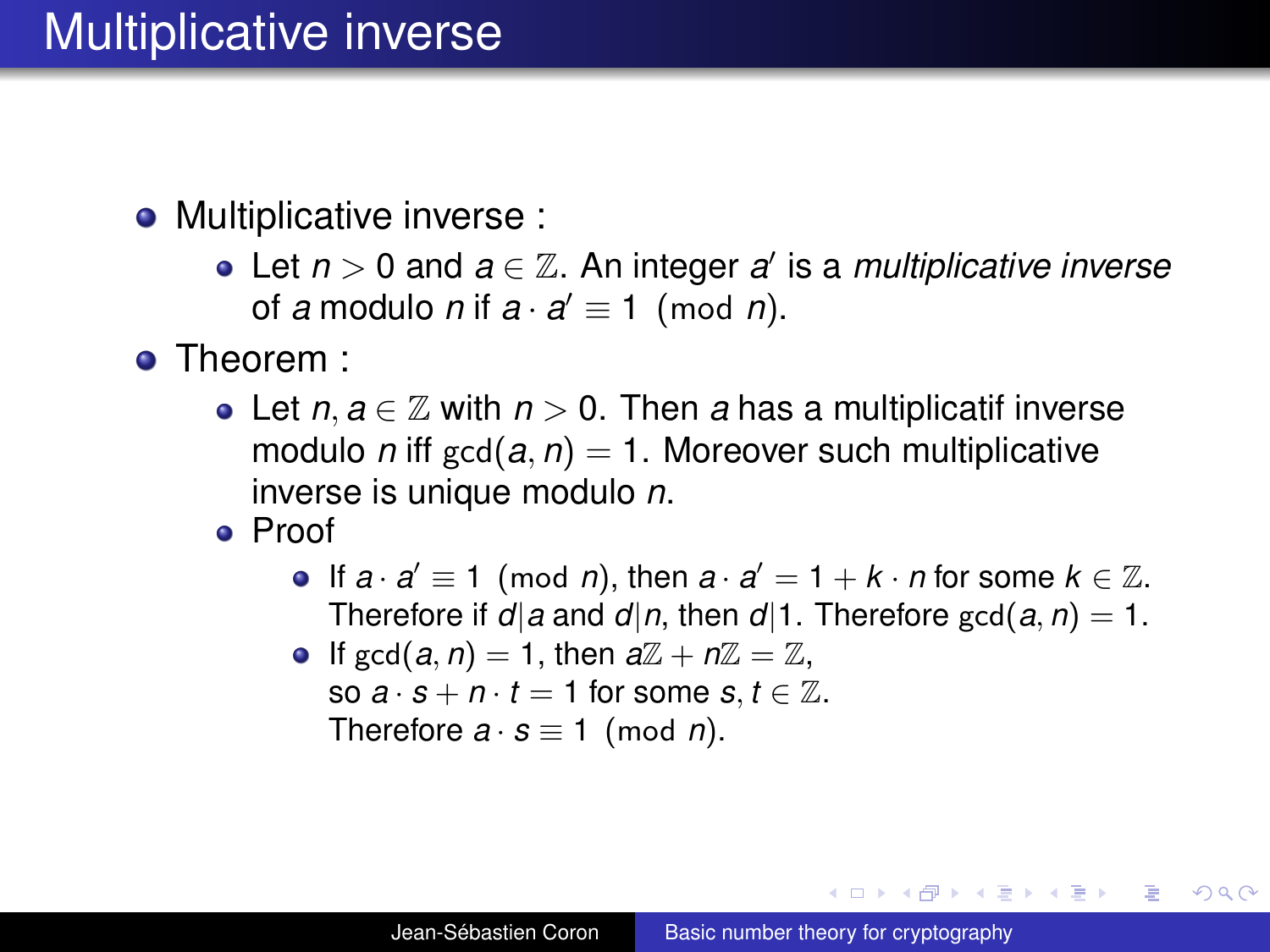

• The multiplicative inverse of 5 modulo 7 is 3 because

$$
3\cdot 5\equiv 15\equiv 1\pmod 7
$$

2 has no multiplicative inverse modulo 6 :

\n- $$
2 \cdot 1 \equiv 2 \pmod{6}
$$
\n- $2 \cdot 2 \equiv 4 \pmod{6}$
\n- $2 \cdot 3 \equiv 0 \pmod{6}$
\n- $2 \cdot 4 \equiv 2 \pmod{6}$
\n- $2 \cdot 5 \equiv 4 \pmod{6}$
\n

**K ロ ▶ K 何 ▶ K ヨ ▶ K ヨ ▶** 

重。  $2990$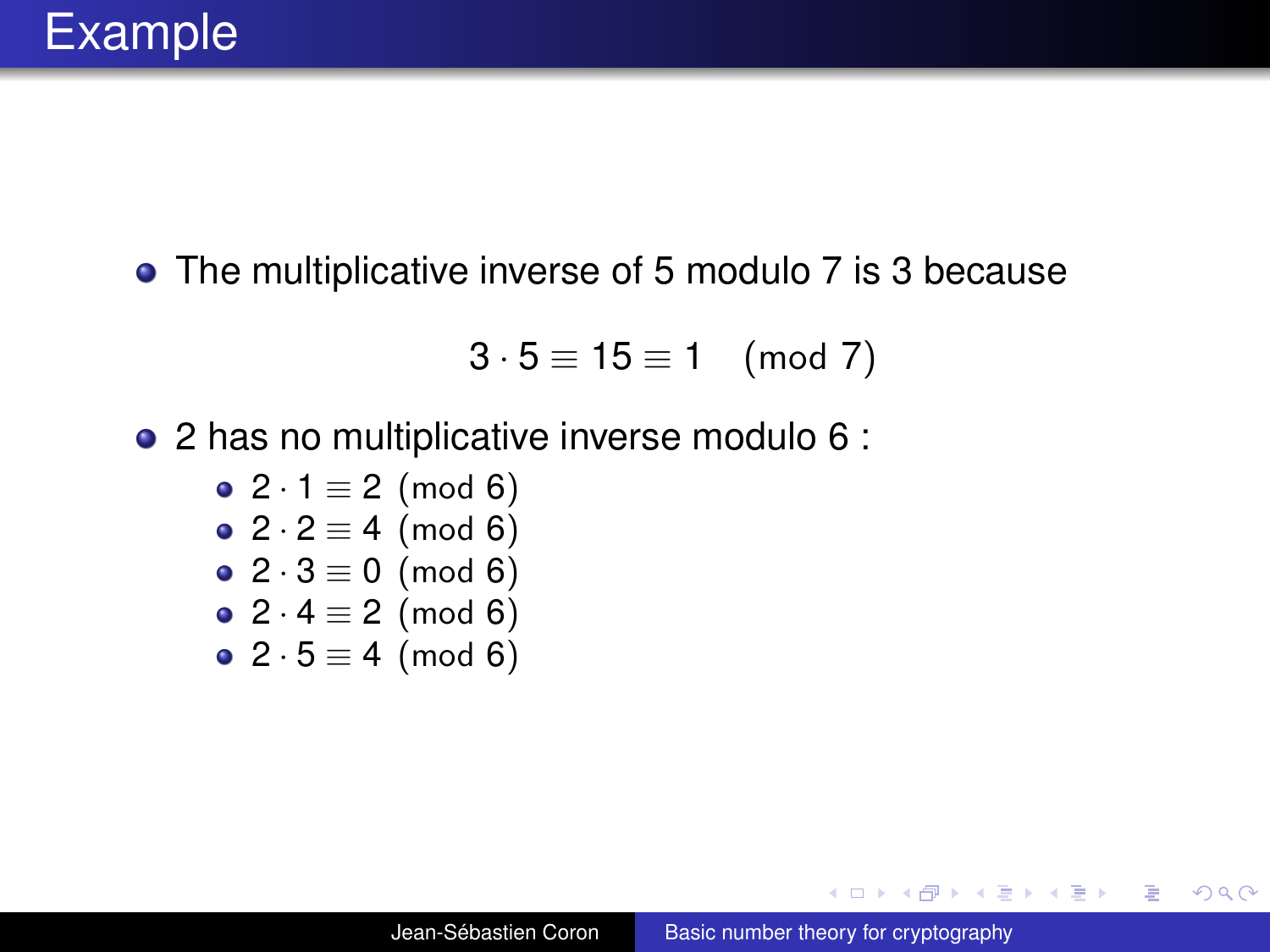## Euclid's extended algorithm

#### • Euclid's extended algorithm

- Let  $a, b \in \mathbb{Z}$  and  $d = \gcd(a, b)$ .
- Computes  $u, v \in \mathbb{Z}$  such that  $a \cdot u + b \cdot v = d$ .
- Based on computing two sequences *u<sup>i</sup>* , *v<sup>i</sup>* such that  $a \cdot u_i + b \cdot v_i = r_i$ , where eventually  $r_{k-1} = d$ .
- Application to computing multiplicative inverse
	- Let *a*, *n* with  $n > 0$  and gcd(*a*, *n*) = 1.
	- With Euclid's extended algorithm, one computes *u*, *v* such that

$$
a\cdot u+n\cdot v=1
$$

Then *a* · *u* ≡ 1 (mod *n*)

イロト イ押 トイヨ トイヨト

B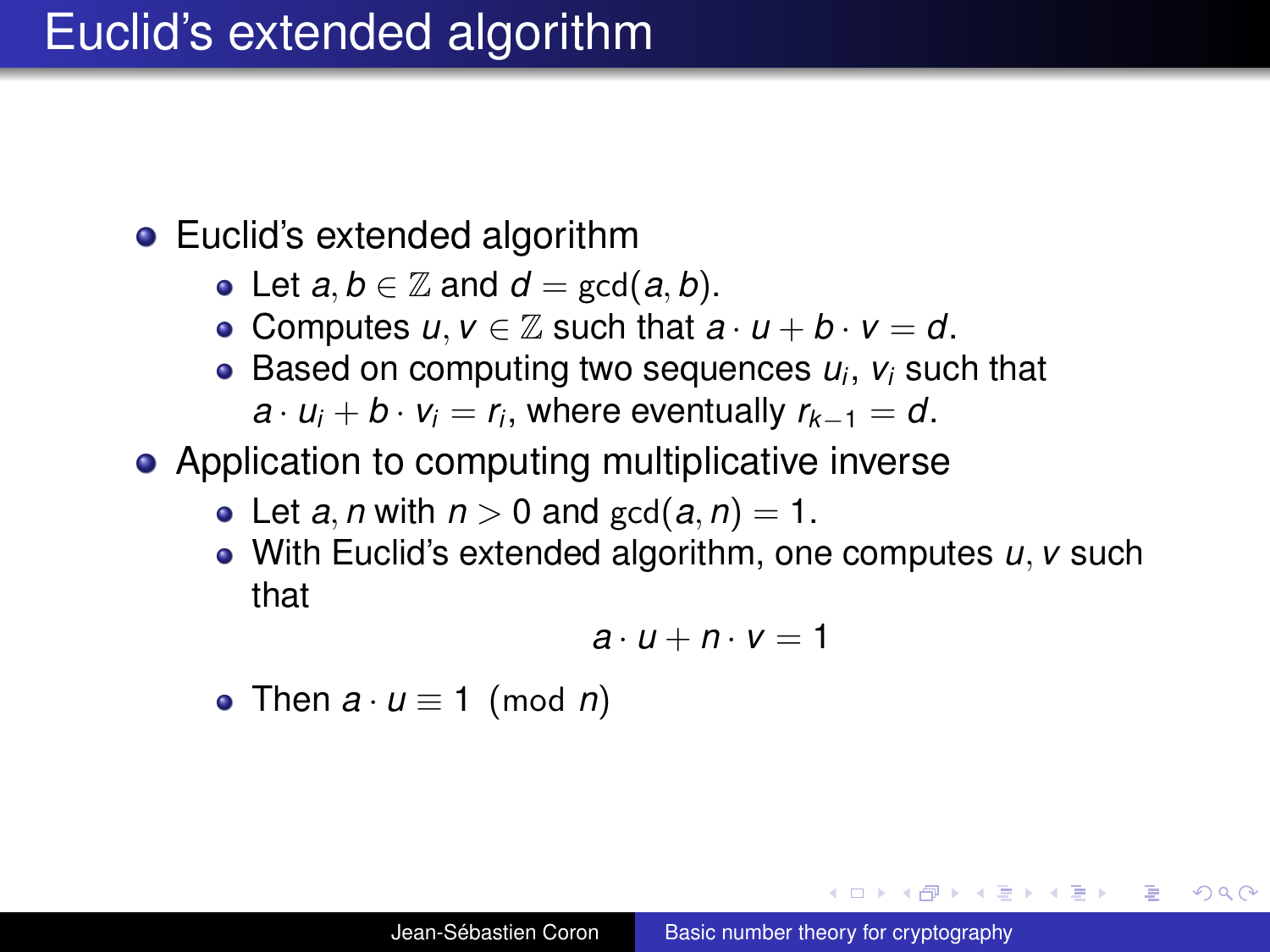### Euclid's extended algorithm

• Euclid's extended algorithm, for  $a > 0$  and  $b \ge 0$ .

\n- • 
$$
r_0 = a
$$
 and  $r_1 = b$ .
\n- • For  $i \geq 0$ , let  $r_i = q_i \cdot r_{i+1} + r_{i+2}$
\n- • Two additional sequences  $u_i$  and  $v_i$ .
\n- •  $u_0 := 1$ ,  $v_0 := 0$ ,  $u_1 := 0$ ,  $v_1 := 1$  and for  $i \geq 2$ , one defines
\n- •  $\begin{cases} u_i = u_{i-2} - q_{i-2} \cdot u_{i-1} \\ v_i = v_{i-2} - q_{i-2} \cdot v_{i-1} \end{cases}$
\n

• There exists  $k > 0$  such that  $r_k = 0$ .

• 
$$
gcd(a, b) = r_{k-1} = u_{k-1} \cdot a + v_{k-1} \cdot b
$$

→ 重 × → 重 × …

÷.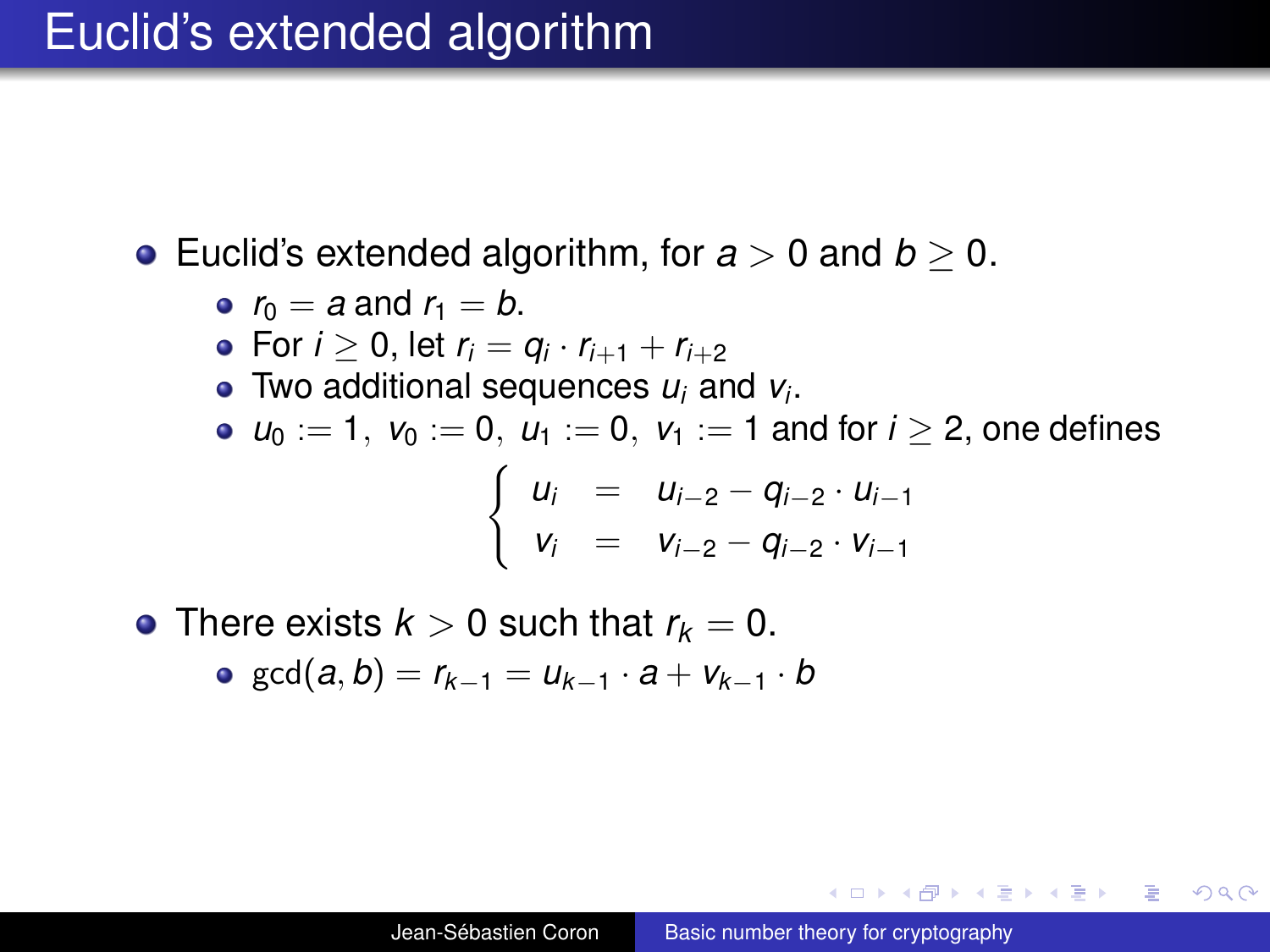## Proof

• We always have

$$
r_i = u_i \cdot a + v_i \cdot b
$$

**•** Initialization

• 
$$
r_0 = a = 1 \cdot a + 0 \cdot b
$$
.  
\n•  $r_1 = b = 0 \cdot a + 1 \cdot b$ .

• Recursive step:

Assume *ui*−<sup>2</sup> · *a* + *vi*−<sup>2</sup> · *b* = *ri*−<sup>2</sup> *u*<sub>*i*−1</sub> · *a* + *v*<sub>*i*−1</sub> · *b* = *r*<sub>*i*−1</sub>

$$
u_i \cdot a + v_i \cdot b = (u_{i-2} - q_{i-2} \cdot u_{i-1}) \cdot a +
$$
  
\n
$$
(v_{i-2} - q_{i-2} \cdot v_{i-1}) \cdot b
$$
  
\n
$$
= r_{i-2} - q_{i-2} \cdot r_{i-1}
$$
  
\n
$$
= r_i
$$

イロト イ押 トイヨ トイヨ トー

重。  $299$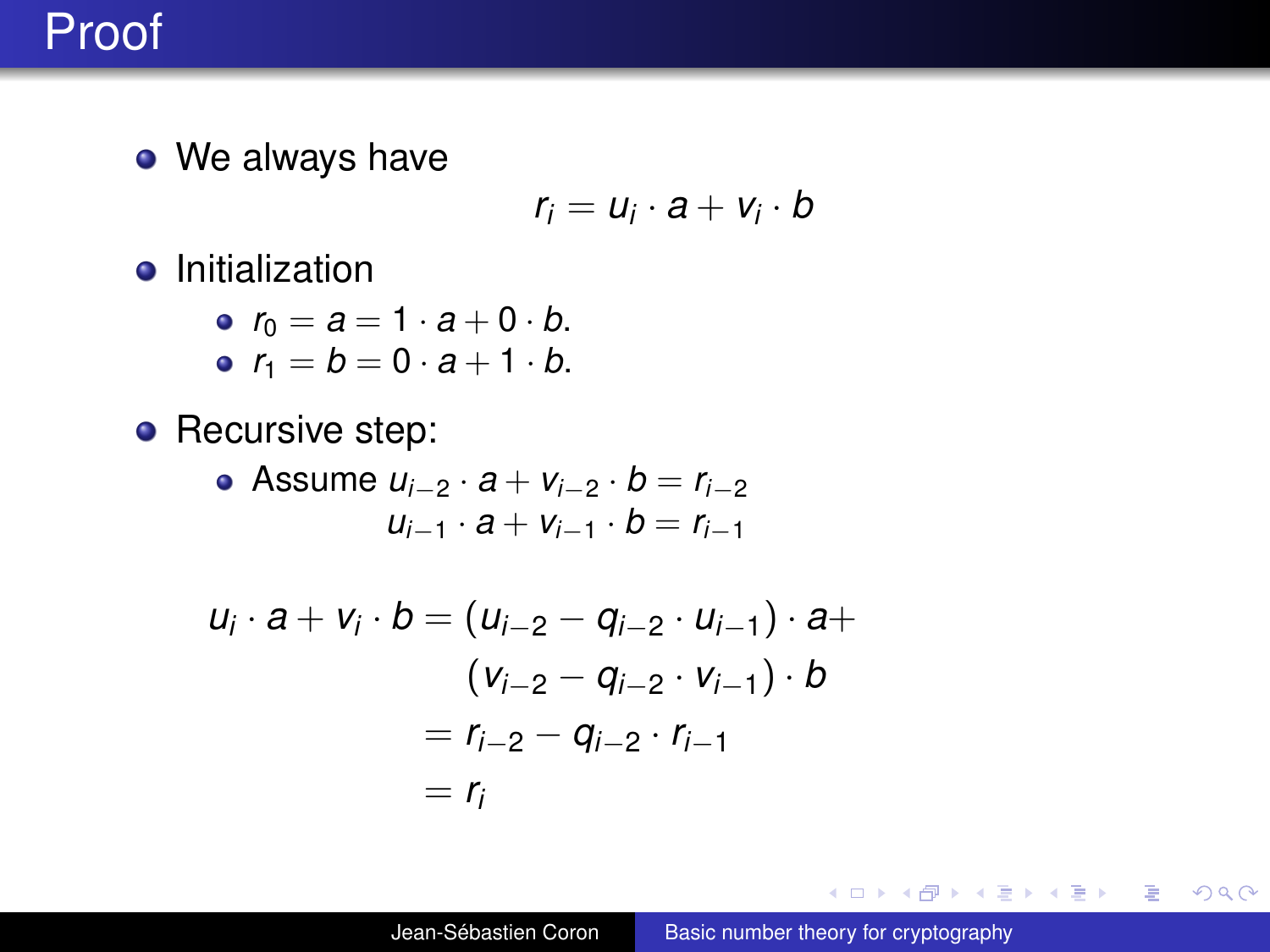• Compute *u*, *v* such that  $47 \cdot u + 18 \cdot v = 1$ 

\n- \n
$$
(r_0, r_1) = (47, 18)
$$
\n
\n- \n
$$
(u_0, u_1) = (1, 0)
$$
\n
\n- \n
$$
(v_0, v_1) = (0, 1)
$$
\n
\n- \n
$$
\begin{cases}\n r_{i-2} = q_{i-2} \cdot r_{i-1} + r_i \\
 u_i = u_{i-2} - q_{i-2} \cdot u_{i-1} \\
 v_i = v_{i-2} - q_{i-2} \cdot v_{i-1}\n \end{cases}
$$
\n
\n

|       | 0 |    | $\mathbf{2}^{\circ}$ | ູ | 5 | 6 |  |
|-------|---|----|----------------------|---|---|---|--|
| r:    |   | 18 |                      |   |   |   |  |
| $q_i$ |   |    |                      |   |   |   |  |
| $U_i$ |   |    |                      |   |   |   |  |
| $V_i$ |   |    |                      |   |   |   |  |

重き メラメー

 $2990$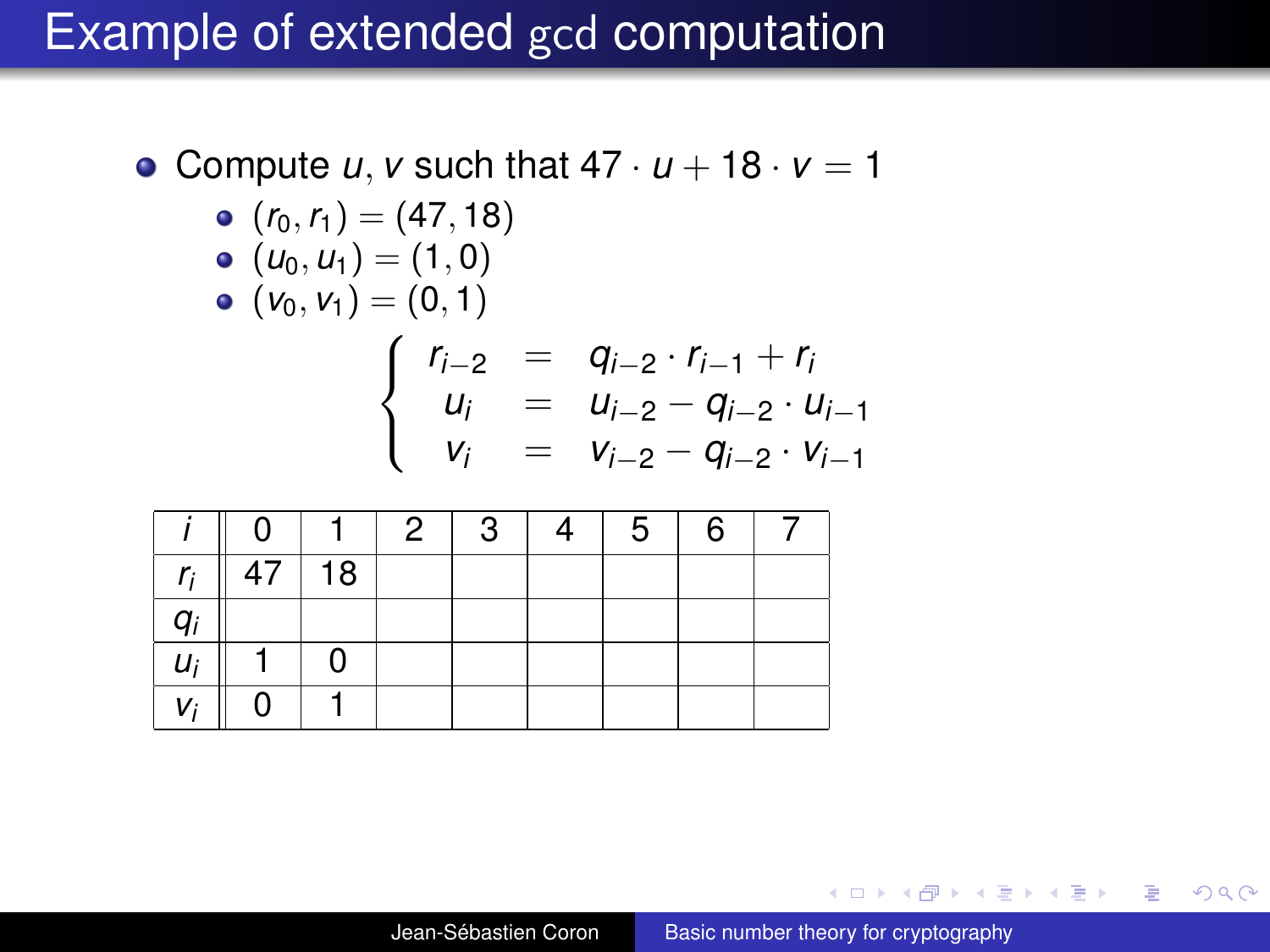• Compute *u*, *v* such that  $47 \cdot u + 18 \cdot v = 1$ 

\n- \n
$$
(r_0, r_1) = (47, 18)
$$
\n
\n- \n
$$
(u_0, u_1) = (1, 0)
$$
\n
\n- \n
$$
(v_0, v_1) = (0, 1)
$$
\n
\n- \n
$$
\begin{cases}\n r_{i-2} = q_{i-2} \cdot r_{i-1} + r_i \\
 u_i = u_{i-2} - q_{i-2} \cdot u_{i-1} \\
 v_i = v_{i-2} - q_{i-2} \cdot v_{i-1}\n \end{cases}
$$
\n
\n

|                | O  |    | $\overline{2}$ | 3 | 5 | 6 |  |
|----------------|----|----|----------------|---|---|---|--|
| r <sub>i</sub> | 47 | 18 | 11             |   |   |   |  |
| $q_i$          | 2  |    |                |   |   |   |  |
| $U_i$          |    | ი  |                |   |   |   |  |
| Vi             | O  |    | -2             |   |   |   |  |

重き メラメー

 $2990$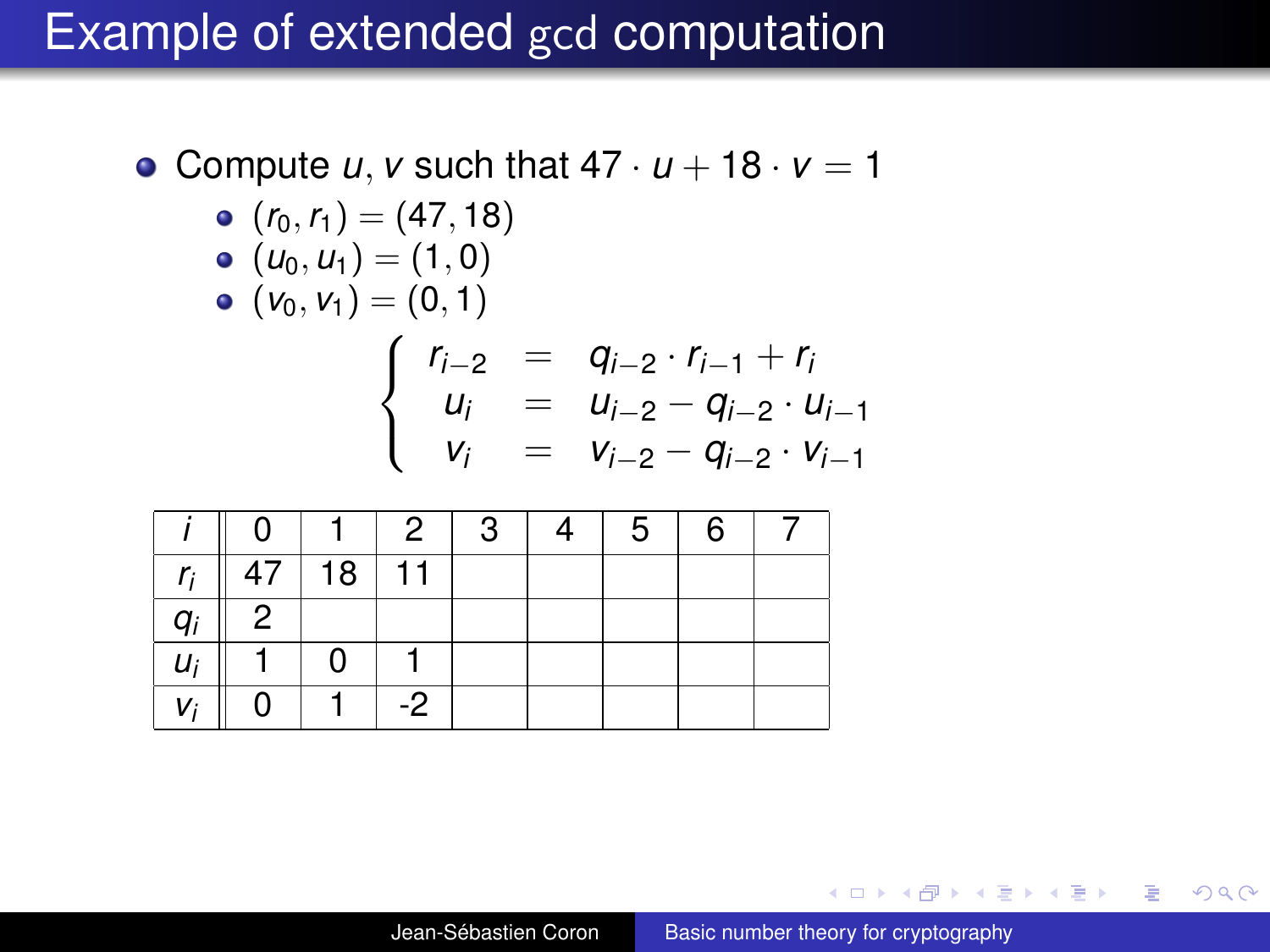• Compute *u*, *v* such that  $47 \cdot u + 18 \cdot v = 1$ 

\n- \n
$$
(r_0, r_1) = (47, 18)
$$
\n
\n- \n
$$
(u_0, u_1) = (1, 0)
$$
\n
\n- \n
$$
(v_0, v_1) = (0, 1)
$$
\n
\n- \n
$$
\begin{cases}\n r_{i-2} = q_{i-2} \cdot r_{i-1} + r_i \\
 u_i = u_{i-2} - q_{i-2} \cdot u_{i-1} \\
 v_i = v_{i-2} - q_{i-2} \cdot v_{i-1}\n \end{cases}
$$
\n
\n

|       | O  |    | $\mathbf{2}$ | 3 | 5 | 6 |  |
|-------|----|----|--------------|---|---|---|--|
| r:    | 47 | 18 | 11           |   |   |   |  |
| $q_i$ | 2  |    |              |   |   |   |  |
| $U_i$ |    |    |              |   |   |   |  |
| Vi    | O  |    | -2           | ູ |   |   |  |

重き メラメー

 $2990$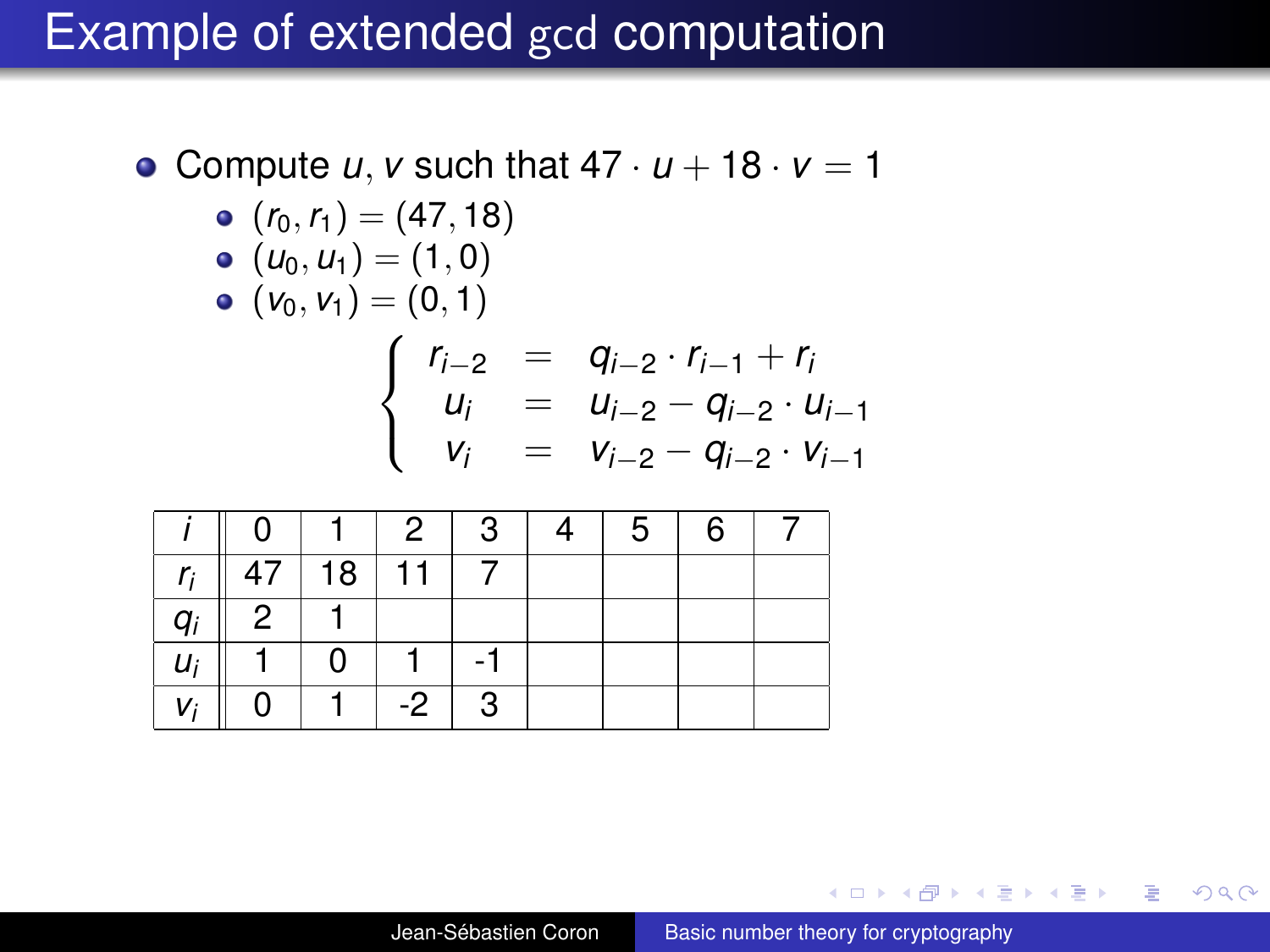• Compute *u*, *v* such that  $47 \cdot u + 18 \cdot v = 1$ 

\n- \n
$$
(r_0, r_1) = (47, 18)
$$
\n
\n- \n
$$
(u_0, u_1) = (1, 0)
$$
\n
\n- \n
$$
(v_0, v_1) = (0, 1)
$$
\n
\n- \n
$$
\begin{cases}\n r_{i-2} = q_{i-2} \cdot r_{i-1} + r_i \\
 u_i = u_{i-2} - q_{i-2} \cdot u_{i-1} \\
 v_i = v_{i-2} - q_{i-2} \cdot v_{i-1}\n \end{cases}
$$
\n
\n

|       | O  |    | $\overline{2}$ | 3 |    | 5 | 6 |  |
|-------|----|----|----------------|---|----|---|---|--|
| r,    | 47 | 18 | 11             |   |    |   |   |  |
| $q_i$ | 2  |    |                |   |    |   |   |  |
| $U_i$ |    | 0  |                |   | 2  |   |   |  |
| Vi    | 0  |    | -2             | ູ | -5 |   |   |  |

→ 重き 4 重き 。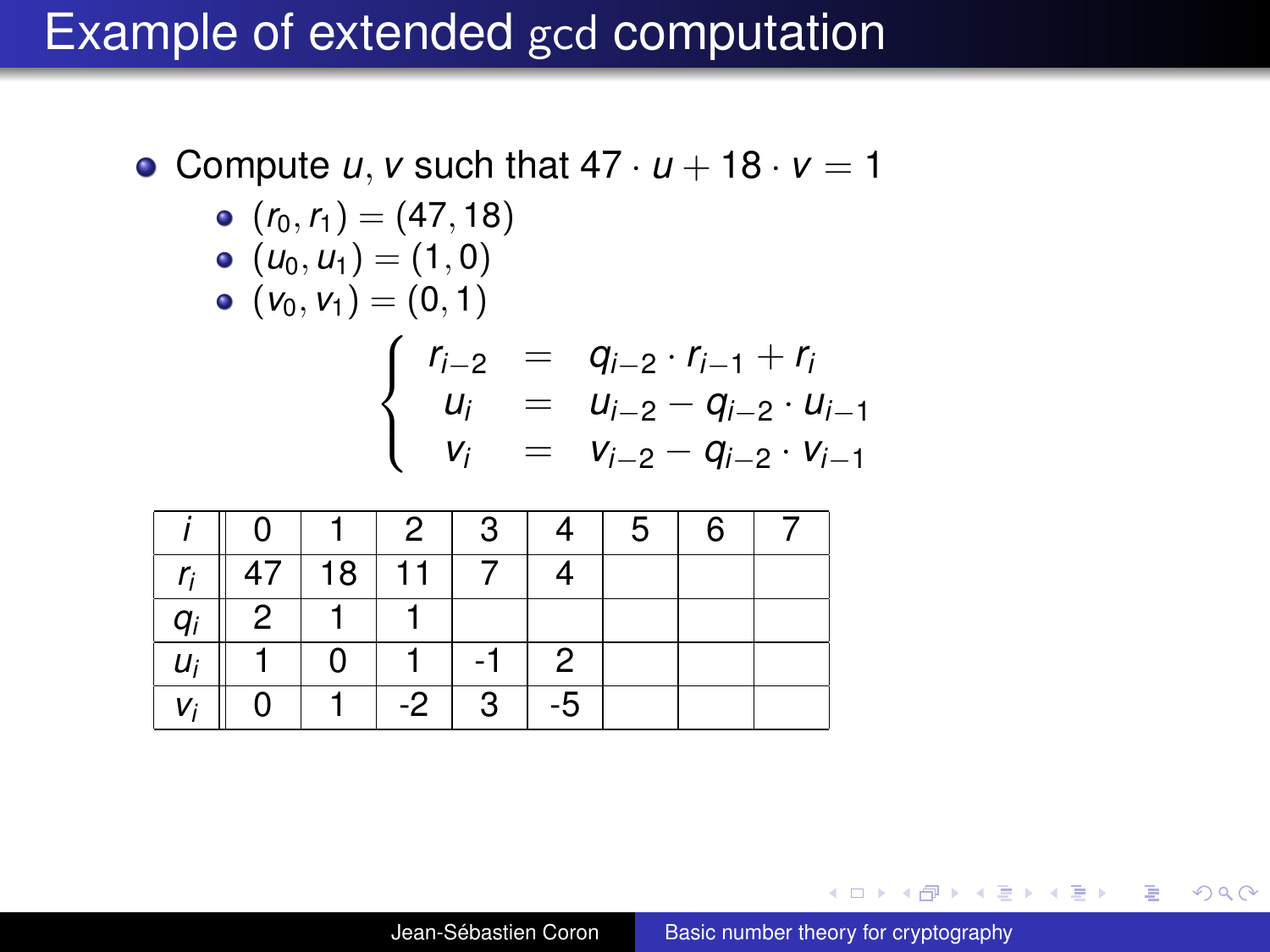• Compute *u*, *v* such that  $47 \cdot u + 18 \cdot v = 1$ 

\n- \n
$$
(r_0, r_1) = (47, 18)
$$
\n
\n- \n
$$
(u_0, u_1) = (1, 0)
$$
\n
\n- \n
$$
(v_0, v_1) = (0, 1)
$$
\n
\n- \n
$$
\begin{cases}\n r_{i-2} = q_{i-2} \cdot r_{i-1} + r_i \\
 u_i = u_{i-2} - q_{i-2} \cdot u_{i-1} \\
 v_i = v_{i-2} - q_{i-2} \cdot v_{i-1}\n \end{cases}
$$
\n
\n

|       | O              |    | 2  | 3 |    | 5  | 6 |  |
|-------|----------------|----|----|---|----|----|---|--|
| r,    | 47             | 18 | 11 |   |    | 3  |   |  |
| $q_i$ | $\overline{2}$ |    |    |   |    |    |   |  |
| $U_i$ |                | 0  |    |   | 2  | -3 |   |  |
| Vi    | 0              |    | -2 | 3 | -5 | 8  |   |  |

→ 重き 4 重き 。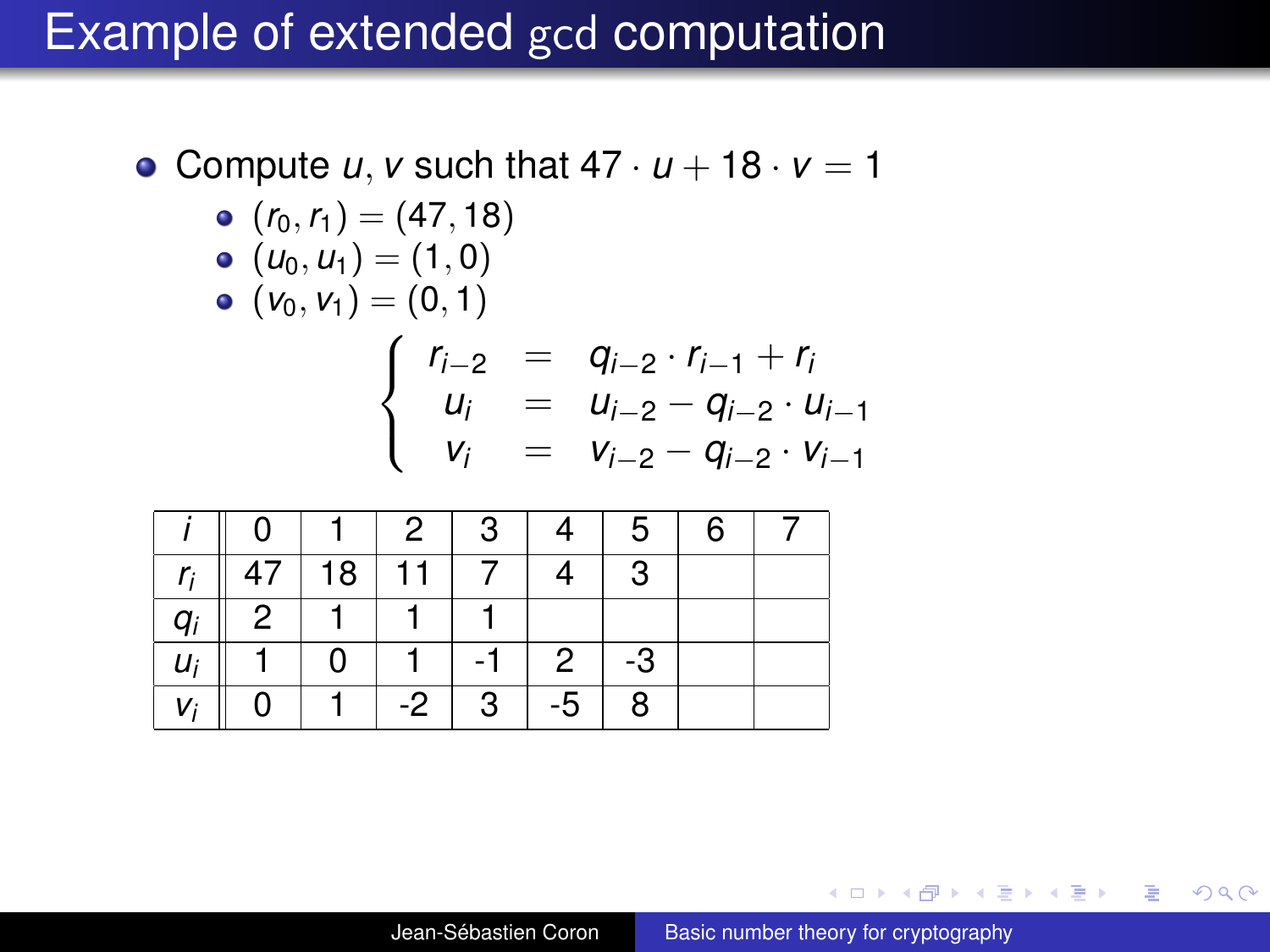• Compute *u*, *v* such that  $47 \cdot u + 18 \cdot v = 1$ 

\n- $$
(r_0, r_1) = (47, 18)
$$
\n- $(u_0, u_1) = (1, 0)$
\n

$$
(\nu_0, \nu_1) = (0, 1)
$$

$$
\begin{cases}\n r_{i-2} &= q_{i-2} \cdot r_{i-1} + r_i \\
 u_i &= u_{i-2} - q_{i-2} \cdot u_{i-1} \\
 v_i &= v_{i-2} - q_{i-2} \cdot v_{i-1}\n\end{cases}
$$

|                | O |    | 2  |   |    | b  | 6   |  |
|----------------|---|----|----|---|----|----|-----|--|
| r:             |   | 18 | 11 |   |    | Q  |     |  |
| q <sub>i</sub> | 2 |    |    |   |    |    |     |  |
| $U_i$          |   | ი  |    |   | 2  | -3 | 5   |  |
| Vi             | 0 |    | -2 | 3 | -5 | 8  | -13 |  |

4 0 8

K 何 ▶ K ヨ ▶ K ヨ ▶

 $\equiv$  990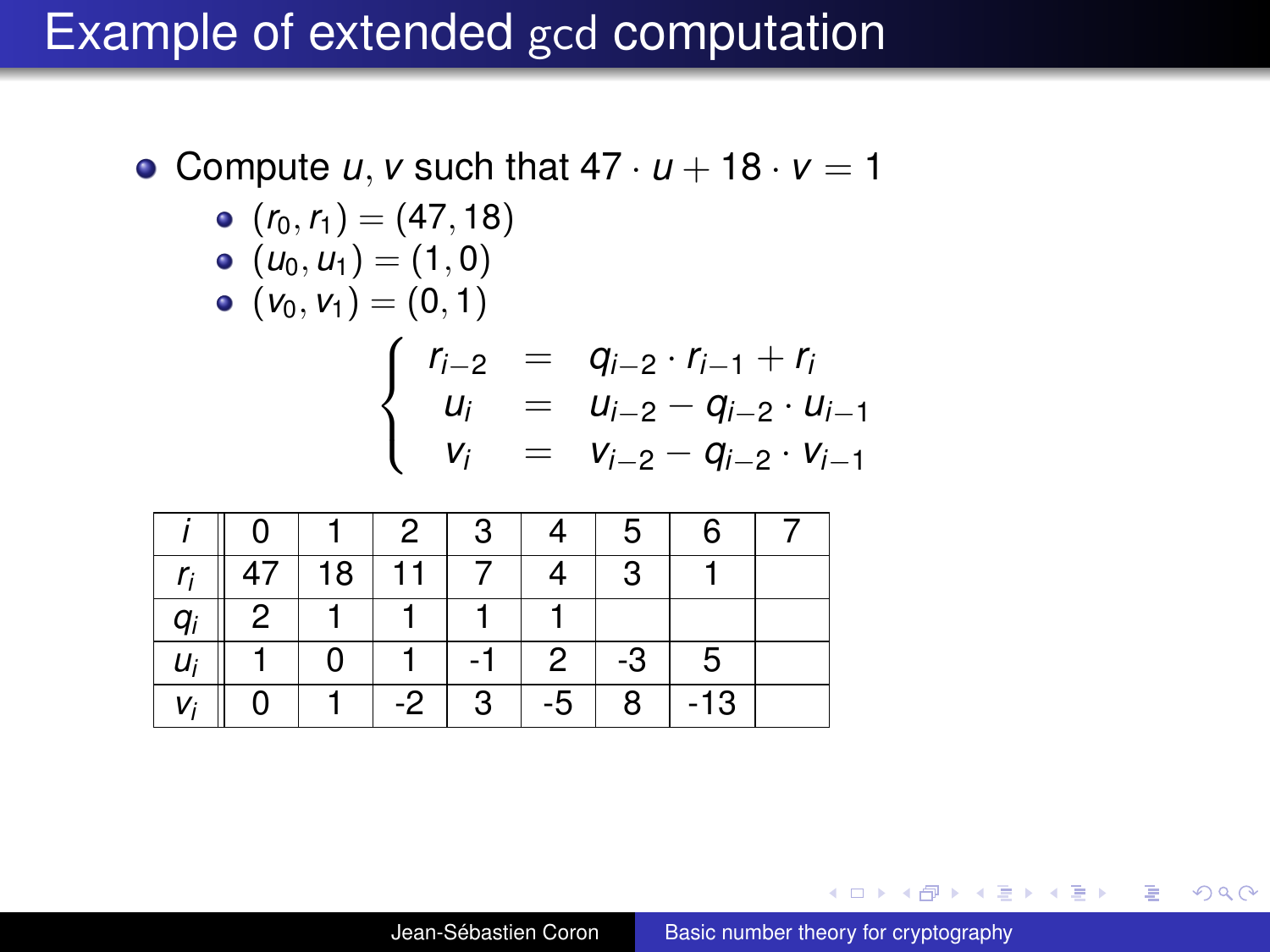• Compute *u*, *v* such that  $47 \cdot u + 18 \cdot v = 1$ 

\n- $$
(r_0, r_1) = (47, 18)
$$
\n- $(u_0, u_1) = (1, 0)$
\n

$$
(\nu_0, \nu_1) = (0, 1)
$$

$$
\begin{cases}\n r_{i-2} = q_{i-2} \cdot r_{i-1} + r_i \\
 u_i = u_{i-2} - q_{i-2} \cdot u_{i-1} \\
 v_i = v_{i-2} - q_{i-2} \cdot v_{i-1}\n\end{cases}
$$

|       | 0 |    | 2  |    | b  | 6   |  |
|-------|---|----|----|----|----|-----|--|
| r:    |   | 18 | 11 |    |    |     |  |
| $q_i$ | 2 |    |    |    |    |     |  |
| $U_i$ |   | 0  |    | 2  | -3 | 5   |  |
| Vi    | U |    | -2 | -5 | 8  | -13 |  |

4 0 8

K 何 ▶ K ヨ ▶ K ヨ ▶ ...

 $\equiv$  990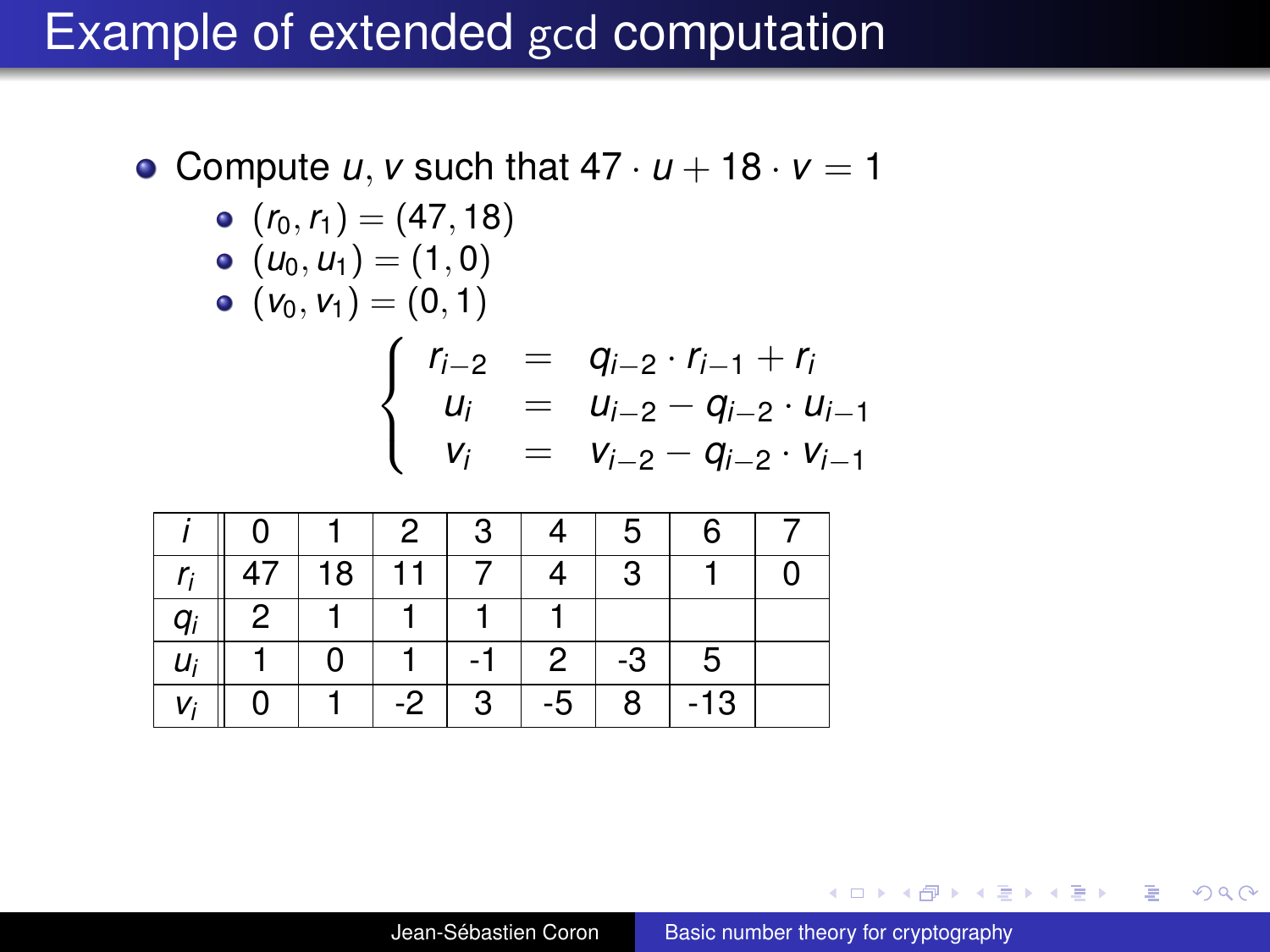• Compute *u*, *v* such that  $47 \cdot u + 18 \cdot v = 1$ 

\n- \n
$$
(r_0, r_1) = (47, 18)
$$
\n
\n- \n
$$
(u_0, u_1) = (1, 0)
$$
\n
\n- \n
$$
(v_0, v_1) = (0, 1)
$$
\n
\n- \n
$$
\begin{cases}\n r_{i-2} = q_{i-2} \cdot r_{i-1} + r_i \\
 u_i = u_{i-2} - q_{i-2} \cdot u_{i-1} \\
 v_i = v_{i-2} - q_{i-2} \cdot v_{i-1}\n \end{cases}
$$
\n
\n

|       | O |    | $\mathbf{z}$ |    | G  | 6   |  |
|-------|---|----|--------------|----|----|-----|--|
| r:    |   | 18 | 11           |    |    |     |  |
| $q_i$ | 2 |    |              |    |    |     |  |
| $U_i$ |   | ი  |              | 2  | -3 | 5   |  |
| Vi    | O |    | -2           | -5 | 8  | -13 |  |

 $47 \cdot 5 + 18 \cdot (-13) = 1$ 

(御) メミンメミン

 $2990$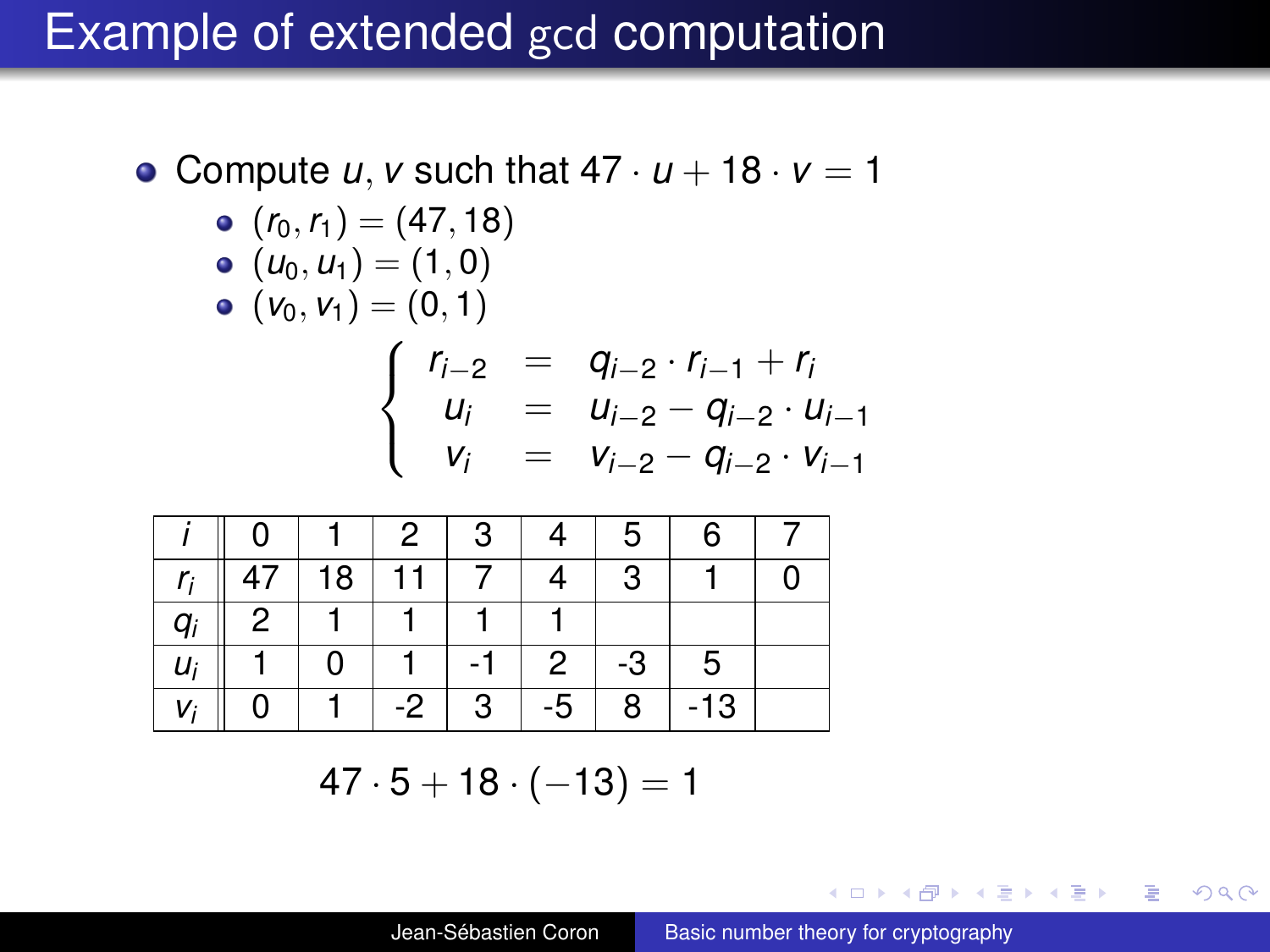- Let  $a, n \in \mathbb{Z}$  with  $n > 0$  such that  $gcd(a, n) = 1$ . Let  $b \in \mathbb{Z}$ . The equation  $a \cdot x \equiv b \pmod{n}$  has a unique solution *x* modulo *n*.
	- Let *a* <sup>−</sup><sup>1</sup> by the multiplicative inverse of *a* modulo *n*.

$$
a \cdot a^{-1} \cdot x \equiv x \equiv a^{-1} \cdot b \pmod{n}
$$

- **•** Example :
	- Find *x* such that  $5 \cdot x \equiv 6 \pmod{7}$
	- 3 is the inverse of 5 modulo 7 because  $5 \cdot 3 \equiv 1 \pmod{7}$ .
	- $\bullet$  3  $\cdot$  5  $\cdot$  *x*  $\equiv$  15  $\cdot$  *x*  $\equiv$  1  $\cdot$  *x*  $\equiv$  3  $\cdot$  6  $\equiv$  4 (mod 7)

$$
x \equiv 4 \pmod{7}
$$

**≮ロ ▶ ⊀ 御 ▶ ⊀ ヨ ▶ ⊀ ヨ ▶** 

÷.  $QQ$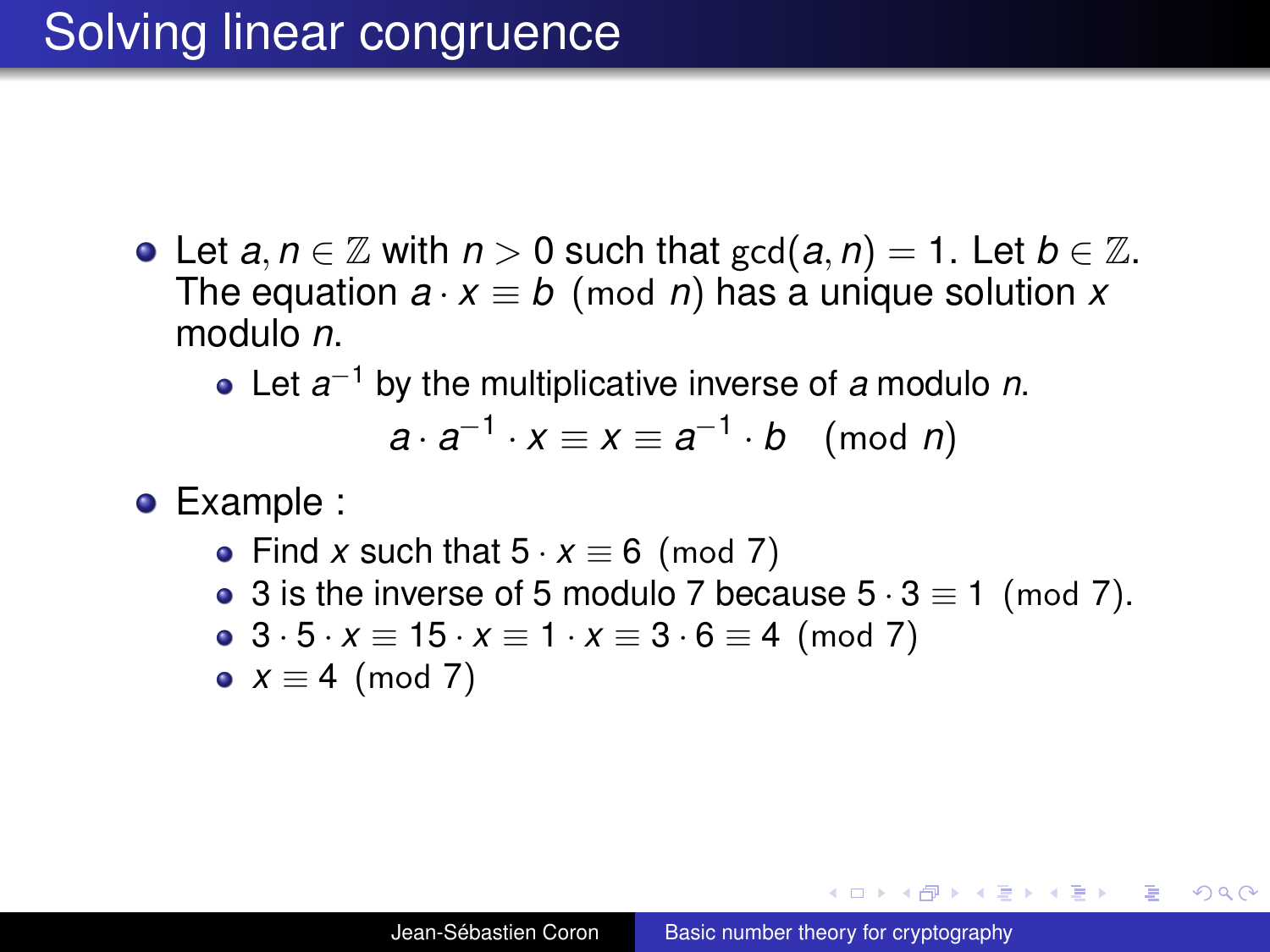#### Chinese remainder theorem

#### • Chinese remainder theorem

- Let two integers  $n_1 > 1$  and  $n_2 > 0$  with  $gcd(n_1, n_2) = 1$ .
- For all  $a_1, a_2 \in \mathbb{Z}$ , there exists an integer z such that

$$
\left\{\n \begin{array}{rcl}\n z & \equiv & a_1 \pmod{n_1} \\
 z & \equiv & a_2 \pmod{n_2}\n \end{array}\n\right.
$$

• *z* is unique modulo  $n_1 \cdot n_2$ .

**• Existence :** 

Let  $m_1 = (n_2)^{-1}$  mod  $n_1$  and  $m_2 = (n_1)^{-1}$  mod  $n_2$ 

$$
z:=n_2\cdot m_1\cdot a_1+n_1\cdot m_2\cdot a_2
$$

\n- $$
z \equiv (n_2 \cdot m_1) \cdot a_1 \equiv a_1 \pmod{n_1}
$$
\n- $z \equiv (n_1 \cdot m_2) \cdot a_2 \equiv a_2 \pmod{n_2}$
\n

K 何 ▶ K ヨ ▶ K ヨ ▶ ...

ミー  $QQ$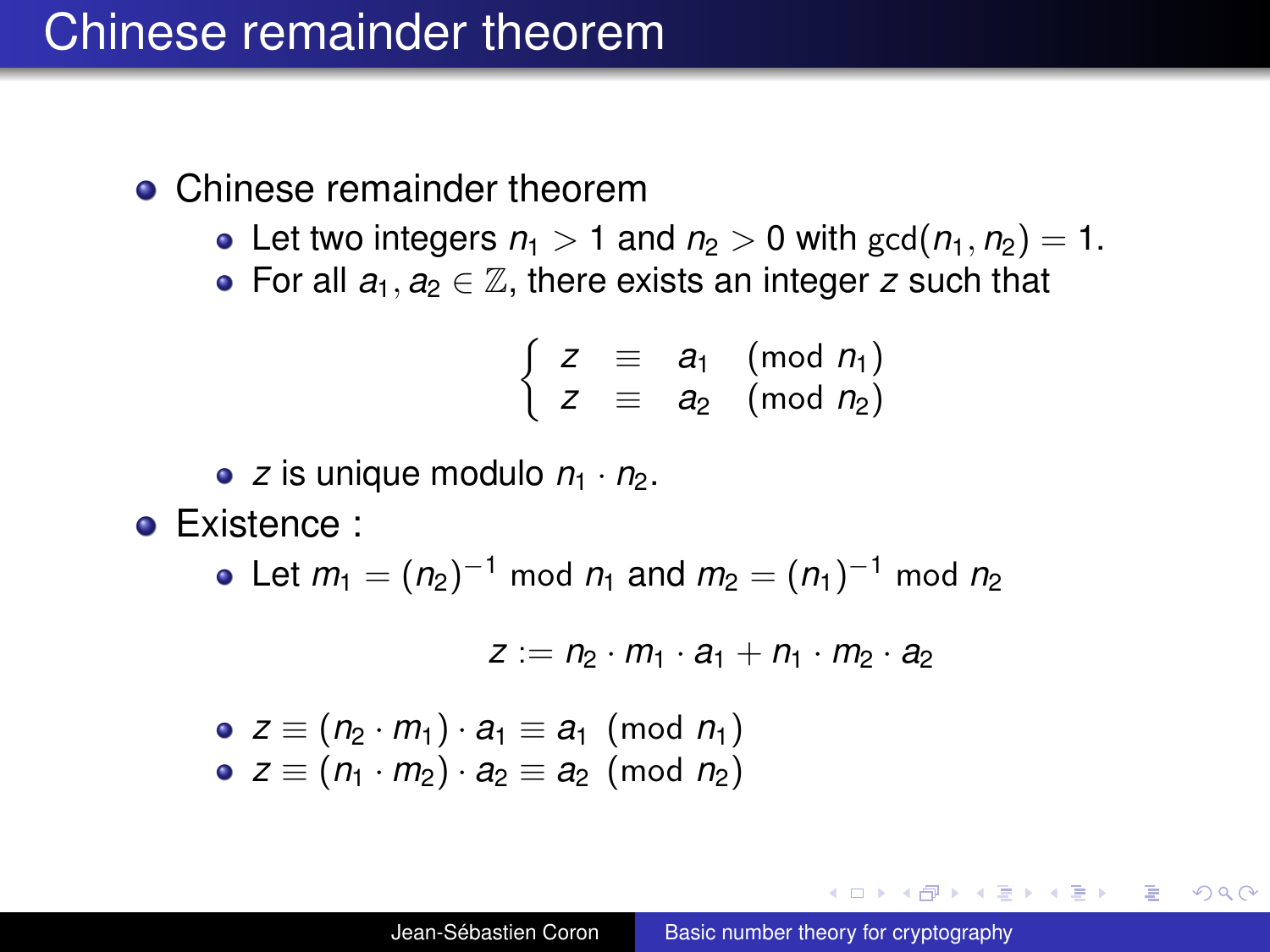#### **o** Definition:

 $\phi(n)$  for  $n > 0$  is defined as the number of integers a comprised between 0 and  $n - 1$  such that  $gcd(a, n) = 1$ .

• 
$$
\phi(1) = 1
$$
,  $\phi(2) = 1$ ,  $\phi(3) = 2$ ,  $\phi(4) = 2$ .

- **•** Equivalently:
	- Let  $\mathbb{Z}_n^*$  be the set of integers a comprised between 0 and  $n-1$  such that gcd( $a, n$ ) = 1.

• Then 
$$
\phi(n) = |\mathbb{Z}_n^*|
$$
.

- 4 周 8 3 日 8

 $\leftarrow$   $\Box$ 

B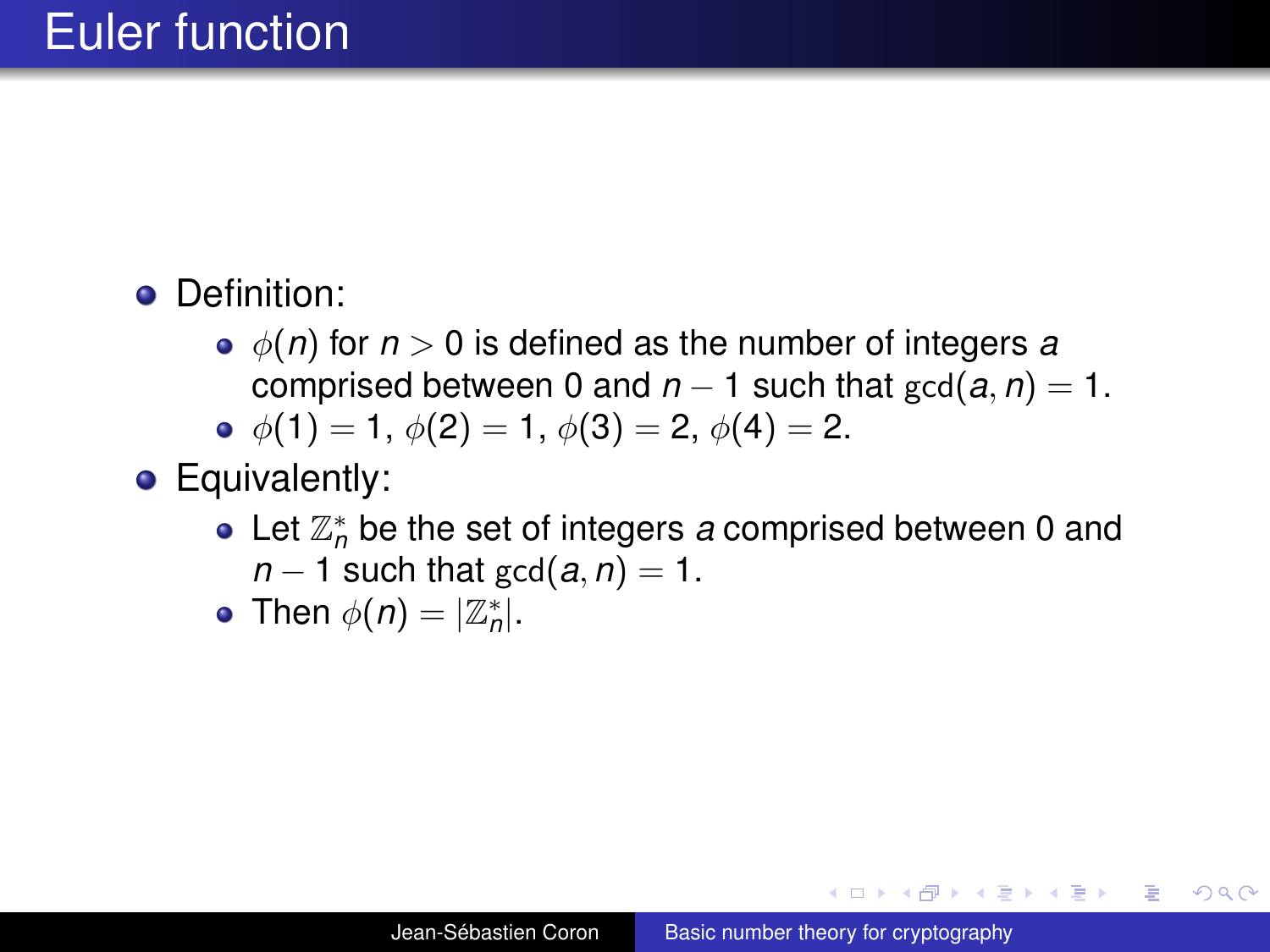**•** If  $p \ge 2$  is prime, then

$$
\phi(\boldsymbol{\rho}) = \boldsymbol{\rho} - \boldsymbol{1}
$$

• More generally, for any  $e > 1$ ,

$$
\phi(p^e) = p^{e-1} \cdot (p-1)
$$

• For  $n, m > 0$  such that  $gcd(n, m) = 1$ , we have:

$$
\phi(n\cdot m)=\phi(n)\cdot\phi(m)
$$

イロト イ押 トイヨ トイヨ トー

 $2990$ ミー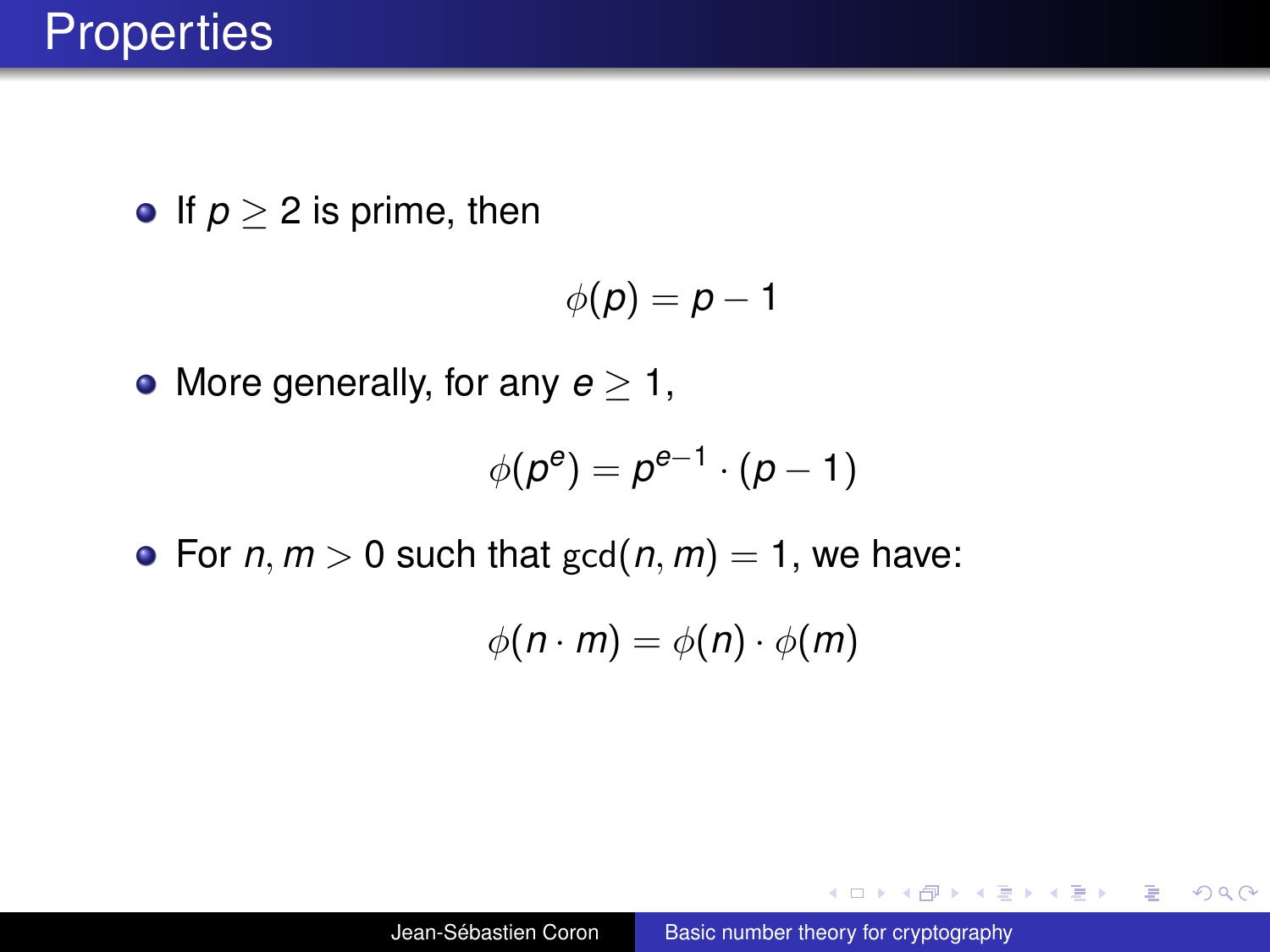$\phi(\boldsymbol{\rho}^{\boldsymbol{\mathrm{e}}})=\boldsymbol{\rho}^{\boldsymbol{\mathrm{e}}-1}\cdot(\boldsymbol{\rho}-1)$ 

#### • If *p* is prime

- Then for any integer  $1 \le a < p$ ,  $gcd(a, p) = 1$
- Therefore  $\phi(p) = p 1$
- For  $n = p^e$ , the integers between 0 and  $n$  not co-prime with *n* are
	- $0, p, 2\cdot p, \ldots, (p^{e-1}-1)\cdot p$
	- There are *p*<sup>e−1</sup> of them.
	- Therefore,  $\phi(p^e) = p^e p^{e-1} = p^{e-1} \cdot (p-1)$

イロト イ押 トイヨ トイヨ トー

ほい  $200$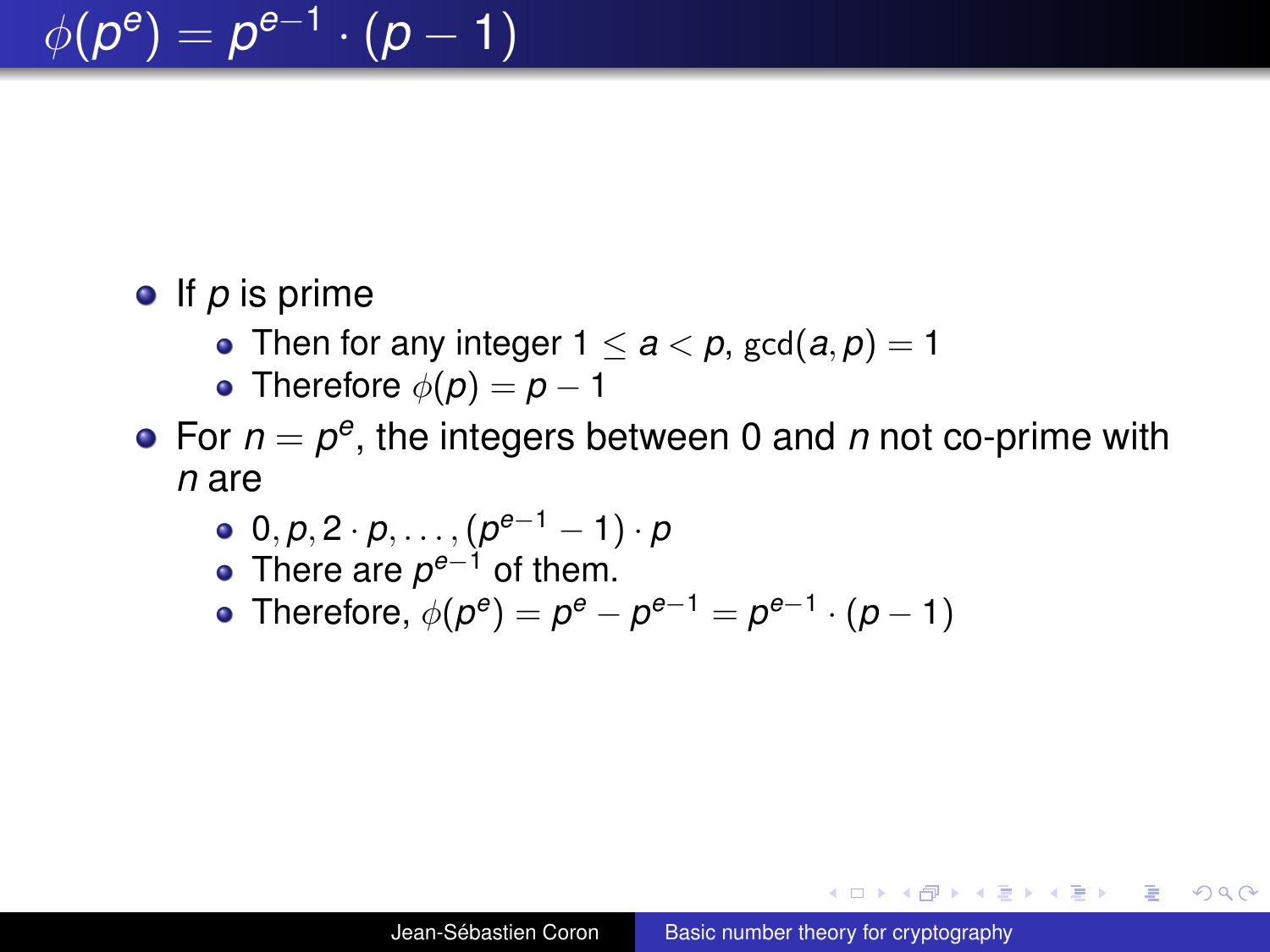$\phi(n \cdot m) = \phi(n) \cdot \phi(m)$ 

• Consider the map:

$$
f: \mathbb{Z}_{nm} \rightarrow \mathbb{Z}_n \times \mathbb{Z}_m
$$
  
 $a \rightarrow (a \mod n, a \mod m)$ 

- From the CRT, the map is a bijection.
- Moreover,  $gcd(a, n \cdot m) = 1$  if and only if  $gcd(a, n) = 1$  and  $gcd(a, m) = 1.$
- Therefore,  $|\mathbb{Z}_{nm}^*|=|\mathbb{Z}_n^*|\cdot|\mathbb{Z}_m^*|$
- This implies  $\phi(n \cdot m) = \phi(n) \cdot \phi(m)$ .

**≮ロ ▶ ⊀ 御 ▶ ⊀ ヨ ▶ ⊀ ヨ ▶** 

B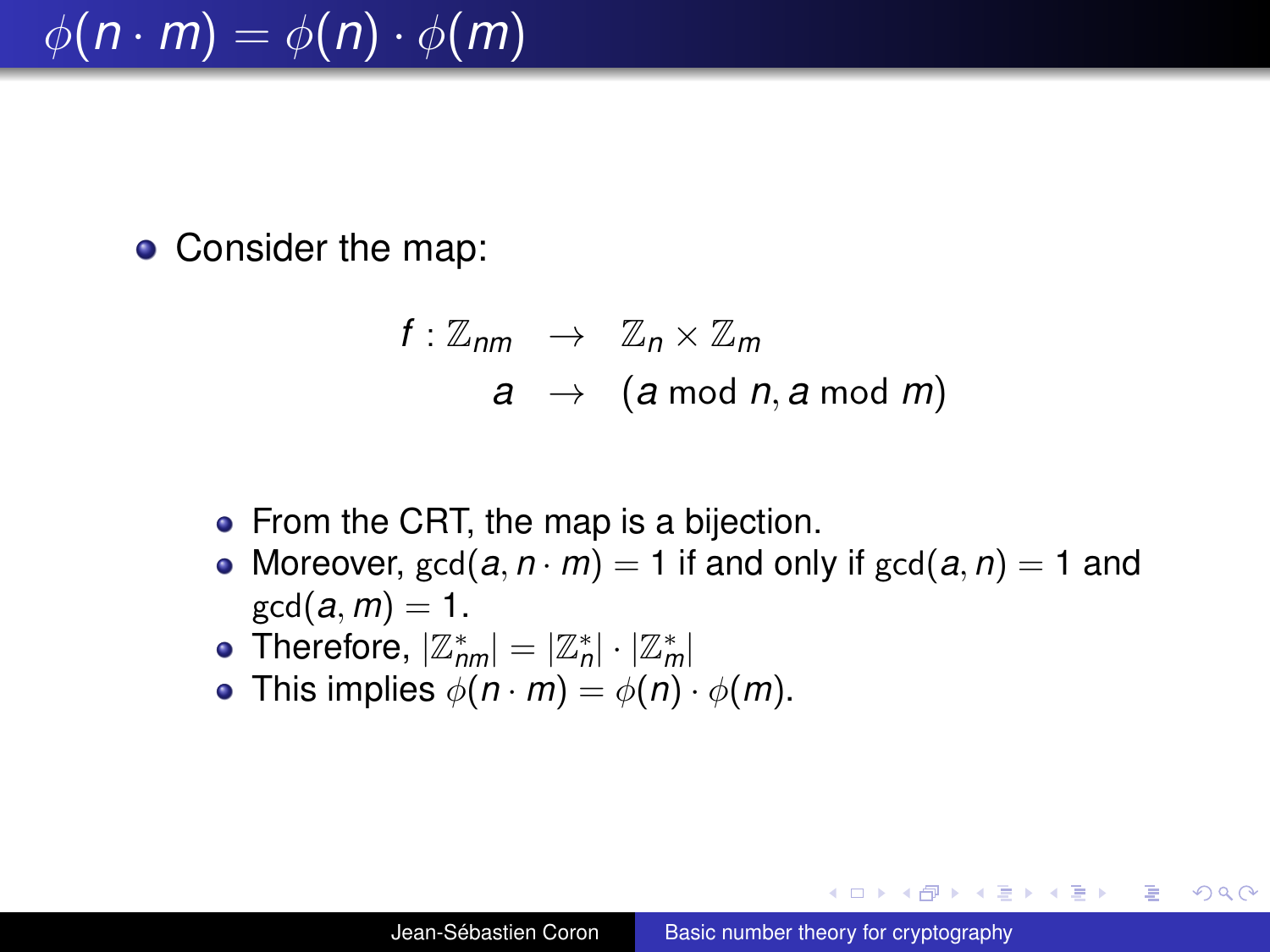If  $n = p_1^{e_1} \dots p_r^{e_r}$  is the factorization of *n* into primes, then :

$$
\phi(n) = \prod_{i=1}^r p_i^{e_i-1} \cdot (p_i-1) = n \prod_{i=1}^r (1-1/p_i)
$$

• Proof: immediate consequence of the previous properties. **•** Example

• 
$$
\phi(45) = \phi(3^2) \cdot \phi(5) = 3 \cdot 2 \cdot 4 = 24
$$

イロトメ 御 トメ 君 トメ 君 トー 君

 $2990$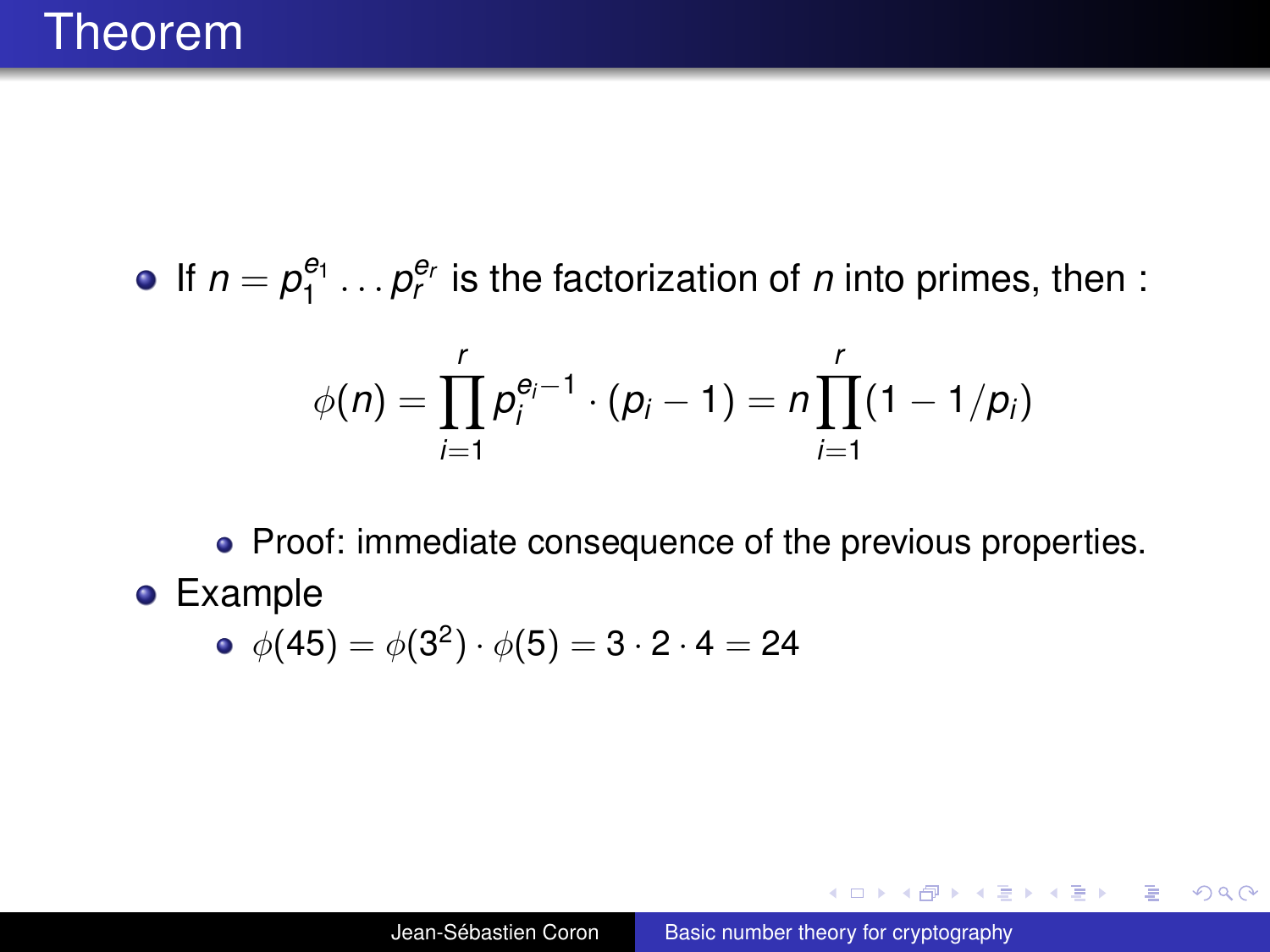### Euler's theorem

- **o** Theorem
	- For any integer *n* > 1 and any integer *a* such that  $gcd(a, n) = 1$ , we have  $a^{\phi(n)} \equiv 1 \mod n$ .

#### Proof

- Consider the map  $f: \mathbb{Z}_n^* \to \mathbb{Z}_n^*$ , with  $f(b) = a \cdot b$
- *f* is a permutation, therefore :

$$
\prod_{b\in\mathbb{Z}_n^*}b=\prod_{b\in\mathbb{Z}_n^*}f(b)=\prod_{b\in\mathbb{Z}_n^*}(a\cdot b)=a^{\phi(n)}\cdot\left(\prod_{b\in\mathbb{Z}_n^*}b\right)
$$

• Therefore 
$$
a^{\phi(n)} \equiv 1 \pmod{n}
$$
.

イロト イ押 トイヨ トイヨト

÷.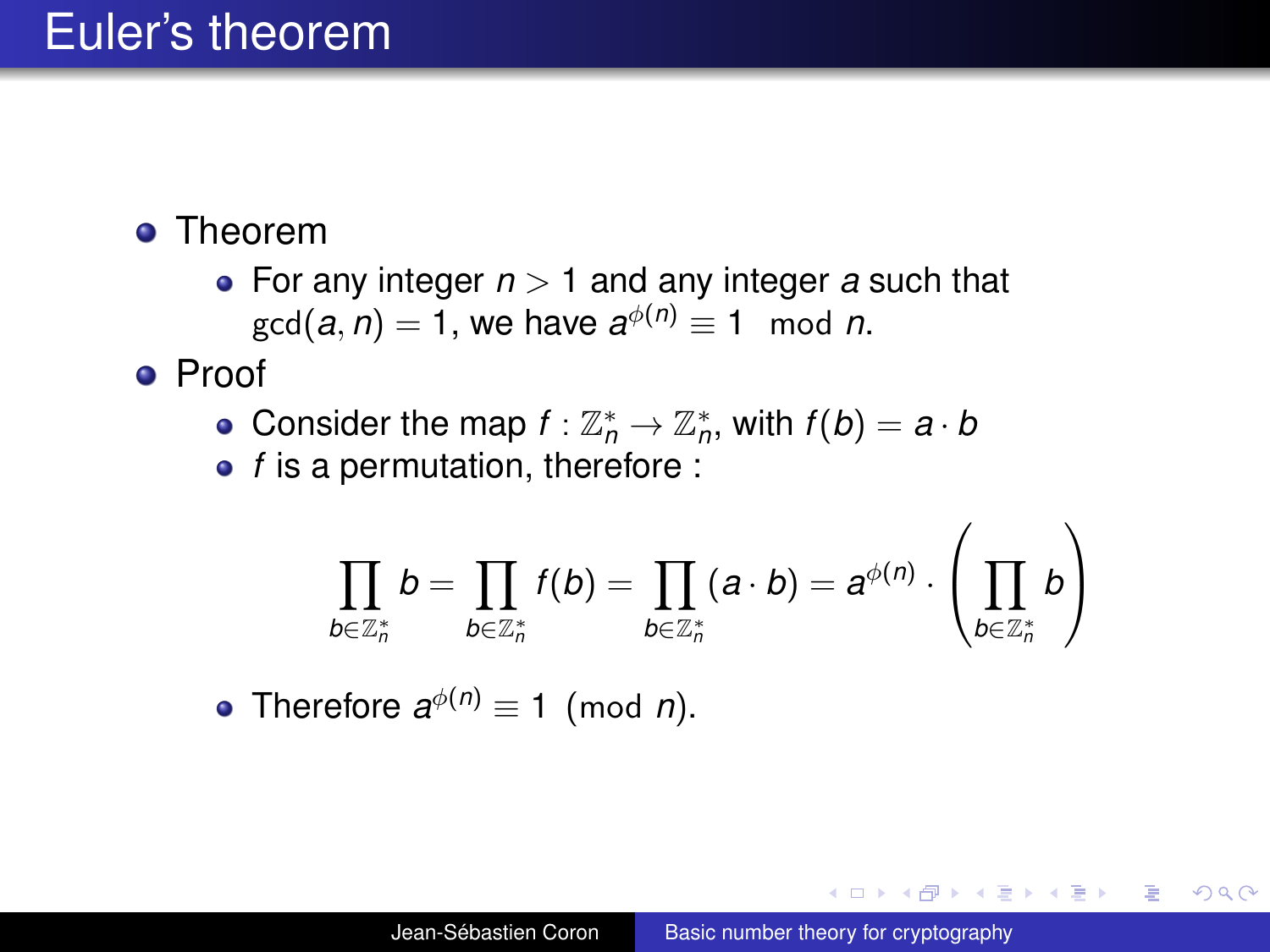#### **•** Theorem

- For any prime p and any integer  $a \neq 0$  (mod p), we have *a*<sup>*p*−1</sup> ≡ 1 (mod *p*). Moreover, for any integer *a*, we have  $a^p \equiv a \pmod{p}$ .
- Proof: follows from Euler's theorem and  $\phi(p) = p 1$ .

**K ロ ▶ K 何 ▶ K ヨ ▶ K ヨ ▶** 

÷.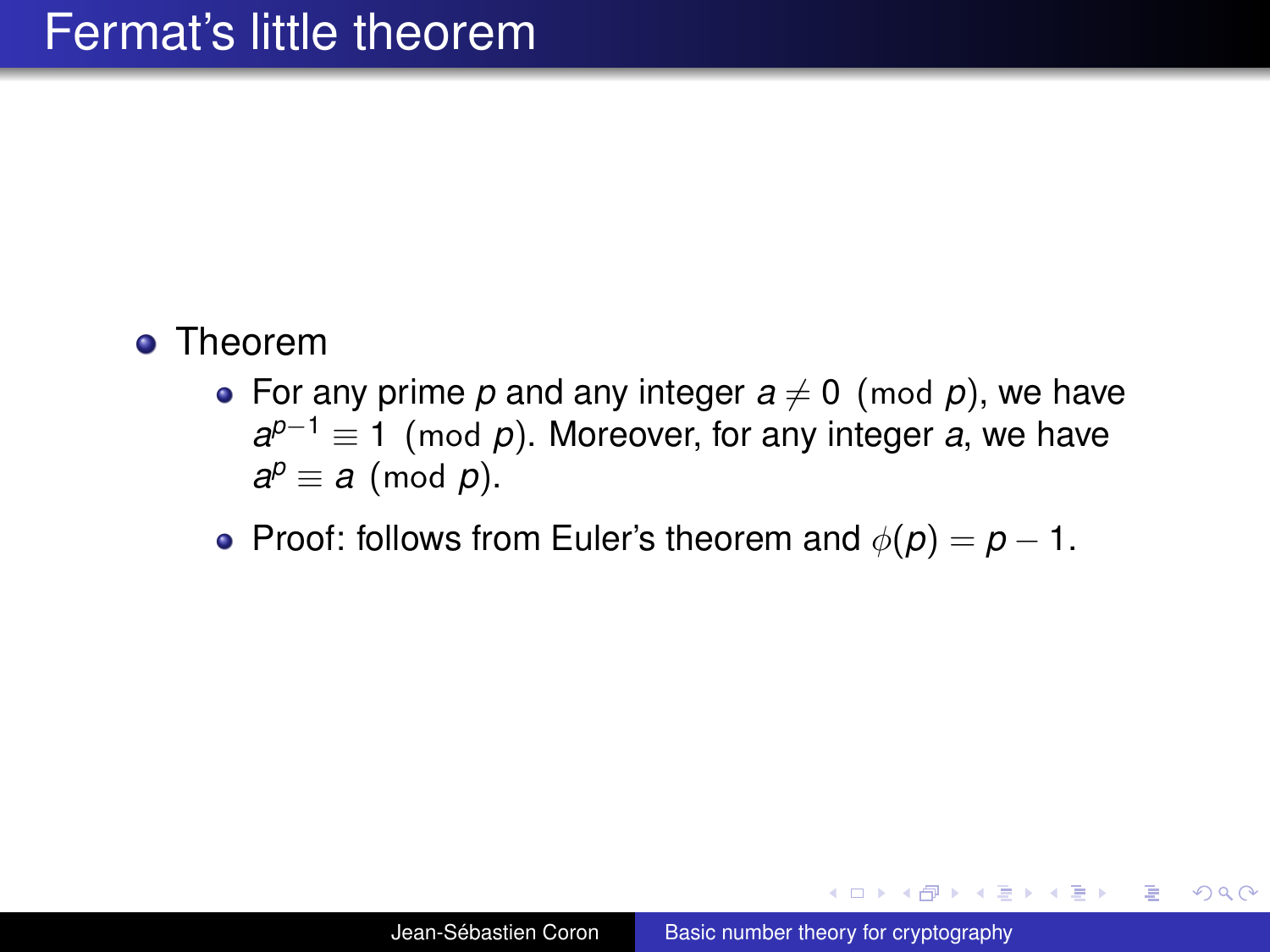## Multiplicative order

The multiplicative order of an integer *a* modulo *n* is defined as the smallest integer  $k > 0$  such that

$$
a^k \equiv 1 \pmod{n}
$$

- Lagrange theorem: we must have  $k|\phi(n)$
- $a \in \mathbb{Z}$  a primitive root modulo *n* if  $k = \phi(n)$

#### **•** Example

|                         |   | 2 | З |  |
|-------------------------|---|---|---|--|
| $1'$ mod $5$            |   |   |   |  |
| $2'$ mod 5              | 2 | Δ | 3 |  |
| $3'$ mod $5$            | 3 | 4 | 2 |  |
| 4 <sup>1</sup><br>mod 5 |   |   | 4 |  |

- 1 has order 1, 4 has order 2.
- 2 and 3 have order 4 (primitive roots)

K 何 ▶ K ヨ ▶ K ヨ ▶

B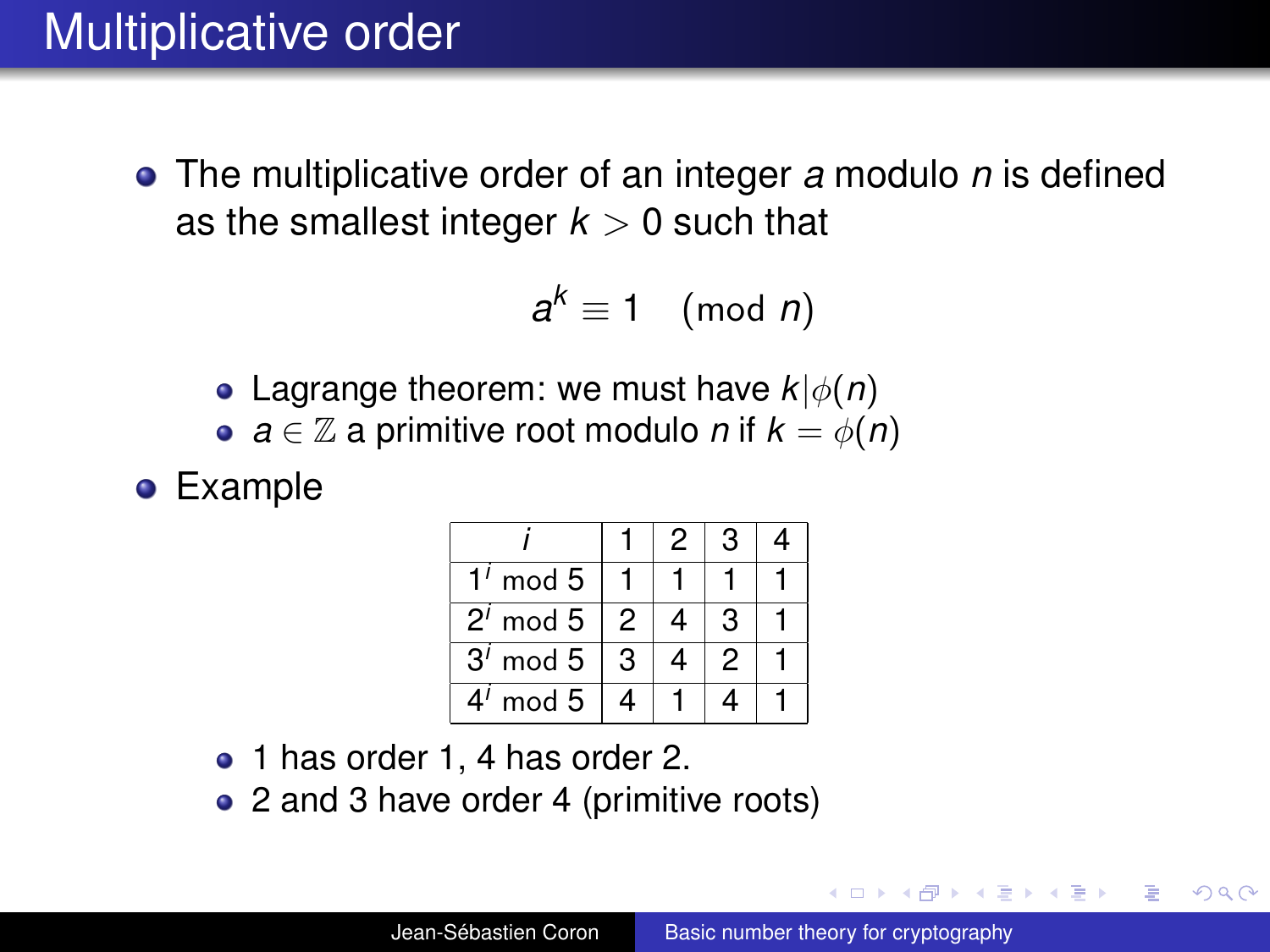• 
$$
\mathbb{Z}_p^*
$$
 is a cyclic group  
• **There exists**  $a \in \mathbb{Z}^*$  sur

There exists  $g \in \mathbb{Z}_p^*$  such that

$$
\mathbb{Z}_\rho^*=\{1,g,g^2,\ldots,g^{\rho-2}\}
$$

Such a  $g$  is called a generator of  $\mathbb{Z}_p^*$  (primitive root).

**•** Example

$$
\bullet\ \ln\mathbb{Z}^*_5,\, \langle 2\rangle=\{1,2,2^2,2^3\}=\{1,2,4,3\}=\mathbb{Z}^*_5
$$

 $\lim_{\omega_5} \frac{\omega_7 - 1}{\omega_5}, \frac{\omega_7 - 1}{4} = \{1, 4\} \neq \mathbb{Z}_5^*$  so 4 is not a generator of  $\mathbb{Z}_5^*$ .

KOD KAP KED KED E YA G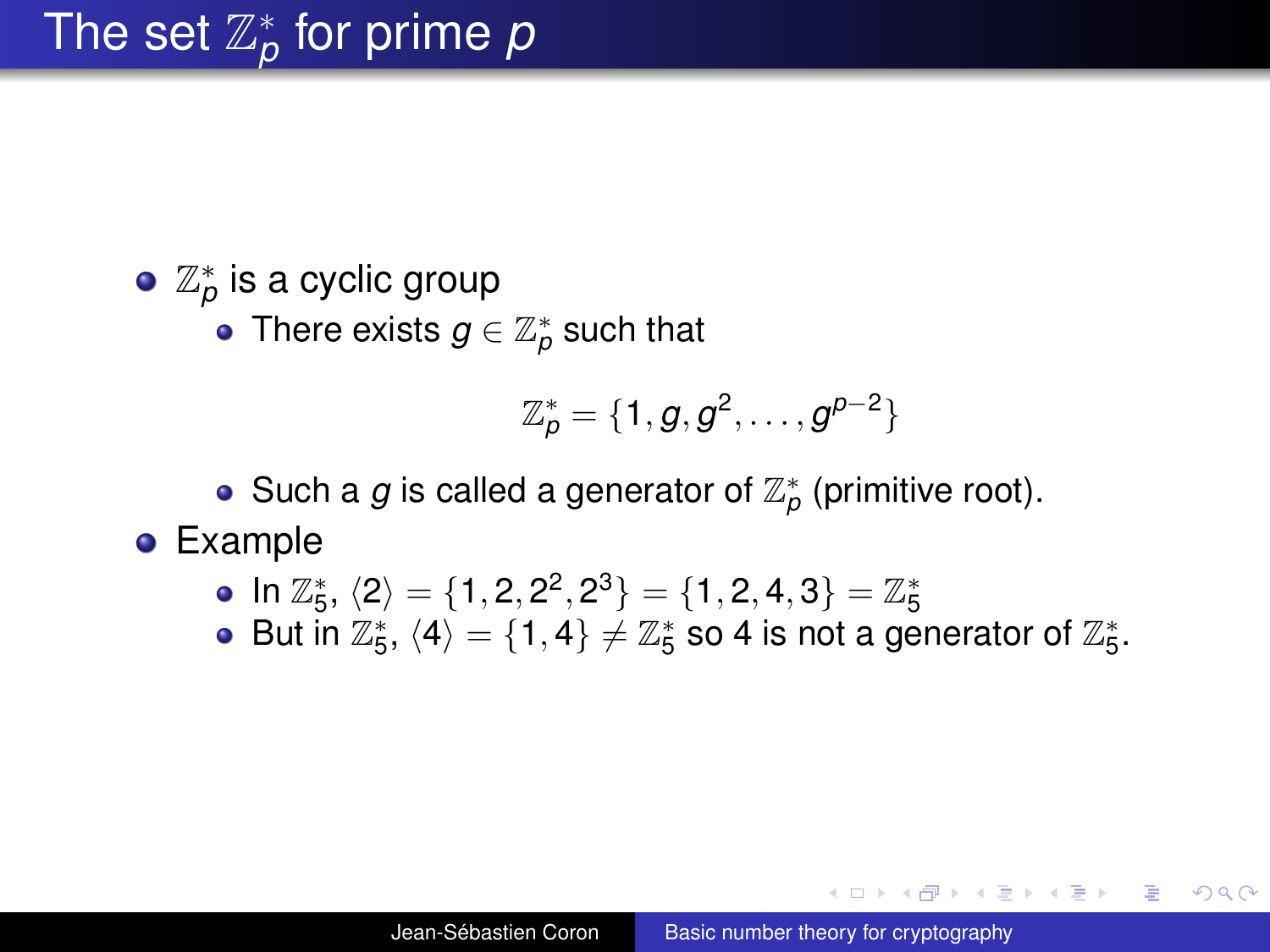## Quadratic residues

A quadratic residue modulo *n* is the square of an integer modulo *n*

$$
QR_n = \{ y : \gcd(y, n) = 1 \land \exists x, y = x^2 \pmod{n} \}
$$
  

$$
NQR_n = \{ y : \gcd(y, n) = 1 \land \forall x, y \neq x^2 \pmod{n} \}
$$

Example

$$
QR_{13} = \{1, 3, 4, 9, 10, 12\}
$$
  

$$
NQR_{13} = \{2, 5, 6, 7, 8, 11\}
$$

- because  $\{1^2, 2^2, 3^2, 4^2, 5^2, 6^2, 7^2, 8^2, 9^2, 10^2, 11^2, 12^2\} \equiv$ {1, 3, 4, 9, 10, 12} (mod 13)
- Theorem: let *p* be a prime number, then  $\#\text{QR}_p = \#\text{NQR}_p = (p-1)/2$

K 何 ▶ K ヨ ▶ K ヨ ▶ ...

B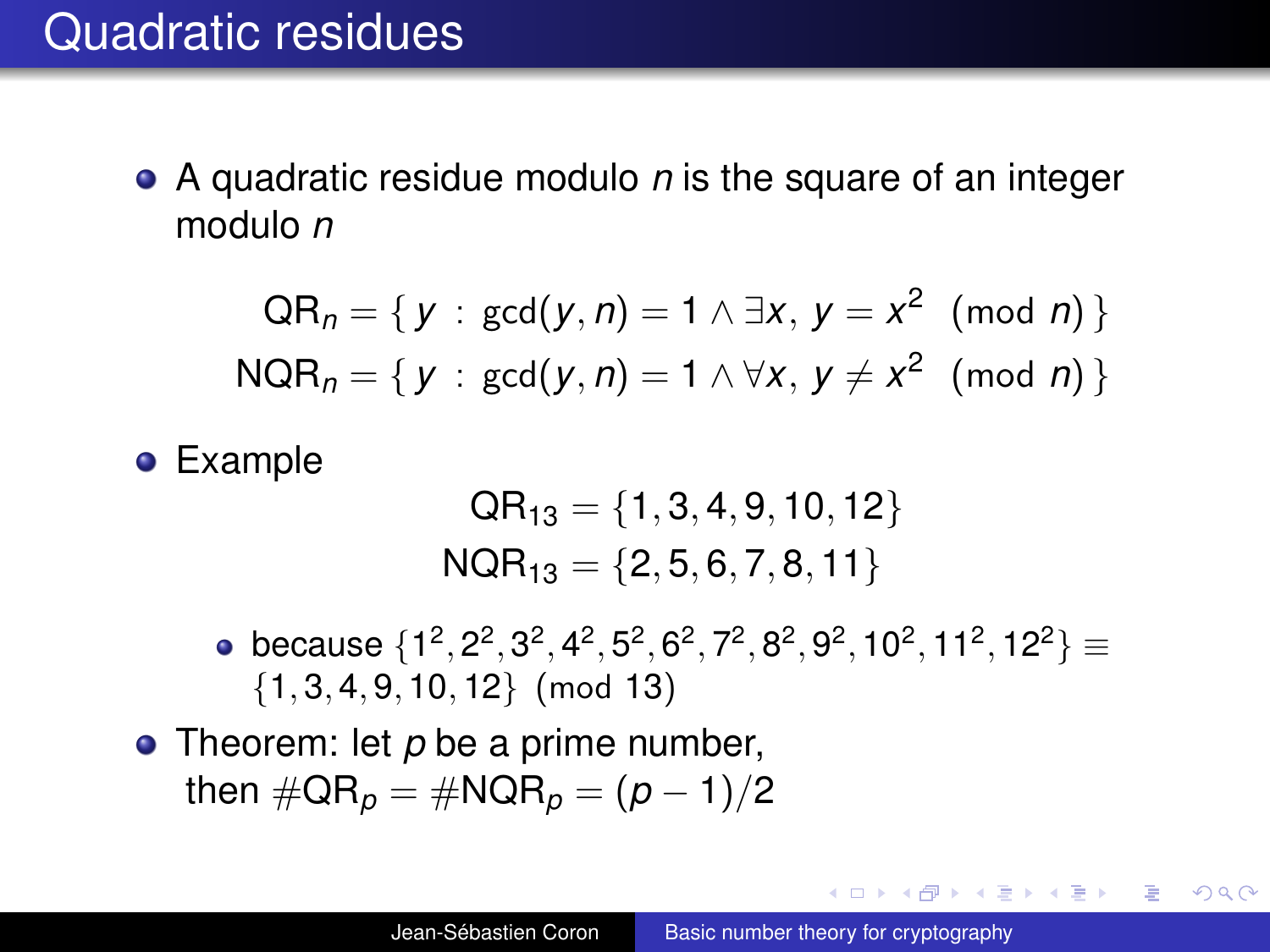## Legendre symbol

**•** For a prime number p, we define the Legendre symbol as

$$
\left(\frac{a}{p}\right) = \left\{\begin{array}{cl} 1 & \text{if } a \in QR_p \\ -1 & \text{if } a \in NQR_p \\ 0 & \text{if } p|a \end{array}\right.
$$

For a prime *p* number

$$
a^{(p-1)/2} \equiv \left(\frac{a}{p}\right) \pmod{p}
$$

• The Legendre symbol can be efficiently computed

Let  $g \in \mathbb{Z}_p^*$  be a generator of  $\mathbb{Z}_p^*.$  Let  $x = g^r$  for some  $r \in \mathbb{Z}.$  $x \in \mathsf{QR}_p \Leftrightarrow r$  is even

• The Legendre symbol reveals the parity of *r*.

**K @ ▶ K 로 X K 로 X \_ 로 X - O Q Q**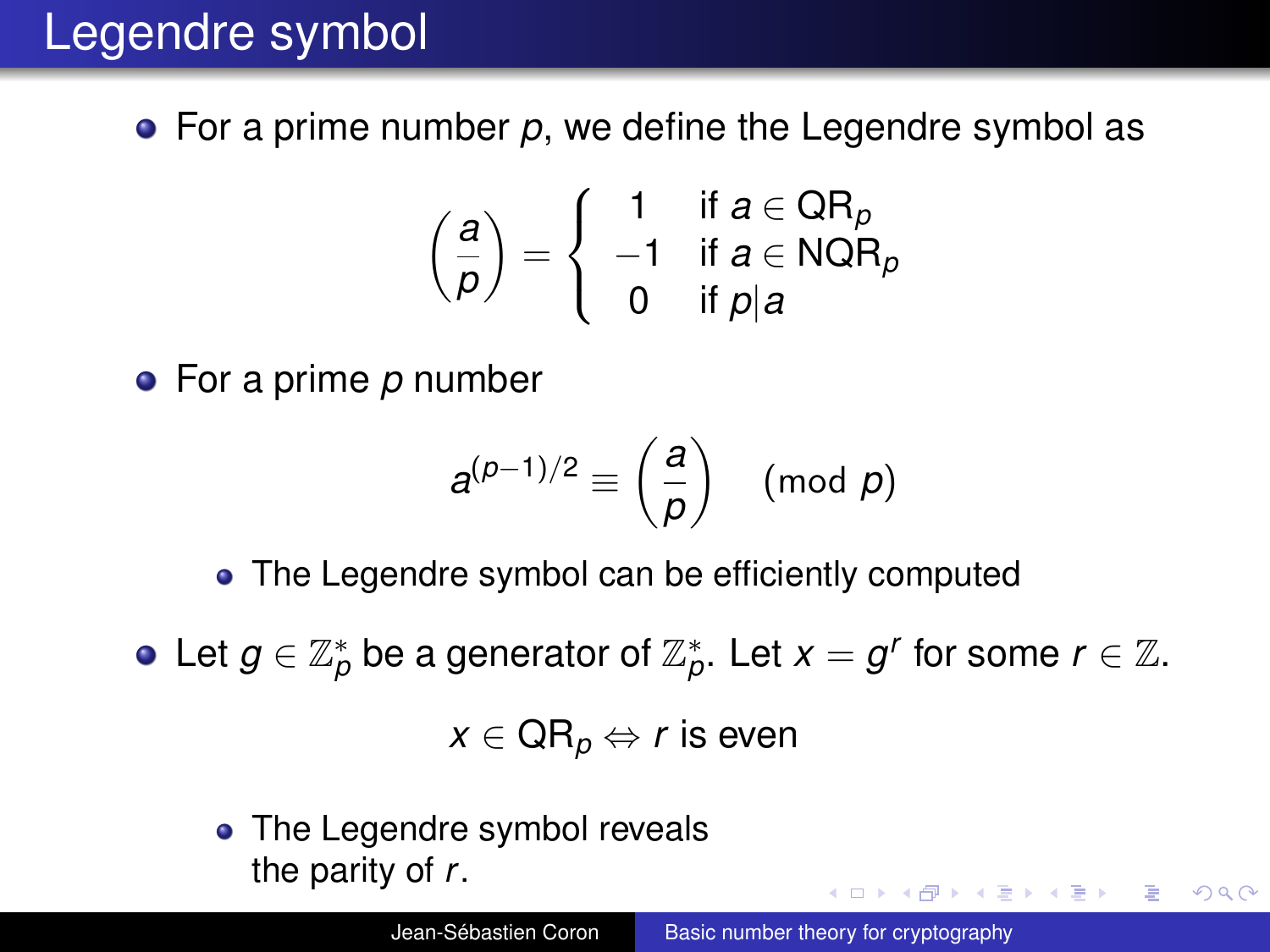# The Jacobi symbol

• For any integer  $n = p_1 \cdot p_2 \cdots p_k$ , we define the Jacobi symbol as

$$
\left(\frac{a}{n}\right) = \left(\frac{a}{p_1}\right) \cdot \left(\frac{a}{p_2}\right) \cdots \left(\frac{a}{p_k}\right)
$$

**•** For *m*, *n* odd, positive integers, and for  $a, b \in \mathbb{Z}$ . From the definition

$$
\left(\frac{ab}{n}\right) = \left(\frac{a}{n}\right)\left(\frac{b}{n}\right) \quad \left(\frac{a}{mn}\right) = \left(\frac{a}{m}\right)\left(\frac{a}{n}\right)
$$

$$
\left(\frac{a}{n}\right) = \left(\frac{a \mod n}{n}\right)
$$

• Other properties

$$
\left(\frac{-1}{n}\right) = (-1)^{(n-1)/2} \quad \left(\frac{2}{n}\right) = (-1)^{(n^2-1)/8}
$$

$$
\left(\frac{m}{n}\right) \left(\frac{n}{m}\right) = (-1)^{(m-1)(n-1)/4}
$$

医电子 医医子宫

÷.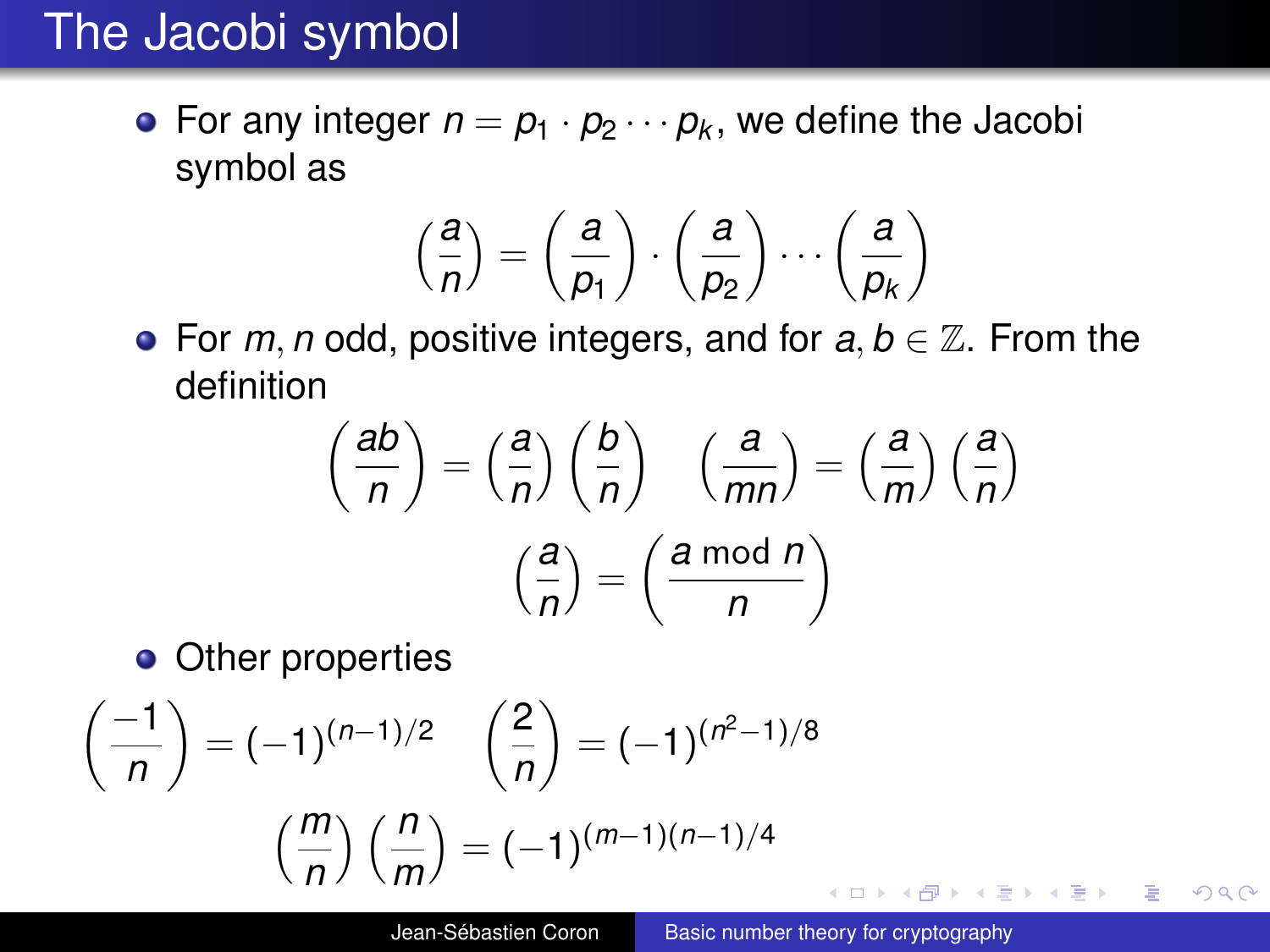**Algorithm 1** Jacobi(*a*, *n*) 1: If *a* ≤ 1 then **return** *a* 2: **if** *a* is odd **then** .  $\left(\frac{a}{n}\right)\left(\frac{n}{a}\right) = (-1)^{(a-1)(n-1)/4}$ 3: If  $a \equiv n \equiv 3 \pmod{4}$ 4: then **return** −Jacobi(*n* mod *a*, *a*) 5: else **return** Jacobi(*n* mod *a*, *a*) 6: **end if** 7: **if** *a* is even **then** .  $\left(\frac{2}{n}\right) = (-1)^{(n^2-1)/8}$ 8: If  $n = \pm 1 \pmod{8}$ 9: then **return** Jacobi(*a*/2, *n*) 10: else **return** −Jacobi(*a*/2, *n*) 11: **end if**

**•** Example

$$
\left(\frac{37}{47}\right) = \left(\frac{10}{37}\right) = -\left(\frac{5}{37}\right) = -\left(\frac{2}{5}\right) = \left(\frac{1}{5}\right) = 1
$$

イロト イ団 トイヨ トイヨ トー

÷.  $QQ$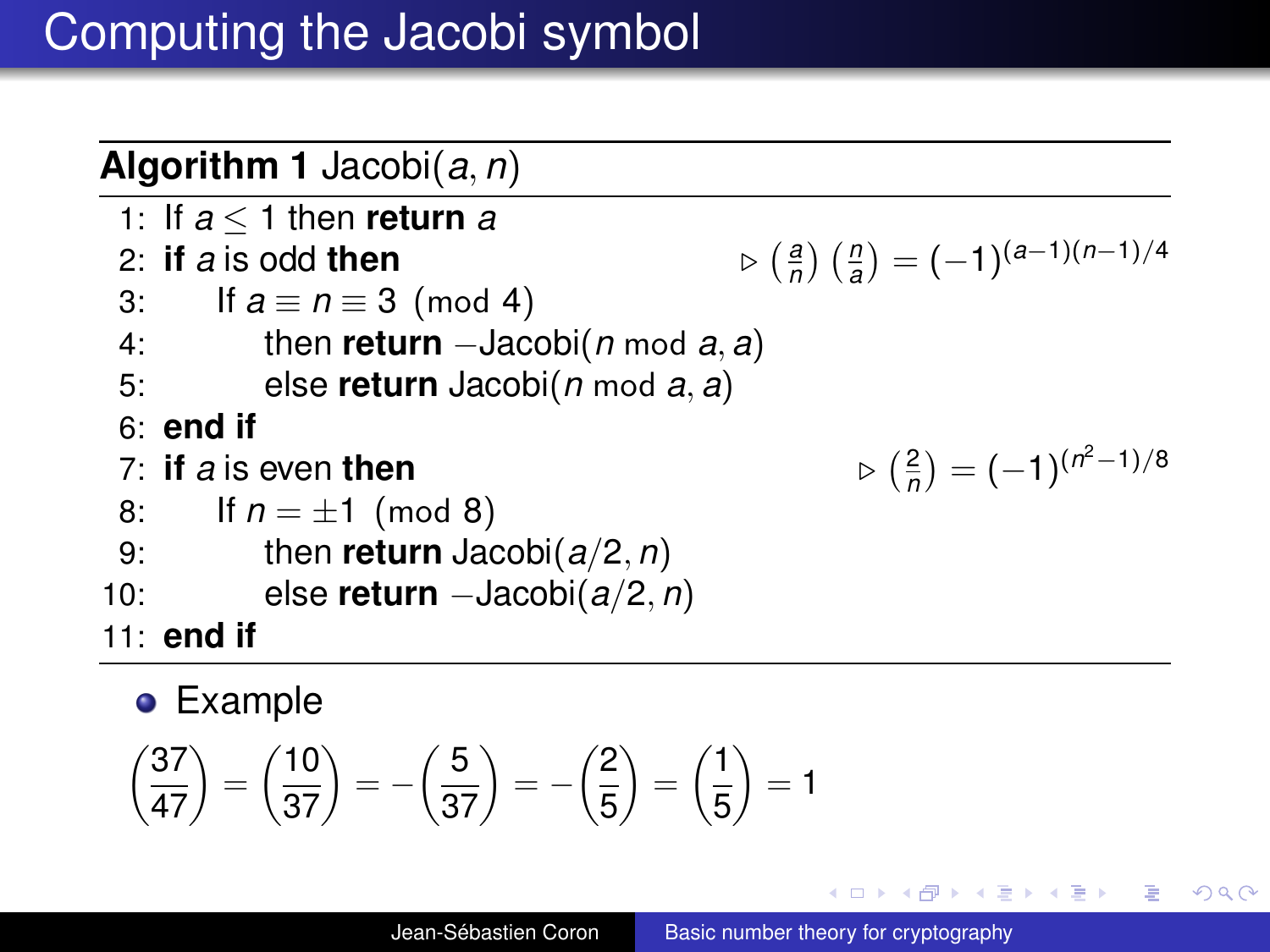#### Computing modular square roots

**•** For a prime number  $p \equiv 3 \pmod{4}$  and  $\alpha \in QR_p$ , we have that a square-root of  $\alpha$  can be computed as:

$$
\beta = \alpha^{(p+1)/4} \pmod{p}
$$

- If  $\beta$  is the square root of  $\alpha$  then  $-\beta$  is also a square root of α modulo *p*.
- **•** Proof: since  $\alpha \in \mathsf{QR}_p$ , there exists  $\tilde{\beta}$  such that  $\tilde{\beta}^2 = \alpha$

$$
\beta^2 = \alpha^{(p+1)/2} = \tilde{\beta}^{p+1} = \tilde{\beta}^{p-1} \cdot \tilde{\beta}^2 = \tilde{\beta}^2 = \alpha
$$

イロト イ押 トイヨ トイヨ トー

B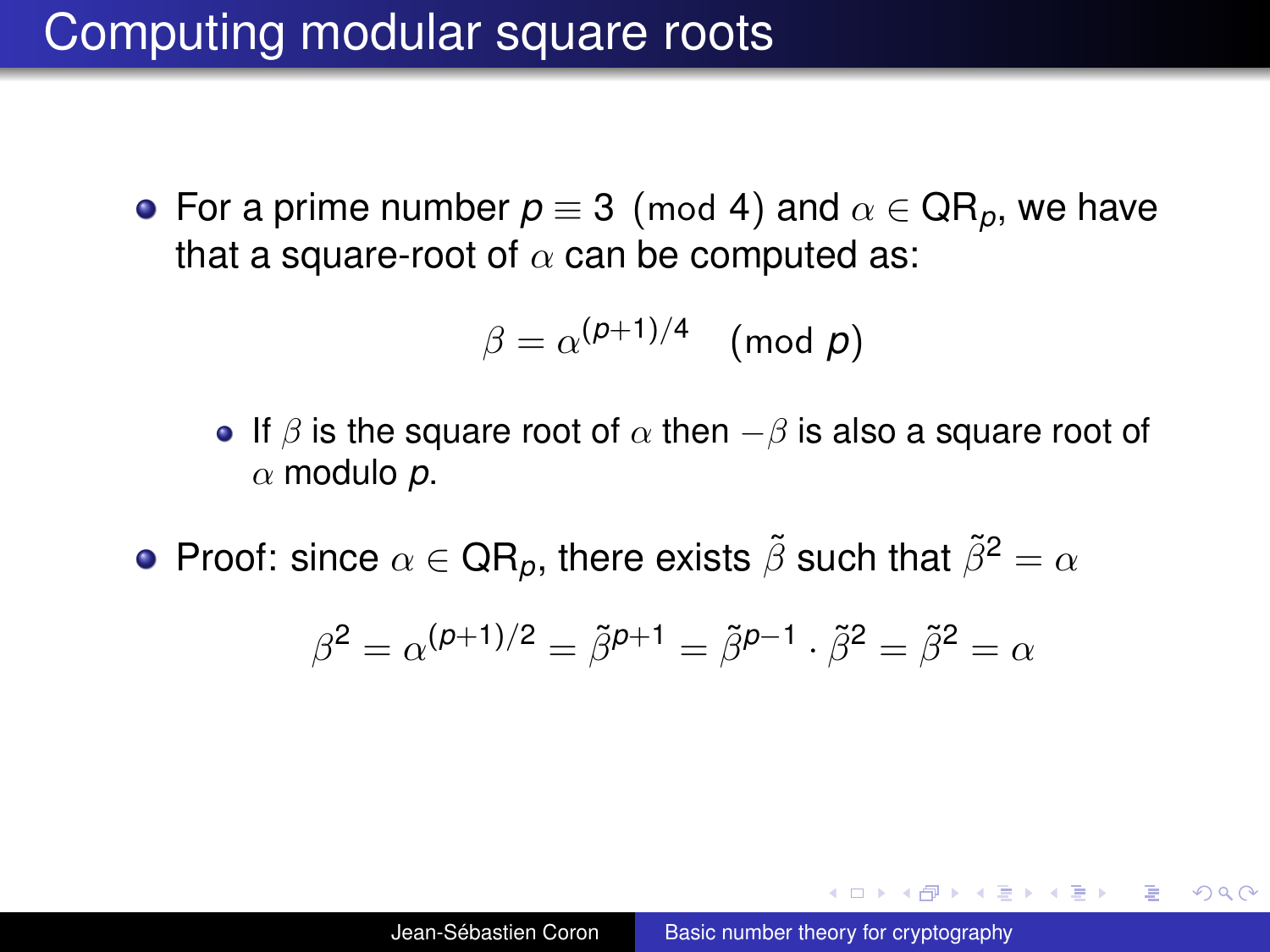## Solving quadratic equations in Z*<sup>p</sup>*

$$
a \cdot x^2 + b \cdot x + c = 0 \pmod{p}
$$

• If a solution exists it must be given by

$$
x_{1,2}=\frac{-b\pm\sqrt{b^2-4ac}}{2a}
$$

- Equation has a solution in Z*<sup>p</sup>* iff ∆ ∈ QR*<sup>p</sup>* where  $\Delta = b^2 - 4 \cdot a \cdot c$ 
	- $\overline{C}$  and  $\overline{C}$  and recover the roots  $x_1$ ,  $x_2$

K 何 ▶ K ヨ ▶ K ヨ ▶

B